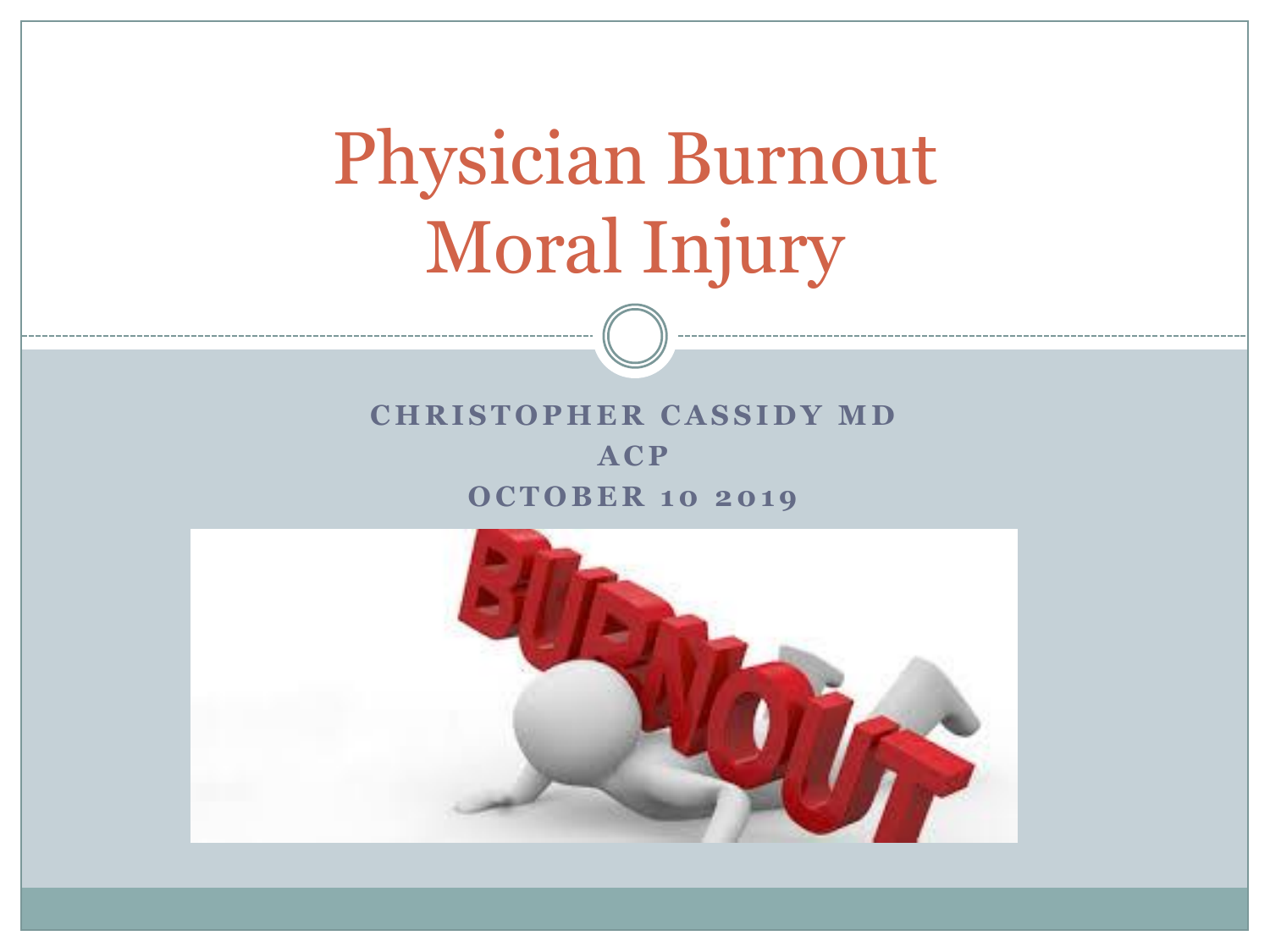### James

- "The meth head"
- "Less than professional on the phone"?
- Dread a specific patient
- Passed up learning opportunities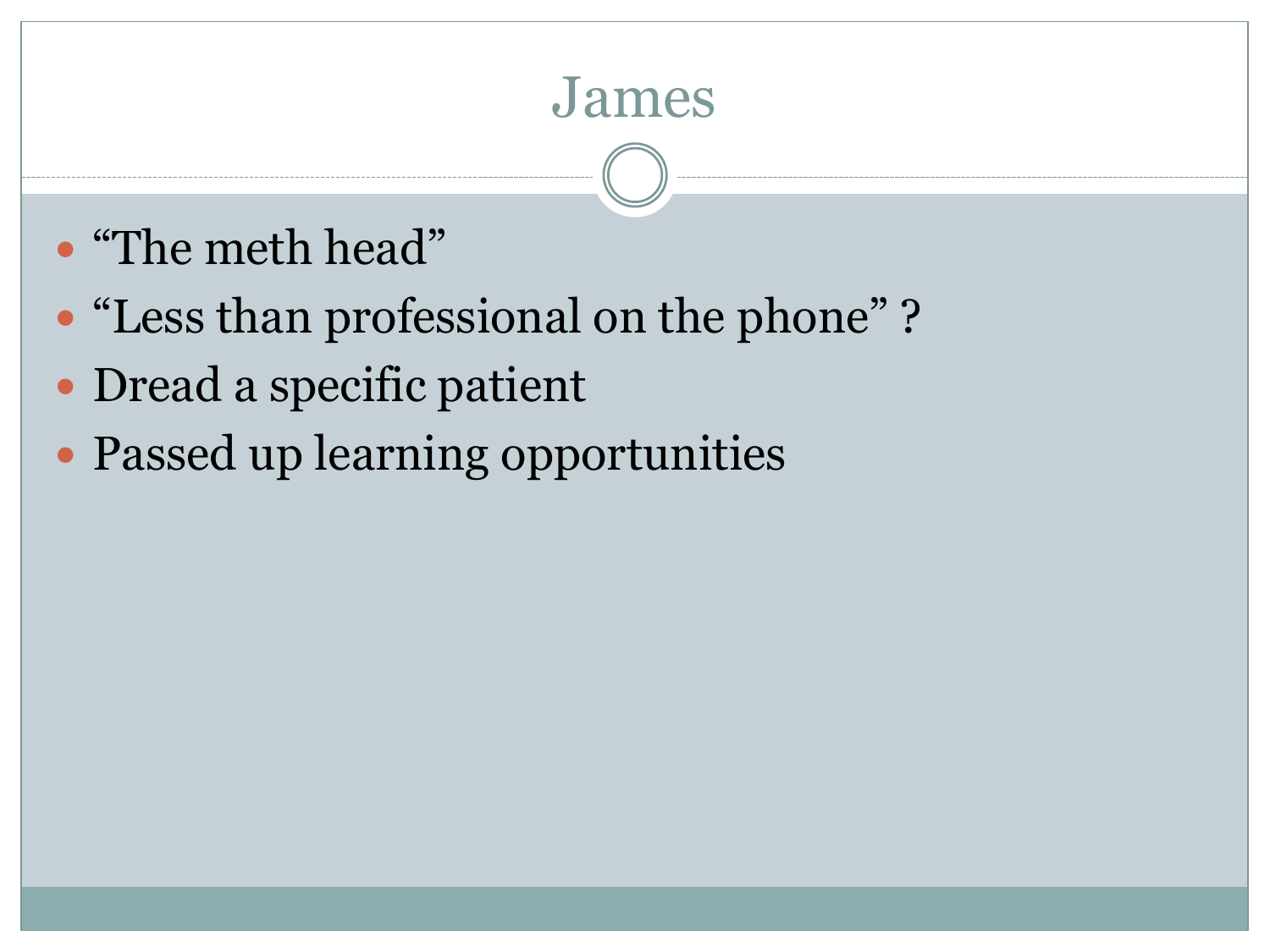### Burnout

- Exhaustion
- Depersonalization
- Decreased efficacy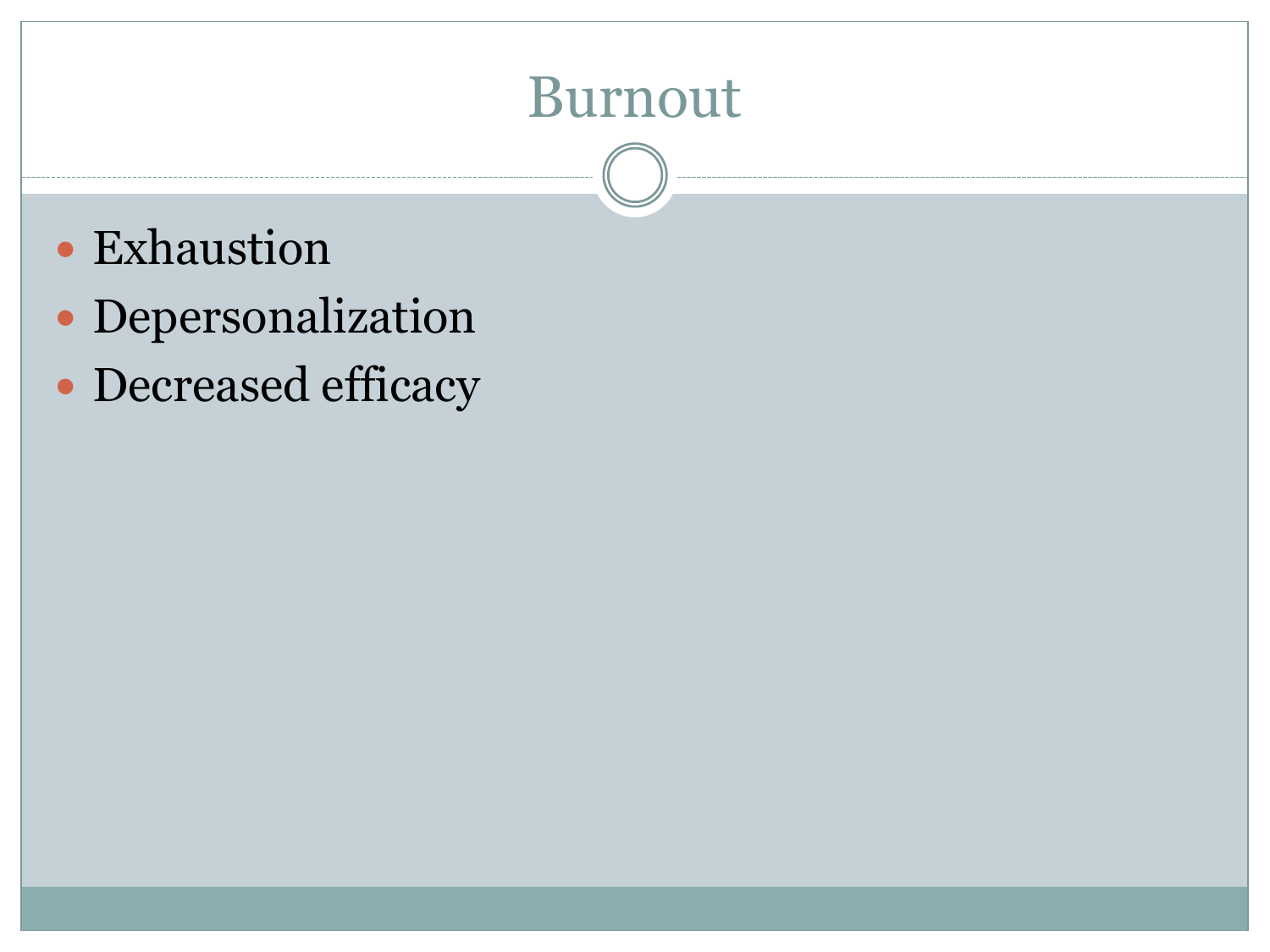#### Physician well-being tied to:

- Patient safety
- Lower quality of care
- Lower patient satisfaction scores
- Medical errors
- Malpractice risk
- Disruptive behaviors
- $\circ$  Higher turnover in physicians and other staff
- **Divorce**
- Drug and alcohol abuse
- Suicide

Louise H. Hall: Healthcare Staff Wellbeing, Burnout, and Patient Safety: A Systematic Review. PLOS ONE July 8 2016

Naim El-Aswad. Physician Burnout: An Emotionally Malignant Disease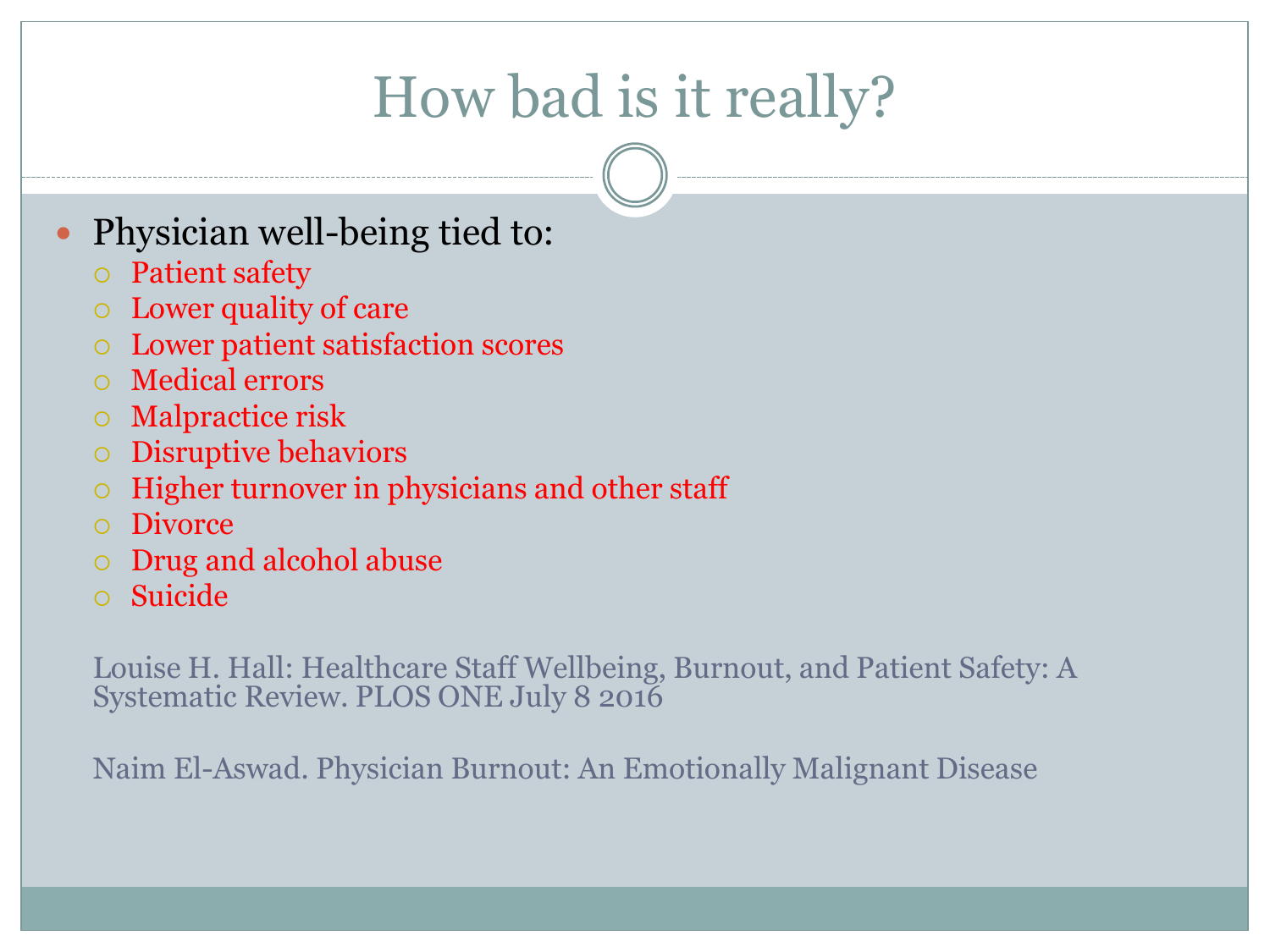• Physician burnout is double the general population

### • And worse in the front lines

- Emergency medicine
- Family Medicine
- Internal Medicine
- o OB-GYN

Thomas P. Reith: Burnout in United States Healthcare Professionals: A Narrative Review. Cureus, 2018 Dec 4;10(12):e3681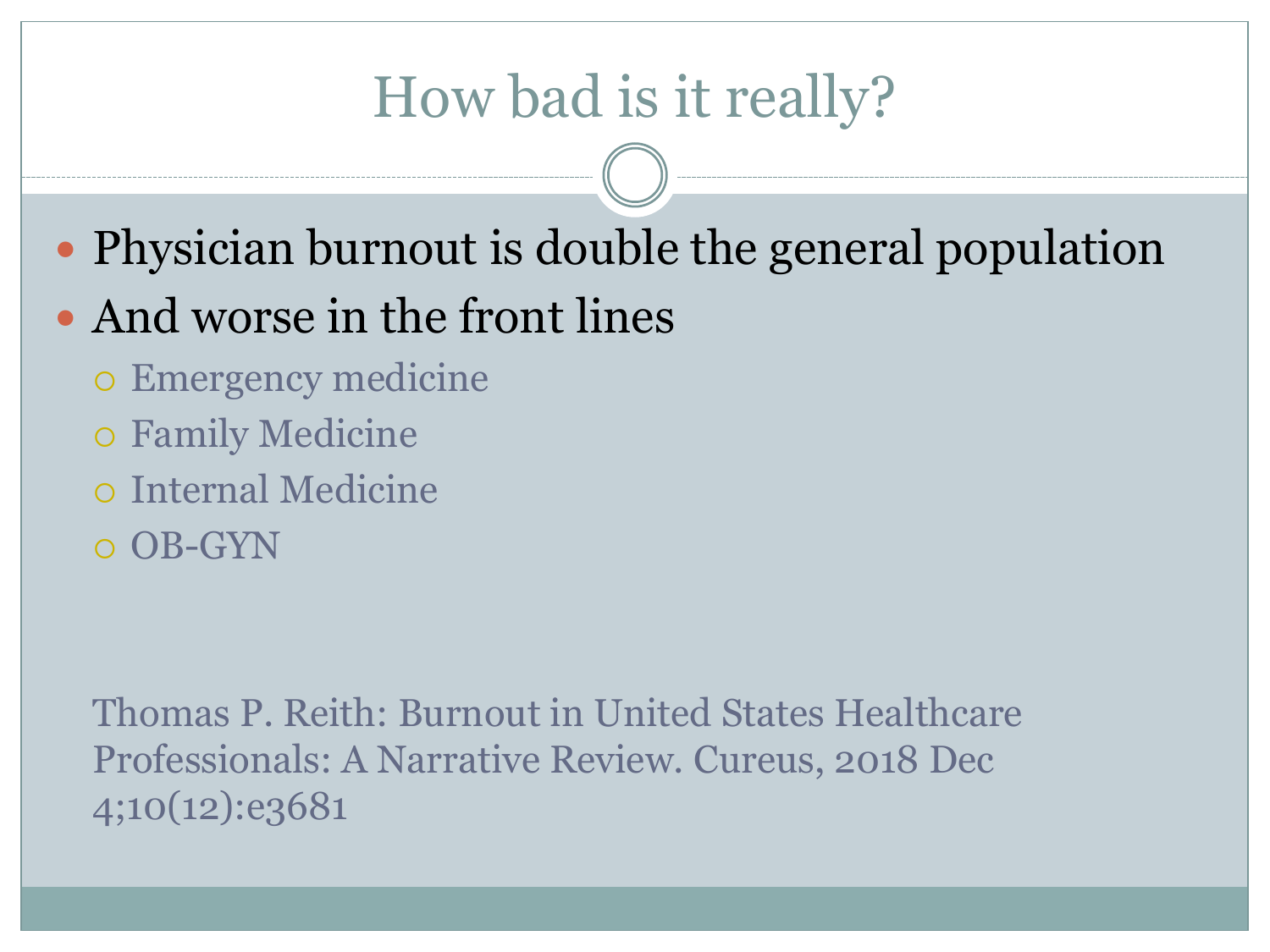- Residents (overall) 69% are burned out
- Surgical 78%
- Non-surgical 66%
- Medical students 44%

Thomas P. Reith: Burnout in United States Healthcare Professionals: A Narrative Review. Cureus, 2018 Dec 4;10(12):e3681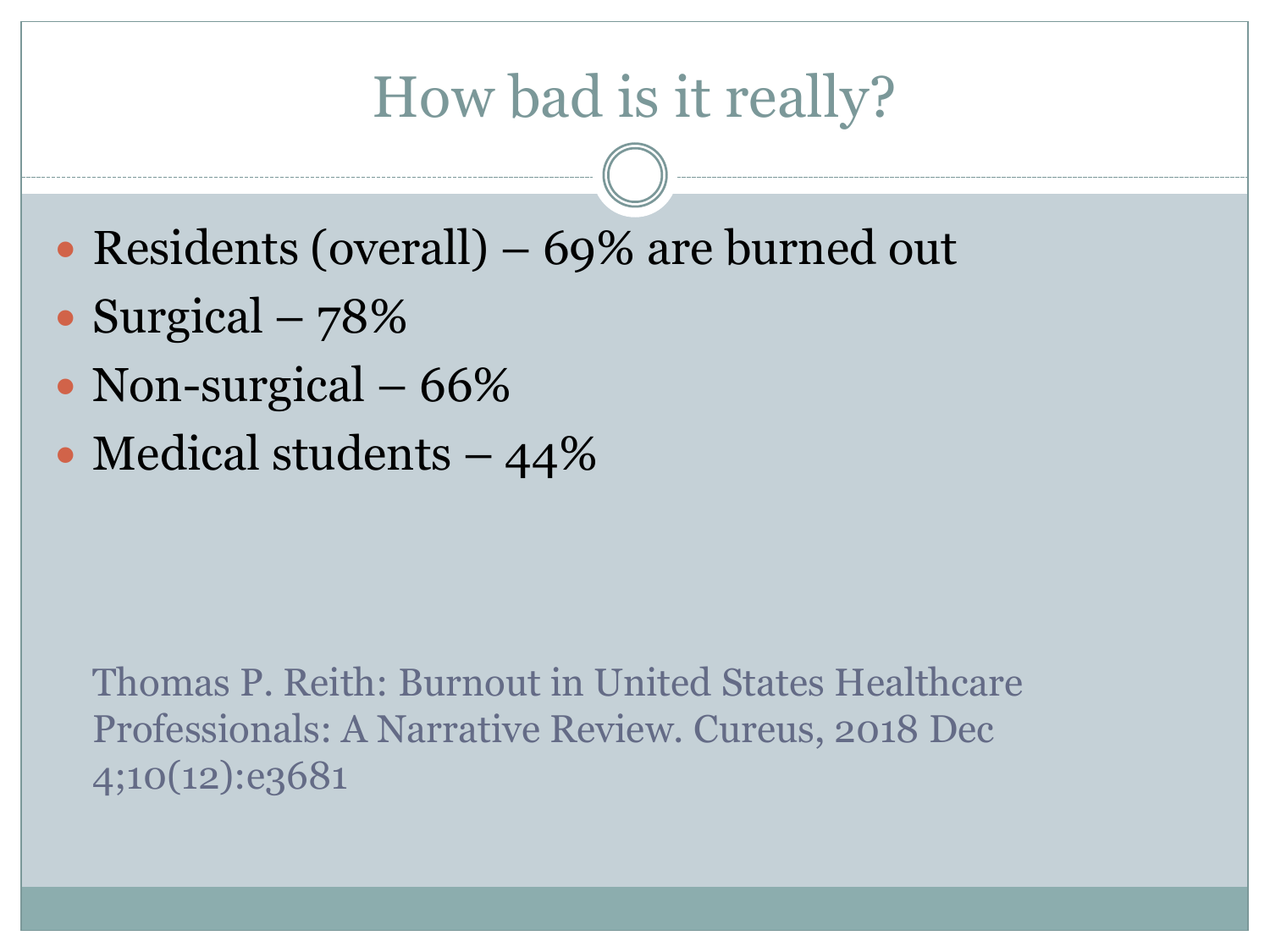- American Psychiatric Association
- Physician suicide 2x the general population
- Higher than any other *profession*.
- Over 1,000,000 lose their doctor to suicide each year

Pamela Wible: What I've Learned from My Tally of 757 Doctor Suicides. The Washington Post. January 13 2018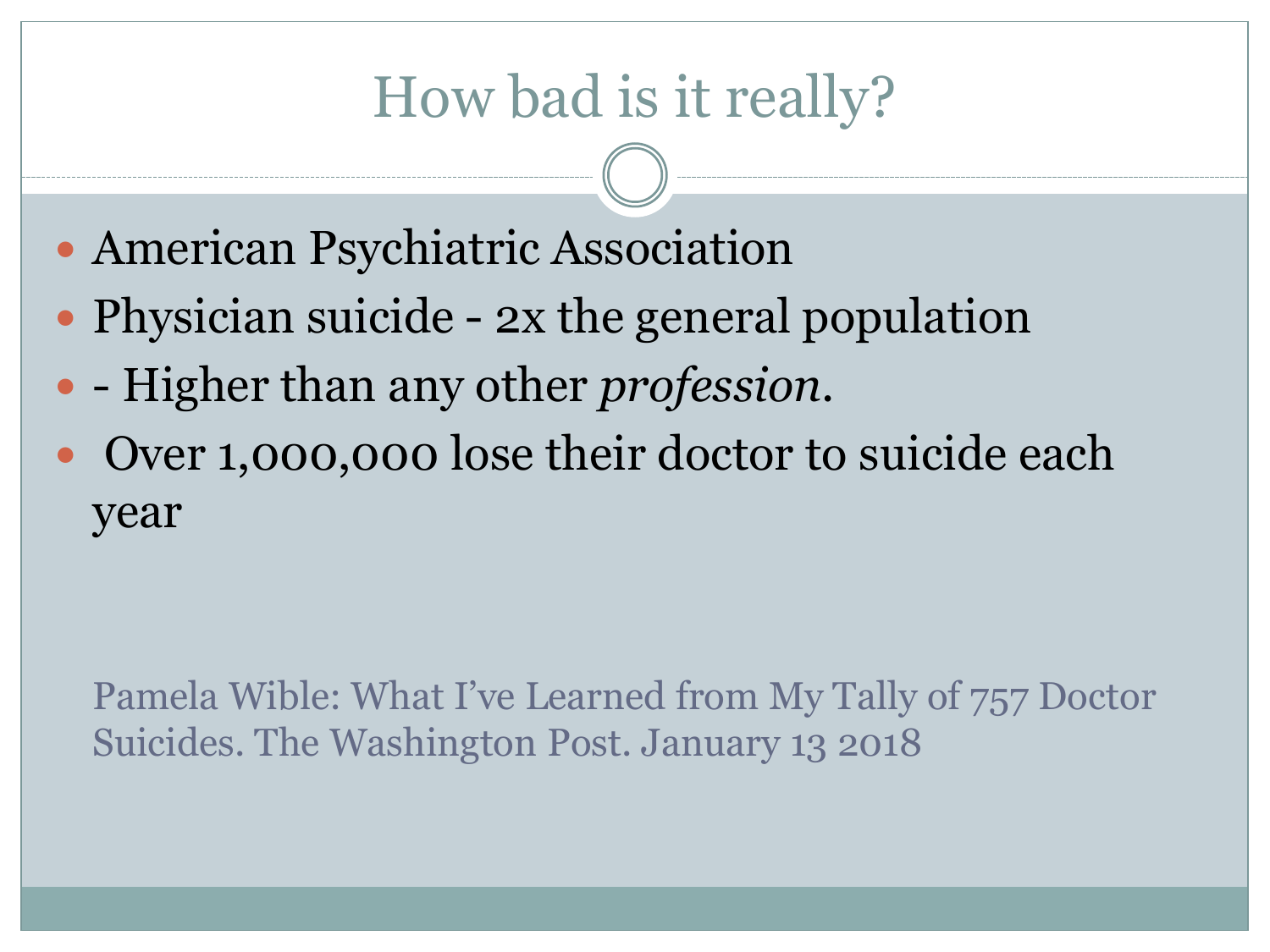Most recently one of our own

Dr. Peg Bicker June 24 2019

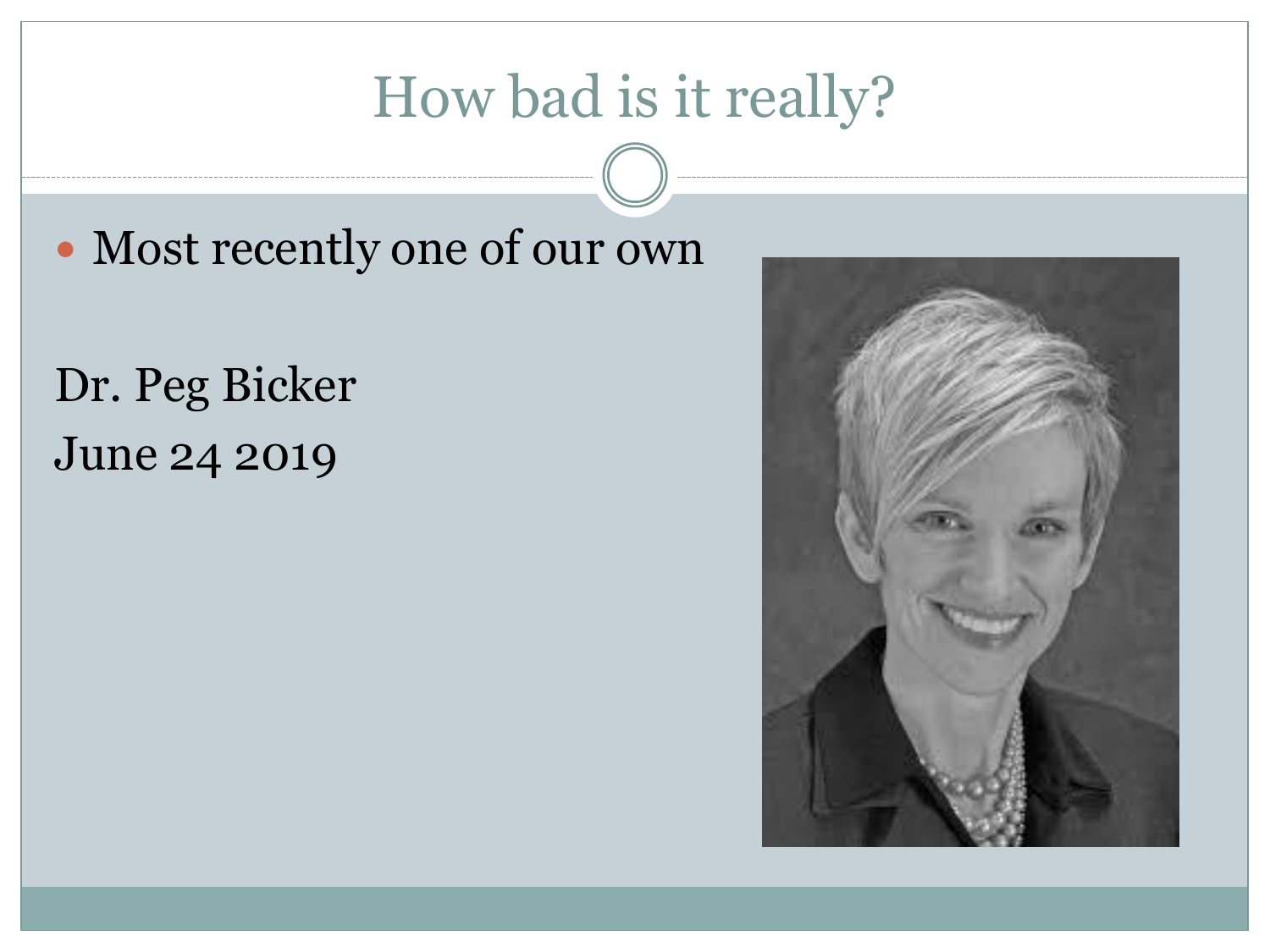## Gender differences

### Women

 $\circ$  Exhaustion  $\rightarrow$  Cynicism  $\rightarrow$  "What's the use"

### • Men

 $\circ$  Cynical  $\rightarrow$  Exhaustion  $\rightarrow$  Rarely says; "What's the use"

Classic:

50 yo M. chronically burned out Viciously cynical Disruptive

Still soldiers on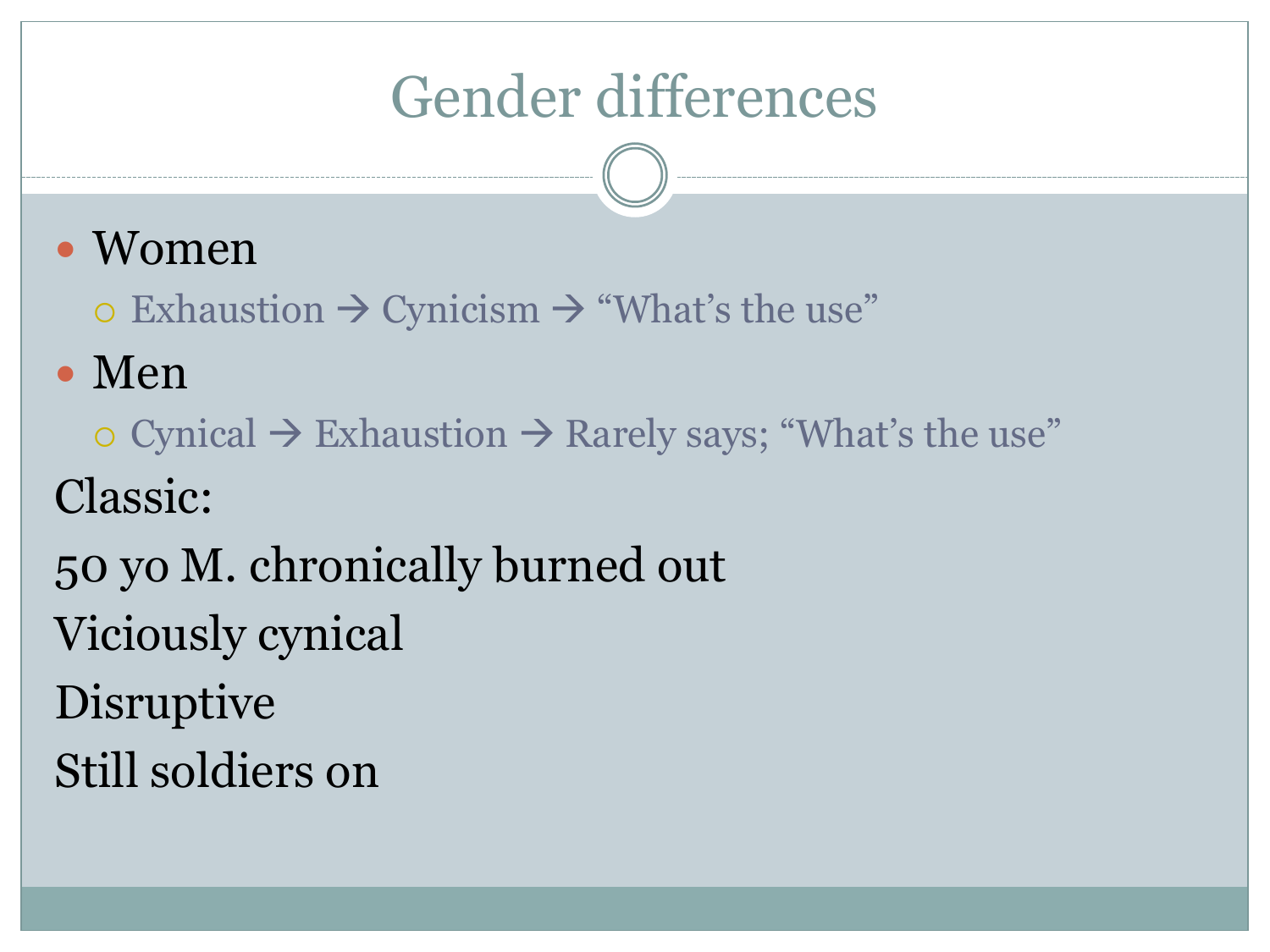# What is burnout?

- ICD 11- "Burn-out is a syndrome conceptualized as resulting from chronic workplace stress that has not been successfully managed.
- It's characterized by three dimensions:
- Feelings of energy depletion or exhaustion
- increased mental distance from one's job, or feelings of negativism or cynicism related to one's job
- reduced professional efficacy."

Burn-out an "occupational phenomenon": International Classification of Diseases. World Health Organization. [https://www.who.int/mental\\_health/evidence/burn-out/en/](https://www.who.int/mental_health/evidence/burn-out/en/)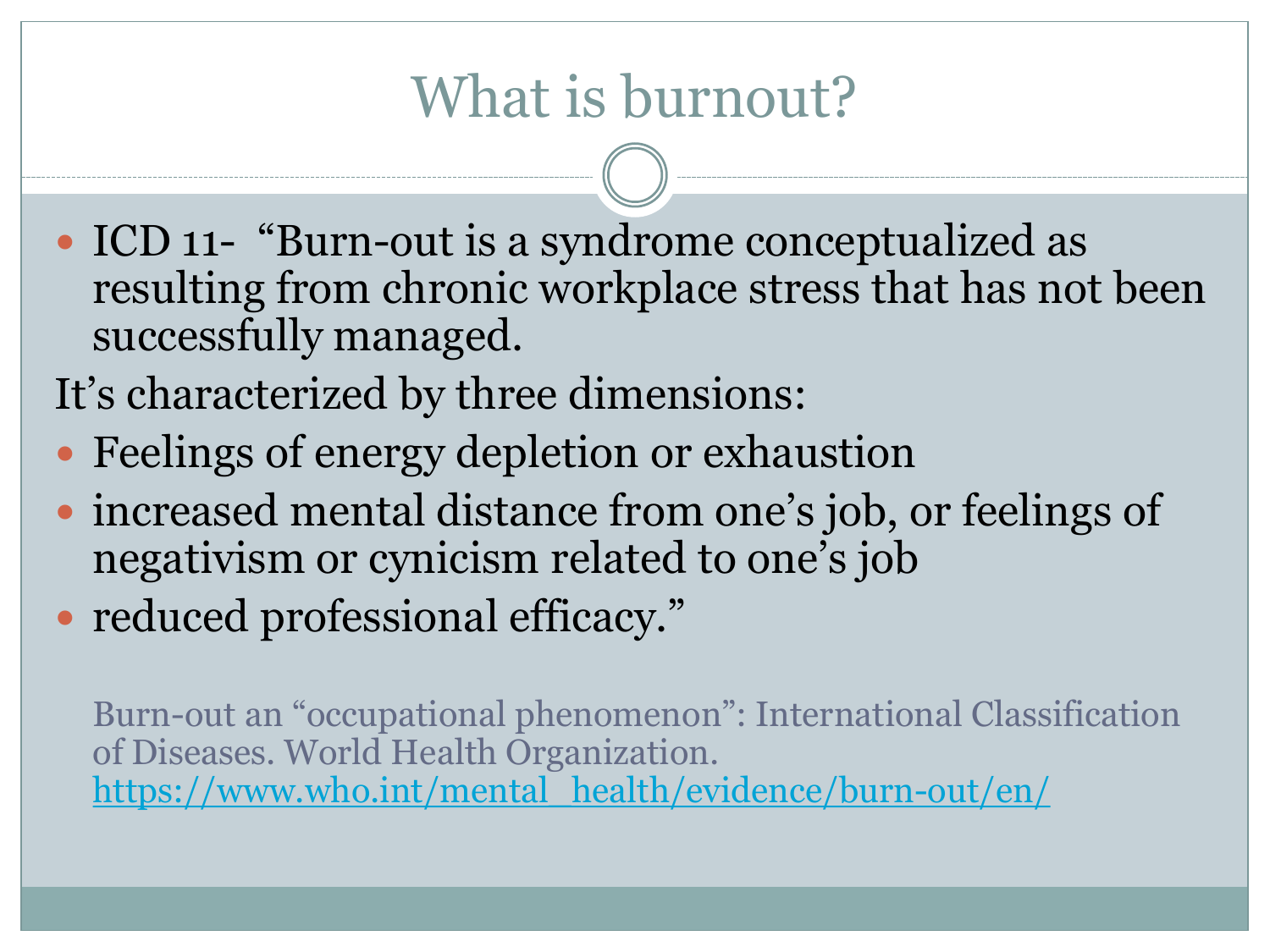Christina Maslach – Maslach Burnout Inventory (MBI) Exhaustion – Feeling tired and never re-energized

Depersonalization – "Healthy venting"  $\rightarrow$  Not so healthy after all

Lack of Efficacy – "What's the use?" "It wont help anyway."

C. Maslach, S.E. Jachson, M.P. Leiter (Eds.), Maslach Burnout Inventory manual (3rd ed.), Consulting Psychologists Press (1996)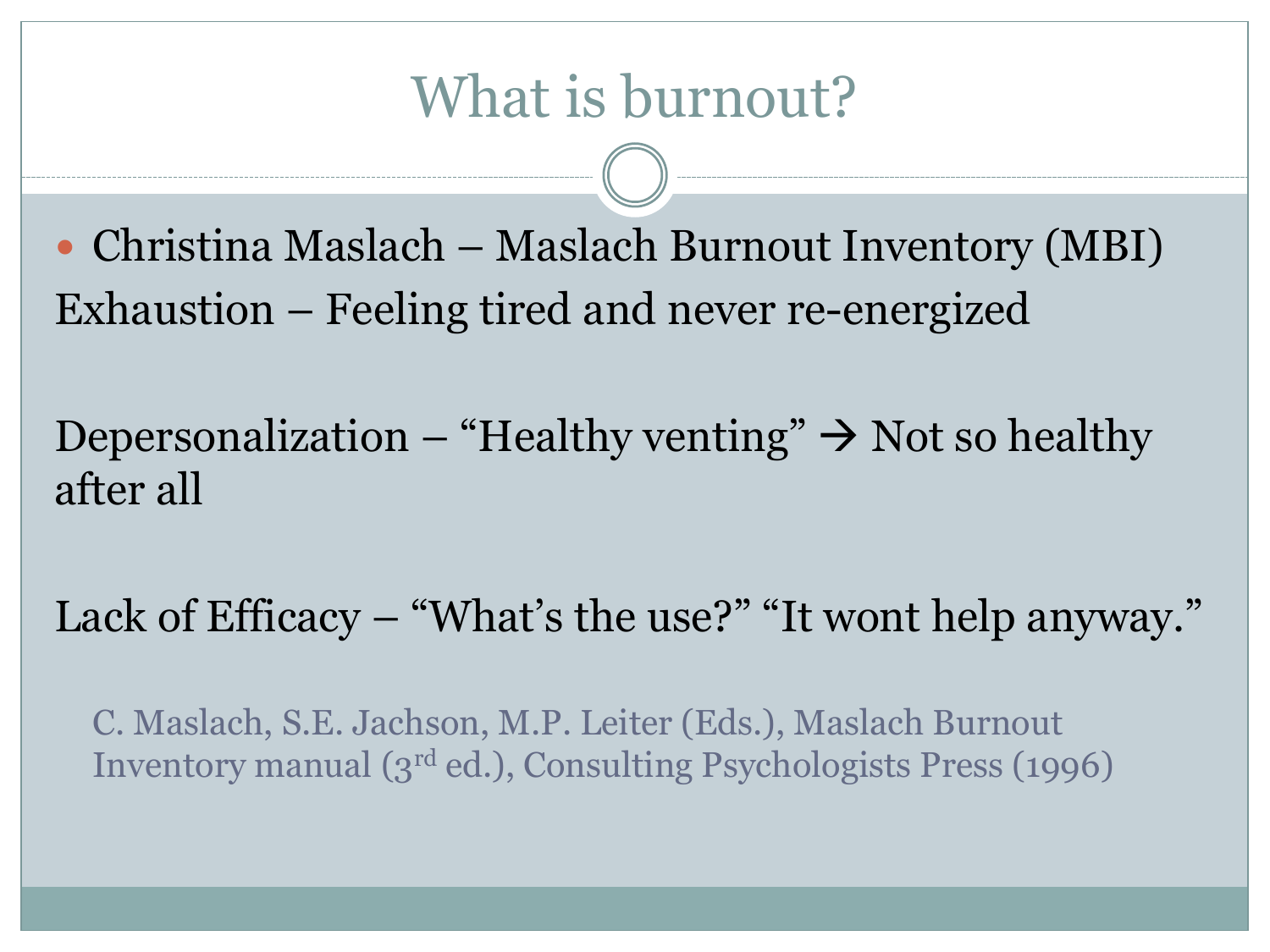- Dr. Halstead 1870
- "Father of modern surgery"



Tom Castles: Podcast: How the Father of Modern Surgery Became a Healthcare Antihero. Digital Health News. Aprin 19 2019. [http://www.idigitalhealth.com/news/podcast-how-the-father-of](http://www.idigitalhealth.com/news/podcast-how-the-father-of-modern-surgery-became-a-healthcare-antihero)modern-surgery-became-a-healthcare-antihero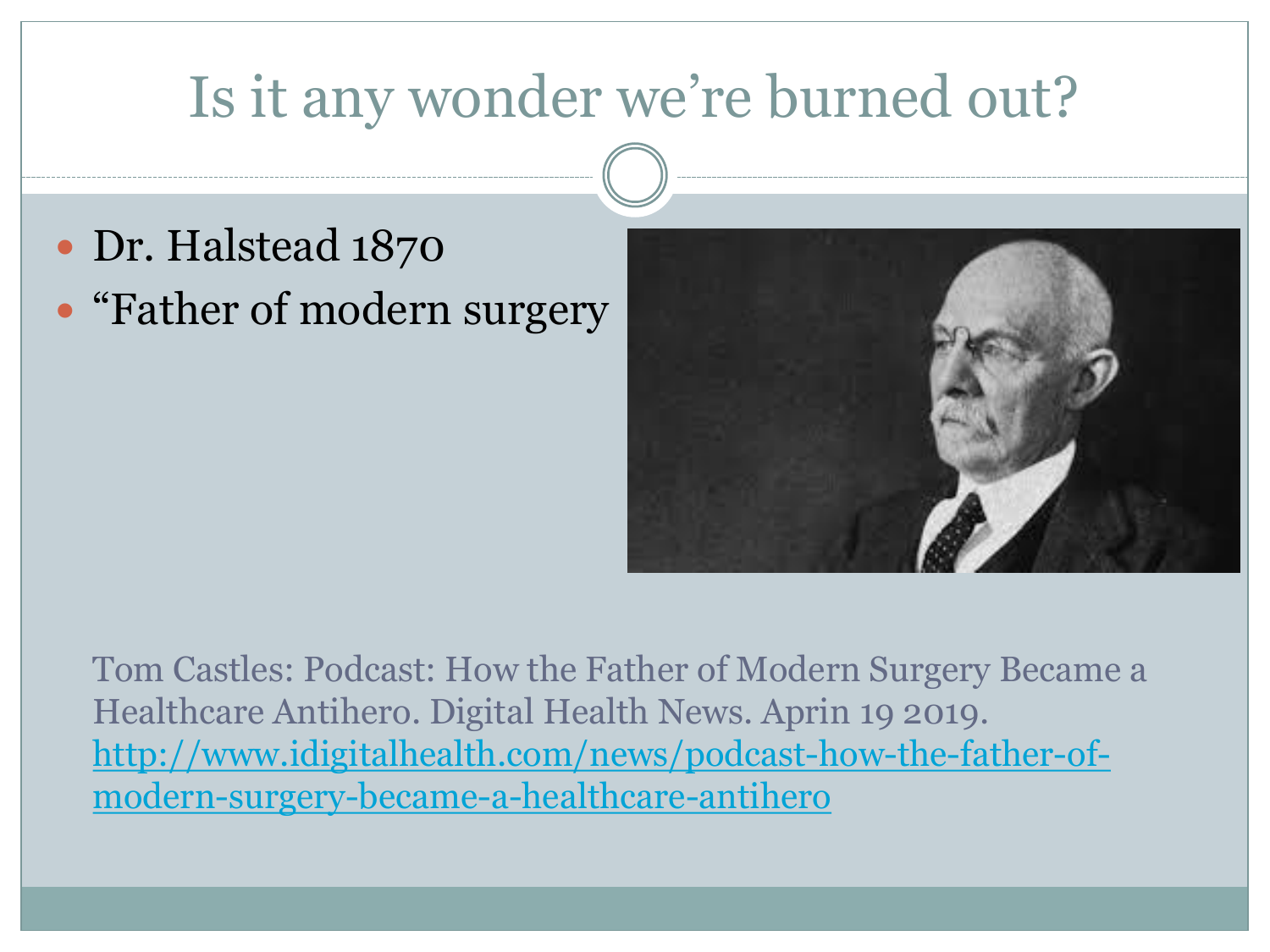- Dean of medical school
- "Simmering over burnout"
- Program director for residency • "Call in sick"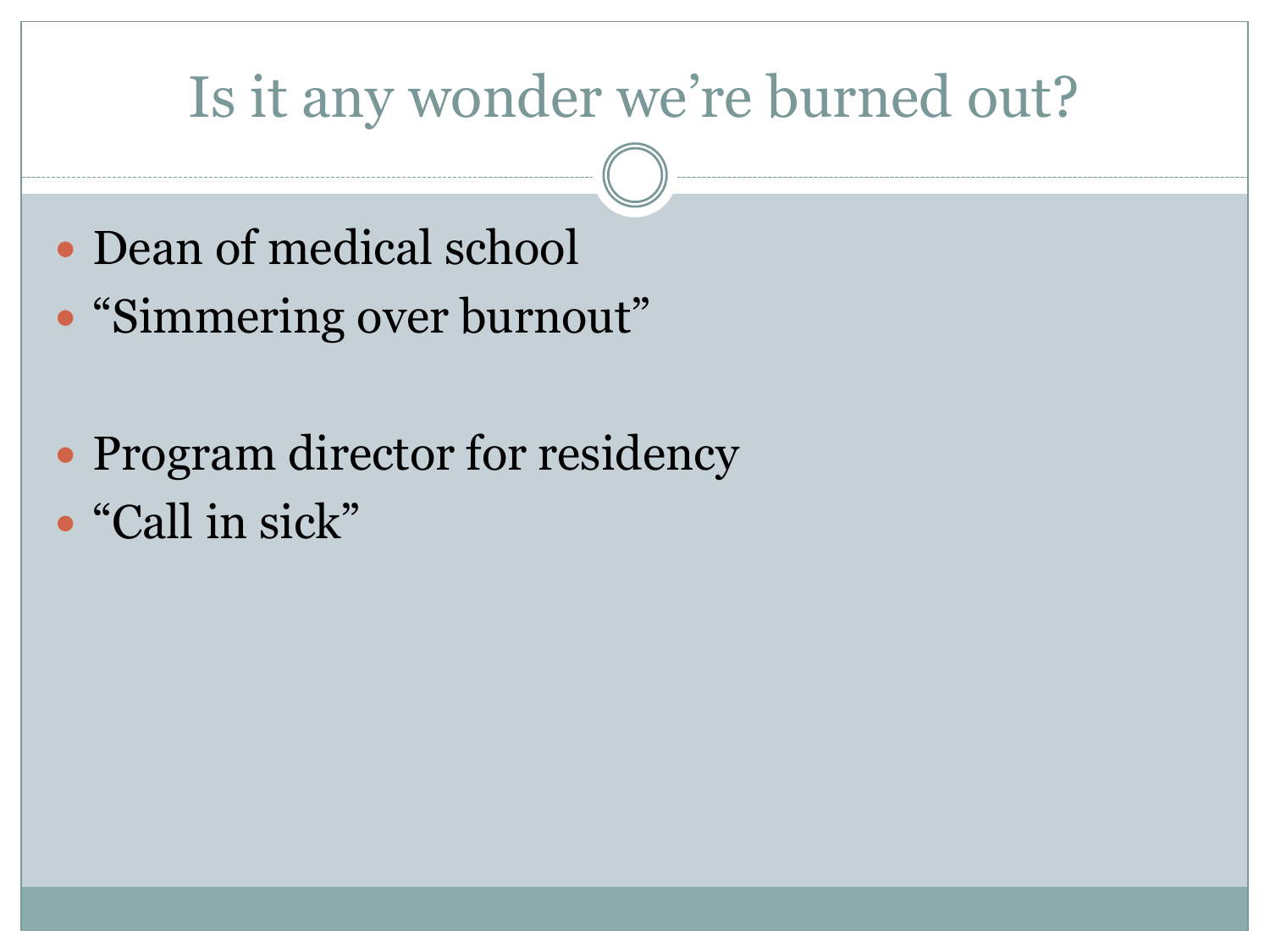- Residency training meeting
- VA on call "code pager"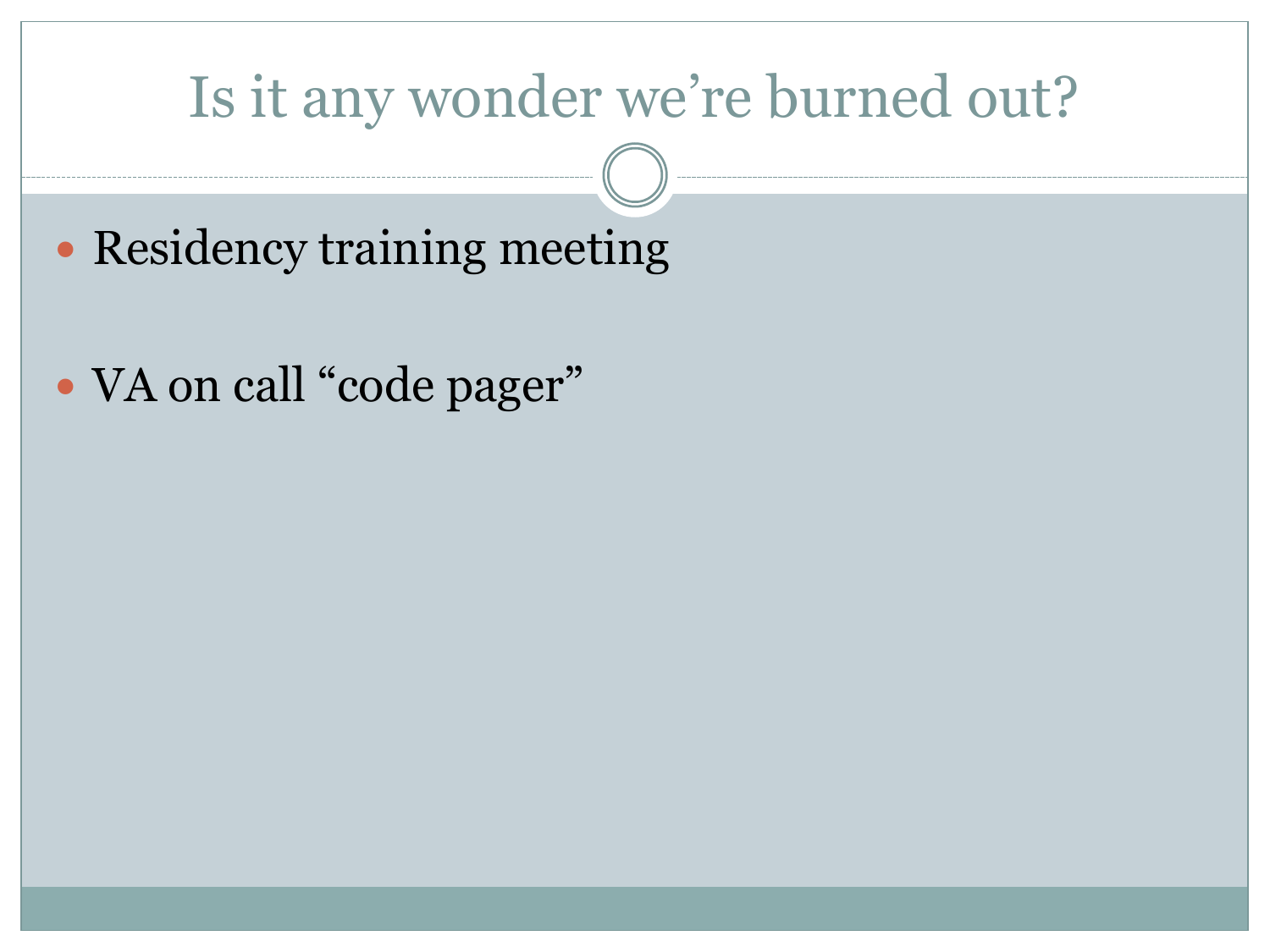- Thomas cook survey
	- 33% slept less than 6 hours a night
	- 40% rarely exercised
	- 90% ate *less* healthy in the hospital cafeteria
	- 75% did not have a PCP and more than that had not seen a PCP in over a year.

Thomas Cook: The State of Resident Wellness. Emergency Medicine News June 2019 p28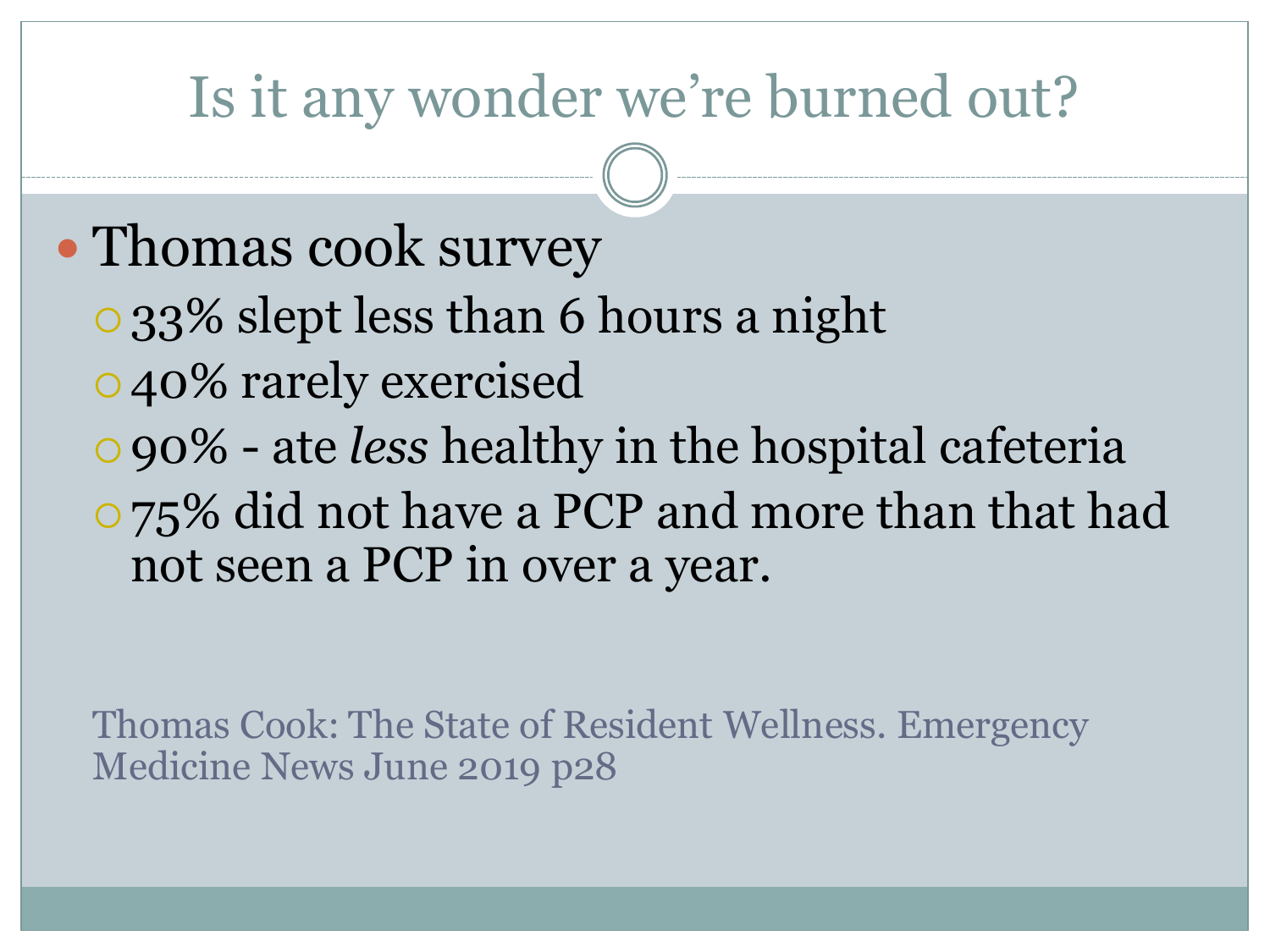# I'm graded on:

- bed to greet
- bed to first pain med
- time to disposition
- patient satisfaction
- Press Ganey scores
- how much critical care time I use
- how many images I order
- what type of image I order
- number of bounce backs
- compliance with sepsis order sets
- time to balloon in STEMI
- time to tPA in stroke
- compliance with stroke order set and sepsis order set
- time to antibiotic in sepsis
- compliance with fluid administration in sepsis
- number of admitted patients
- percent of patients who leave prior to medical screening exam
- on and on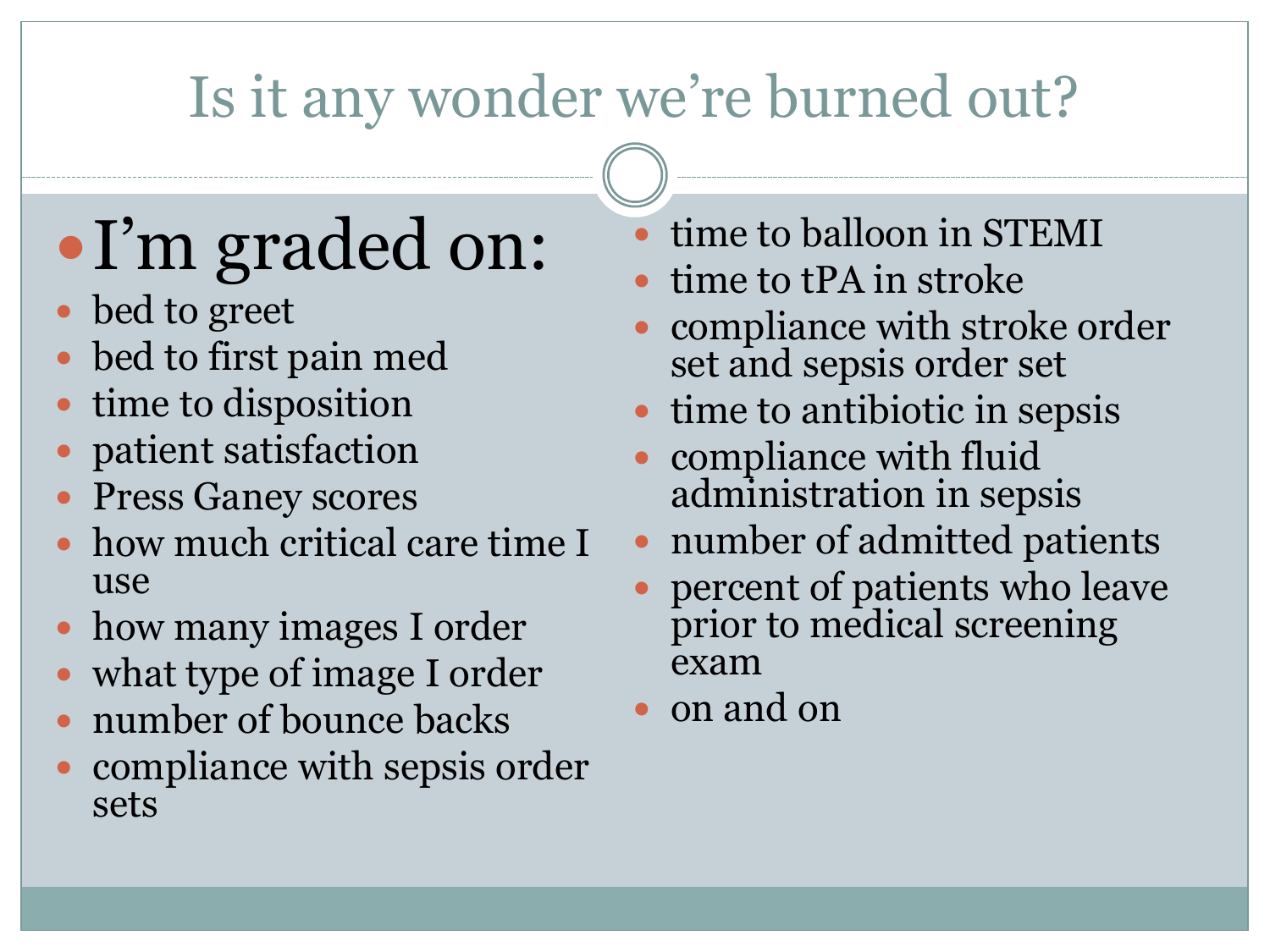- No one looks good under a microscope
- "There is no compassion for a doctor with a bad review or patient satisfaction score"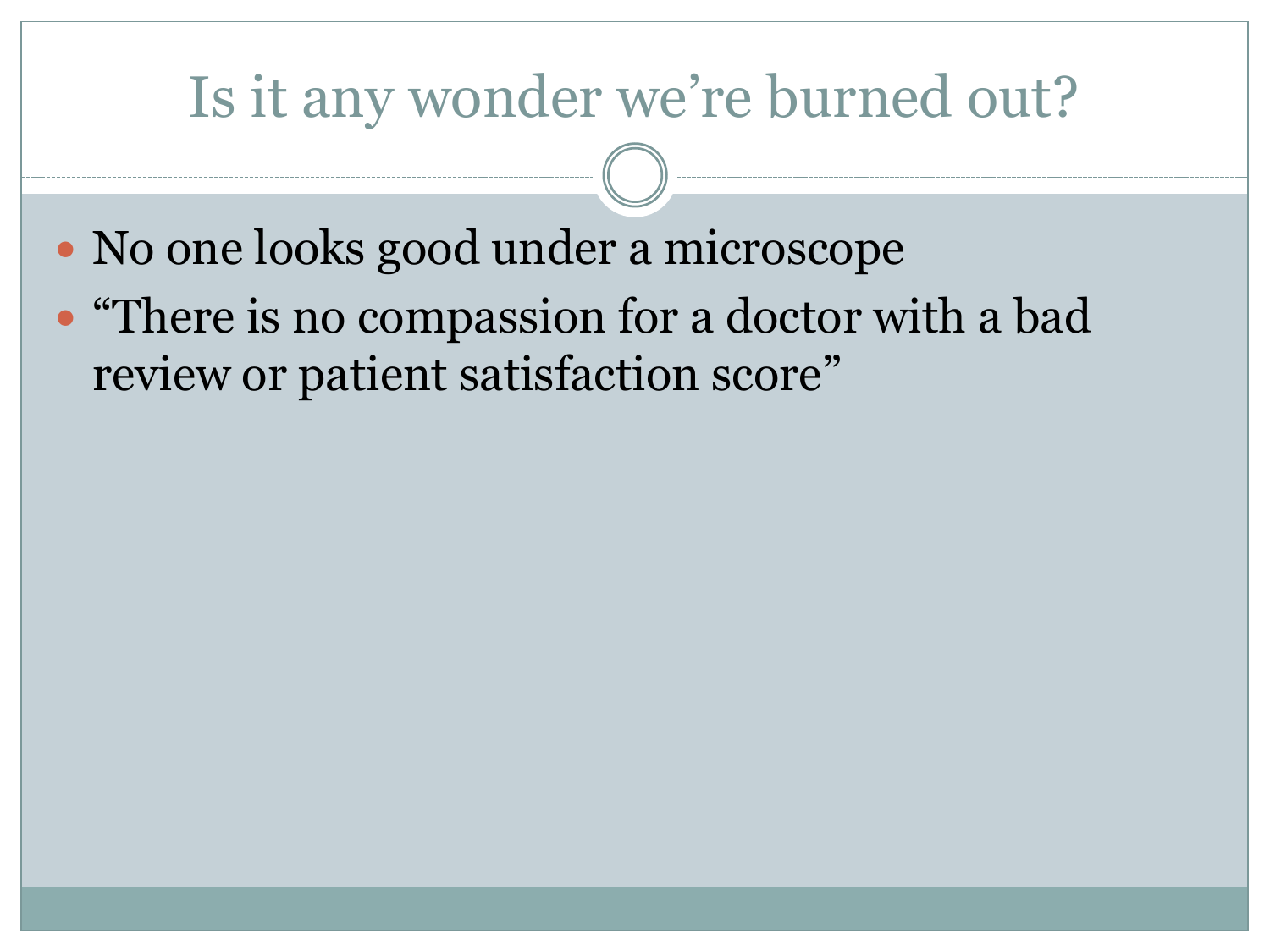• "Burnout is what happens when you try avoiding being human for too long."

Michael Gungor

- Why did we get into medicine? to help.
- Primal need

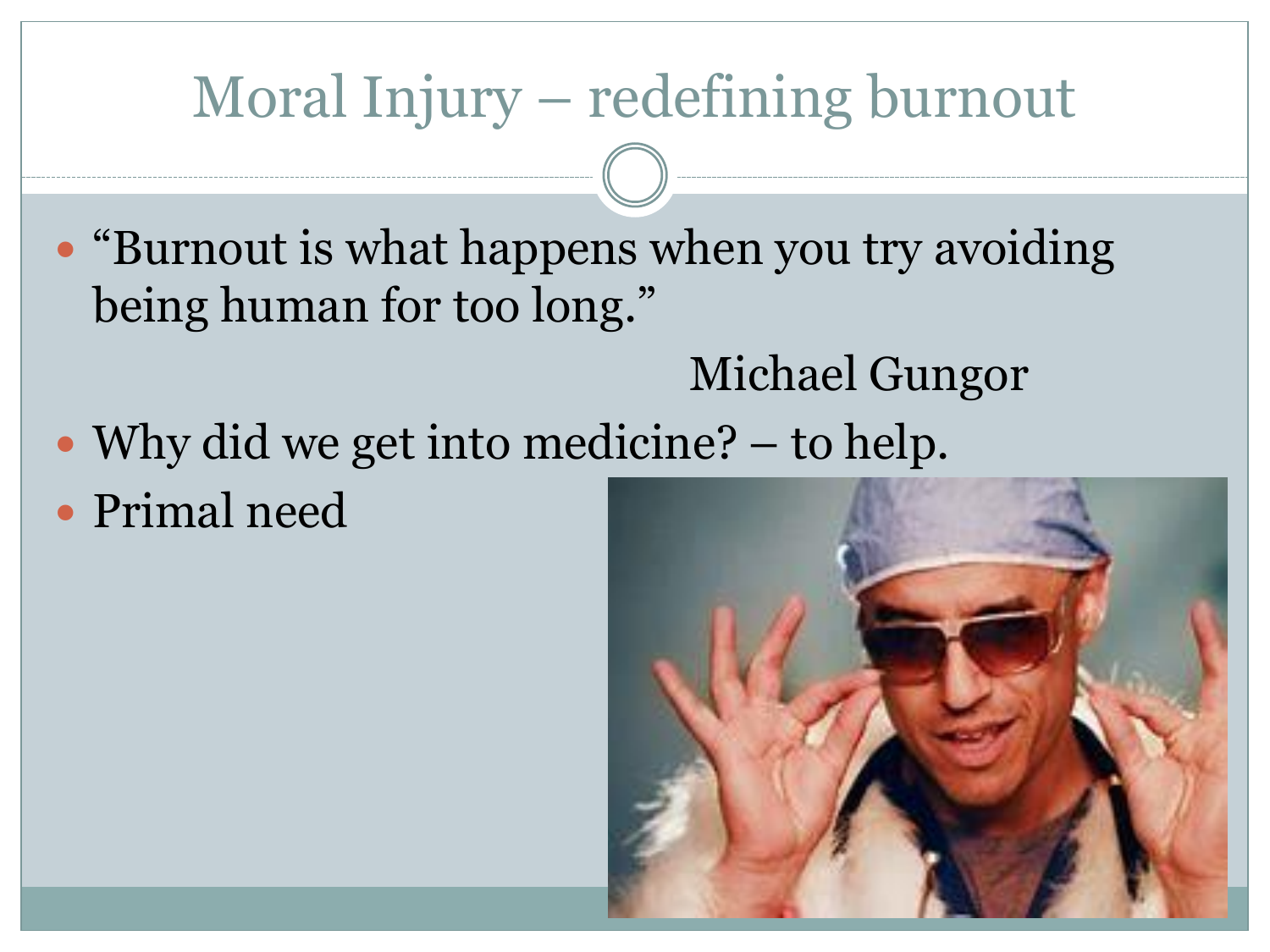- $\bullet$  Burnout implication  $\rightarrow$  Not resilient enough to handle the stress
- Moral injury:
	- Witness or fail to stop an act that transgresses our moral beliefs
	- $\circ$  Patient  $\leftrightarrow$  hospital  $\leftrightarrow$  insurer  $\leftrightarrow$  ourselves
- Forced to make decisions that contradict our primal need to give the best patient care

Naim El-Aswad. Physician Burnout: An Emotionally Malignant Disease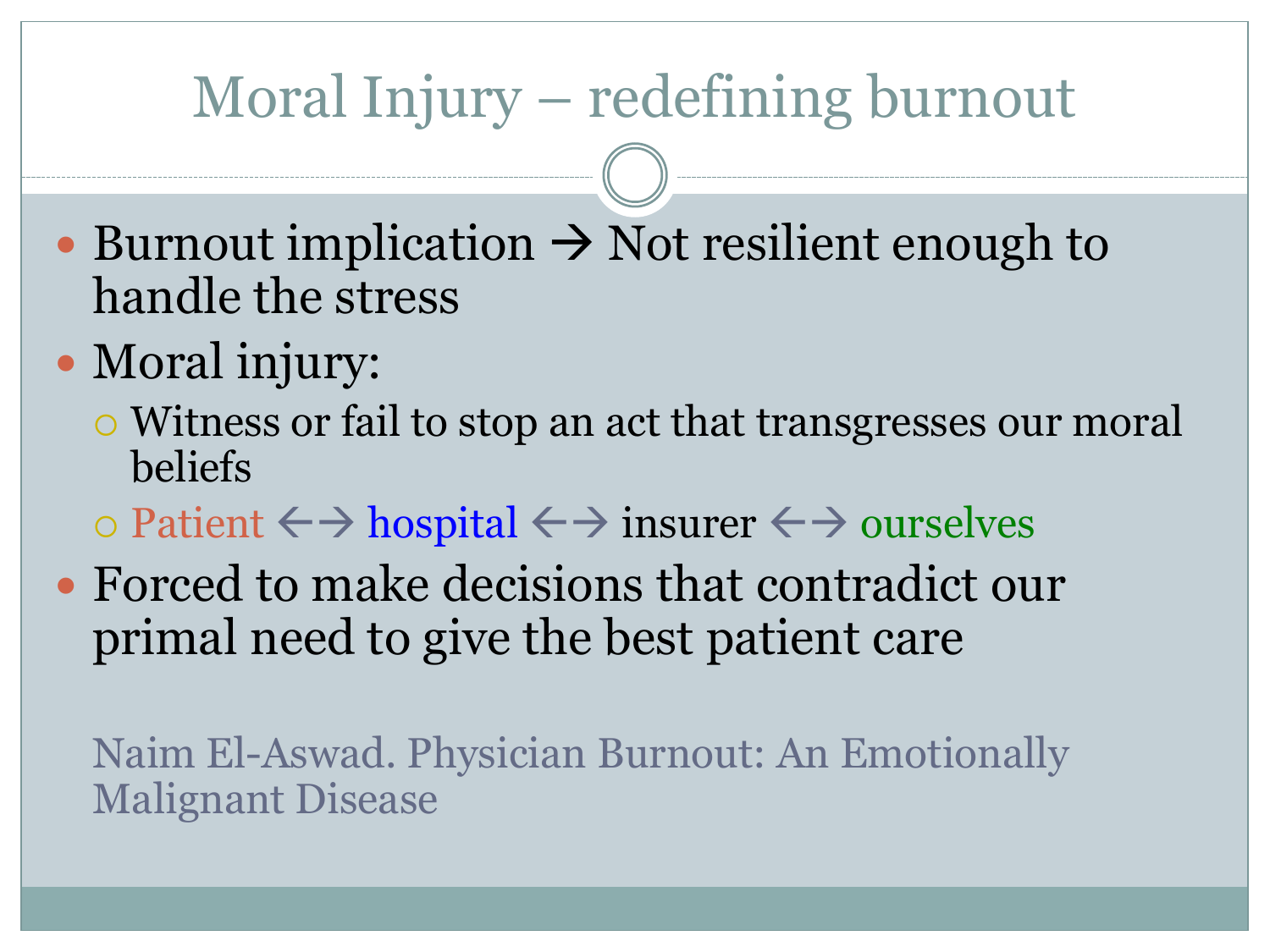### Secondary PTS – Moral Injury

### Infant with melanoma

- Police
- Military
- Healthcare
- First responders

Laura Shamblin MD: How Secondary Post Traumatic Stress Contributes to Physician Burnout. June 2, 2019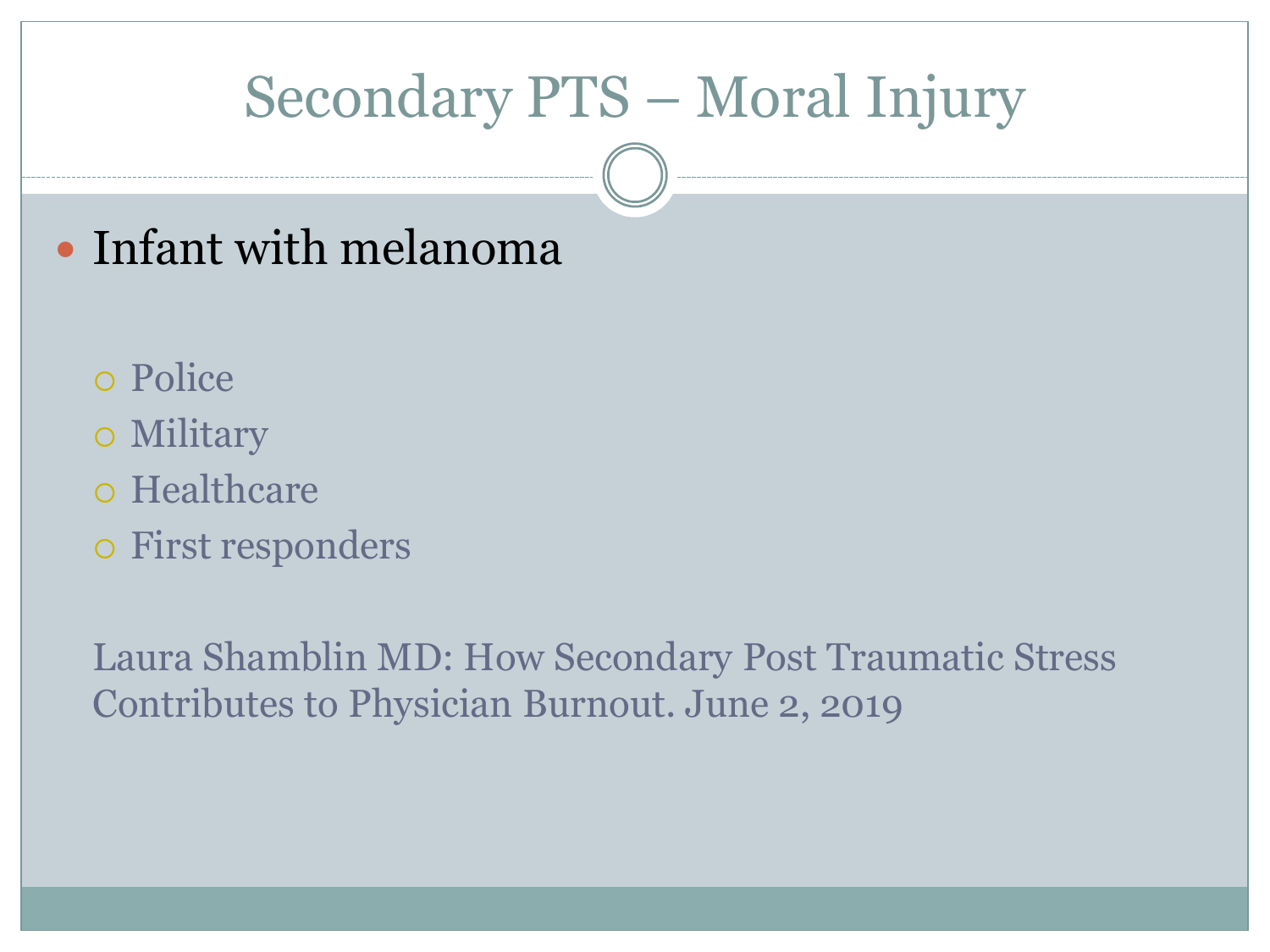• "It is difficult to get a man to understand something when his salary depends upon his not understanding it."

### Upton Sinclair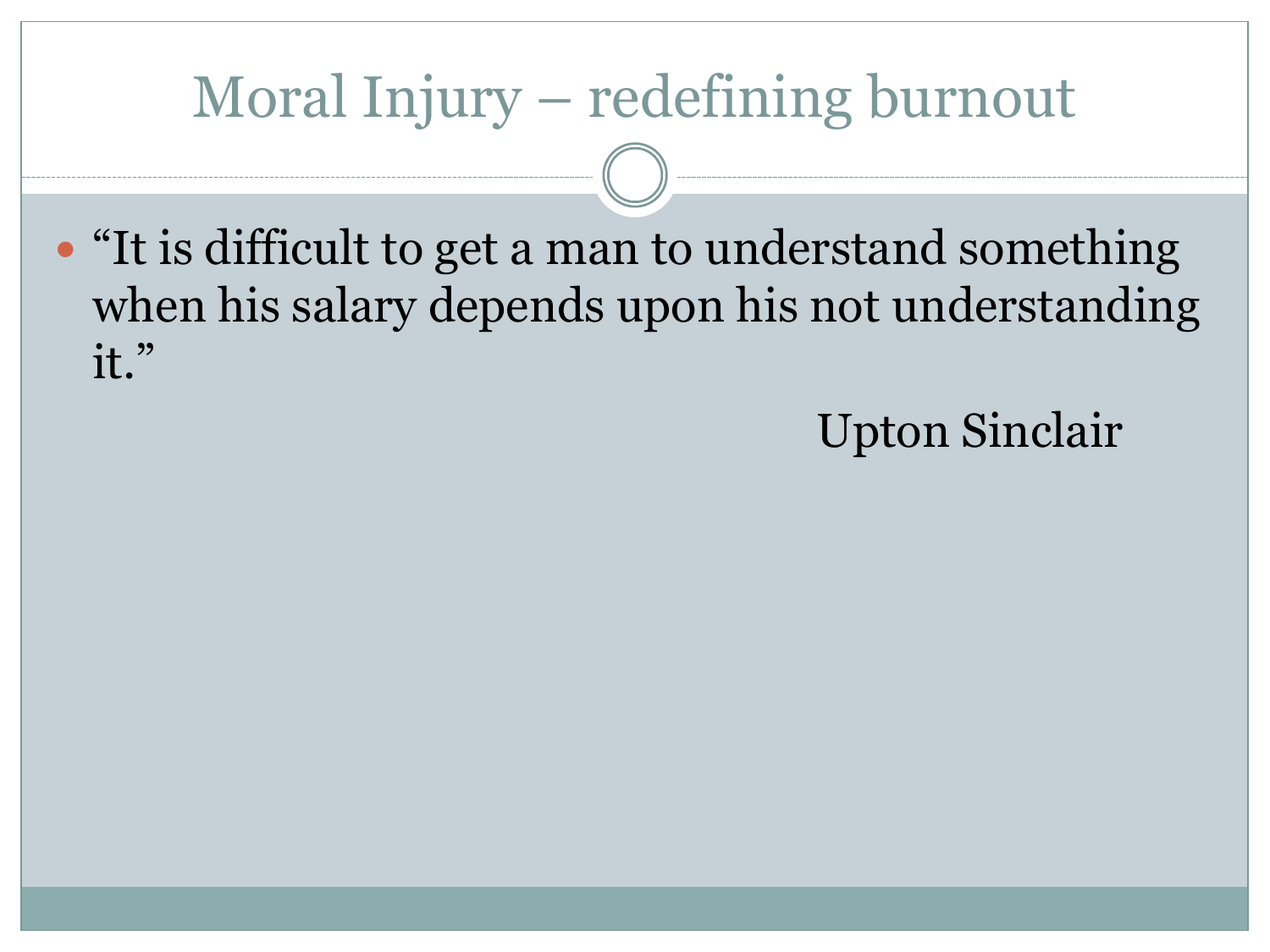- We're compensated to have patients
	- Visit the office more
	- Order more lab tests
	- perform more injections
	- diagnose sepsis
	- have them be as sick as possible
	- see them in less time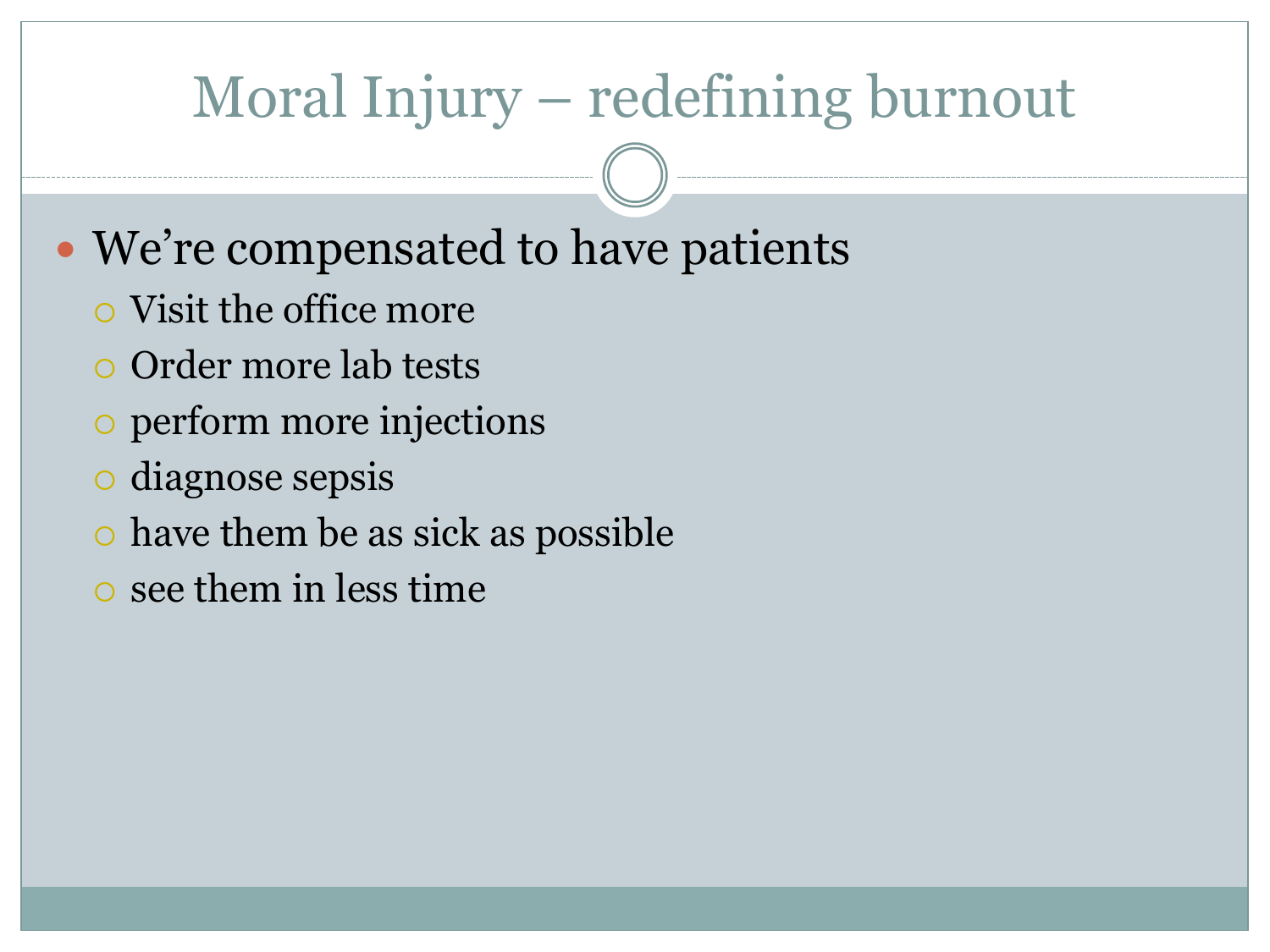- Daily decisions. Do I:
- pay off my loans faster OR spend more time with the diabetic patient?
- save money for my children's education OR do I try a noninvasive intervention first?
- tPA like neurology wants OR risk getting in trouble with the stroke coordinator?
- cut this patient visit short so I can see another patient?
- Dx sepsis and meet metrics OR call it pna or viral GE?
- Colonoscopy OR Conversation?
- On, and on, and on.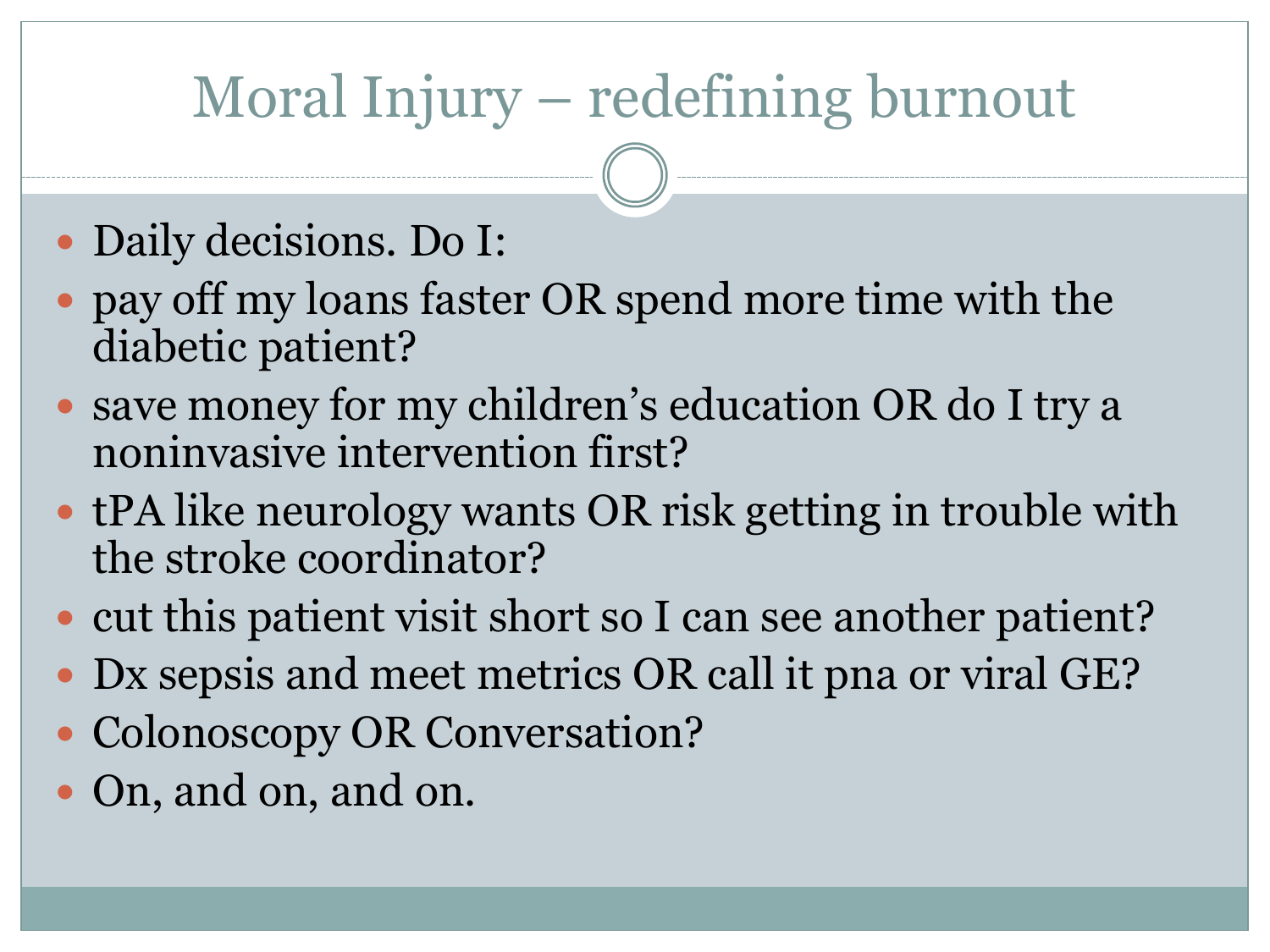- And it gets worse
- If I don't diagnose sepsis  $\rightarrow$  Someone else will
	- I look bad
	- I make less money
	- I get dinged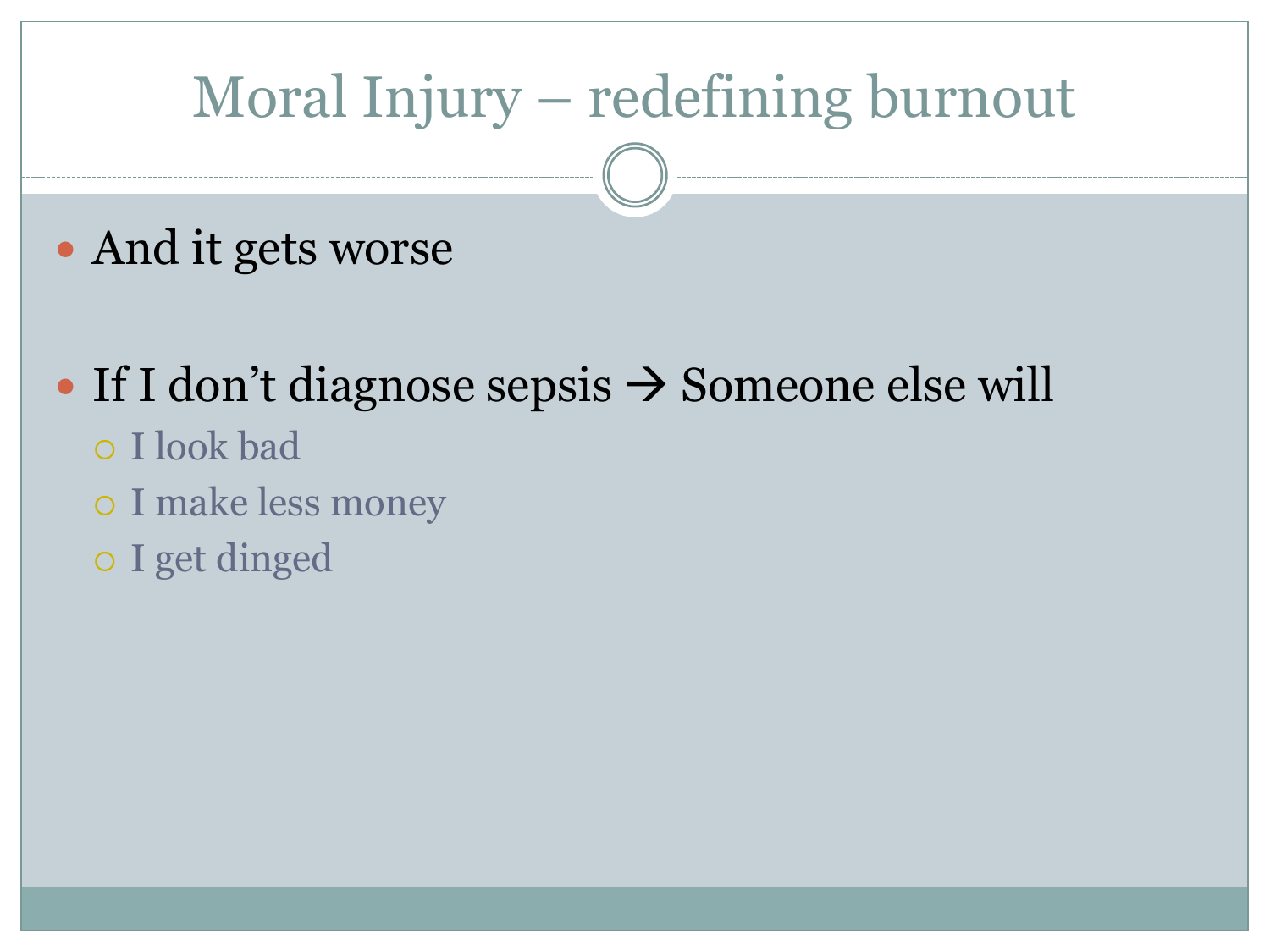- Dr. Shanafelt from Mayo clinic found that incentive based income leads to 3 primary responses from physicians:
- **1. Spend less time per patient**  $\rightarrow$  Erodes quality of care
- **2. Order more** tests and procedures  $\rightarrow$  Erodes quality and value of care
- **3. Work longer** hours  $\rightarrow$  Increase risk of burnout

Tait D. Shanafelt MD: Executive Leadership and Physician Well-Being: Nine Organizational Strategies to Promote Engagement and Reduce Burnout. Mayo Clinic Proc January 2017;92(1):129-146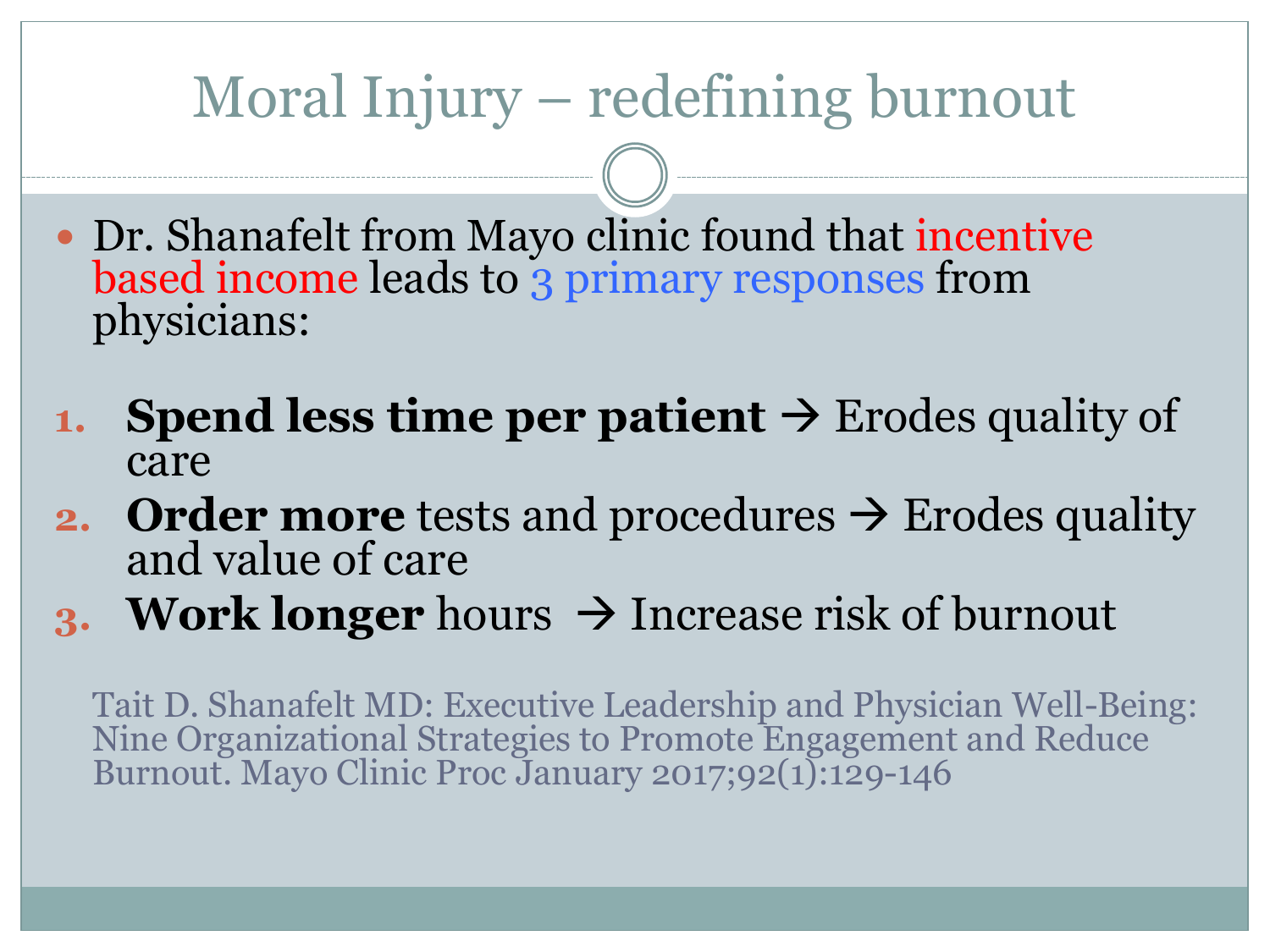### ■ It's not working hard we mind... it's:

- Depersonalization
- Metrics
- Protocols
- o Insurance requirements
- And the moral dilemmas we're faced with
- We're smart, durable and hardworking
- If we could work harder, smarter or tougher  $\rightarrow$  It would have been done already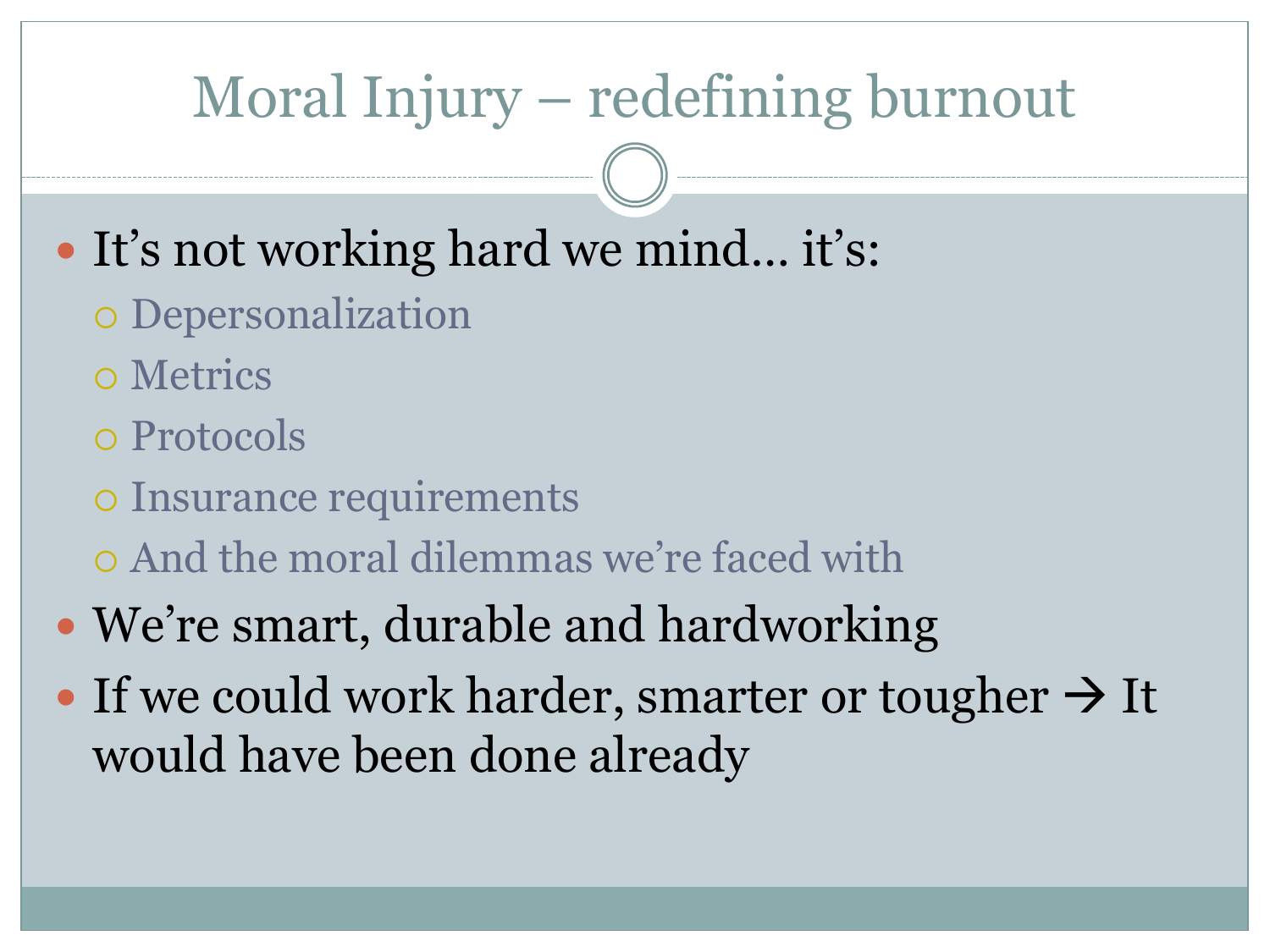### **Stress**

- $\bullet$  Stress  $\rightarrow$  Water around a fish
- Patients don't *want* to see us
- Negative emotions around *every* encounter
- This doesn't even include the *bad* days
	- Too painful
	- Take too much time
	- Don't want family to know what you're exposed to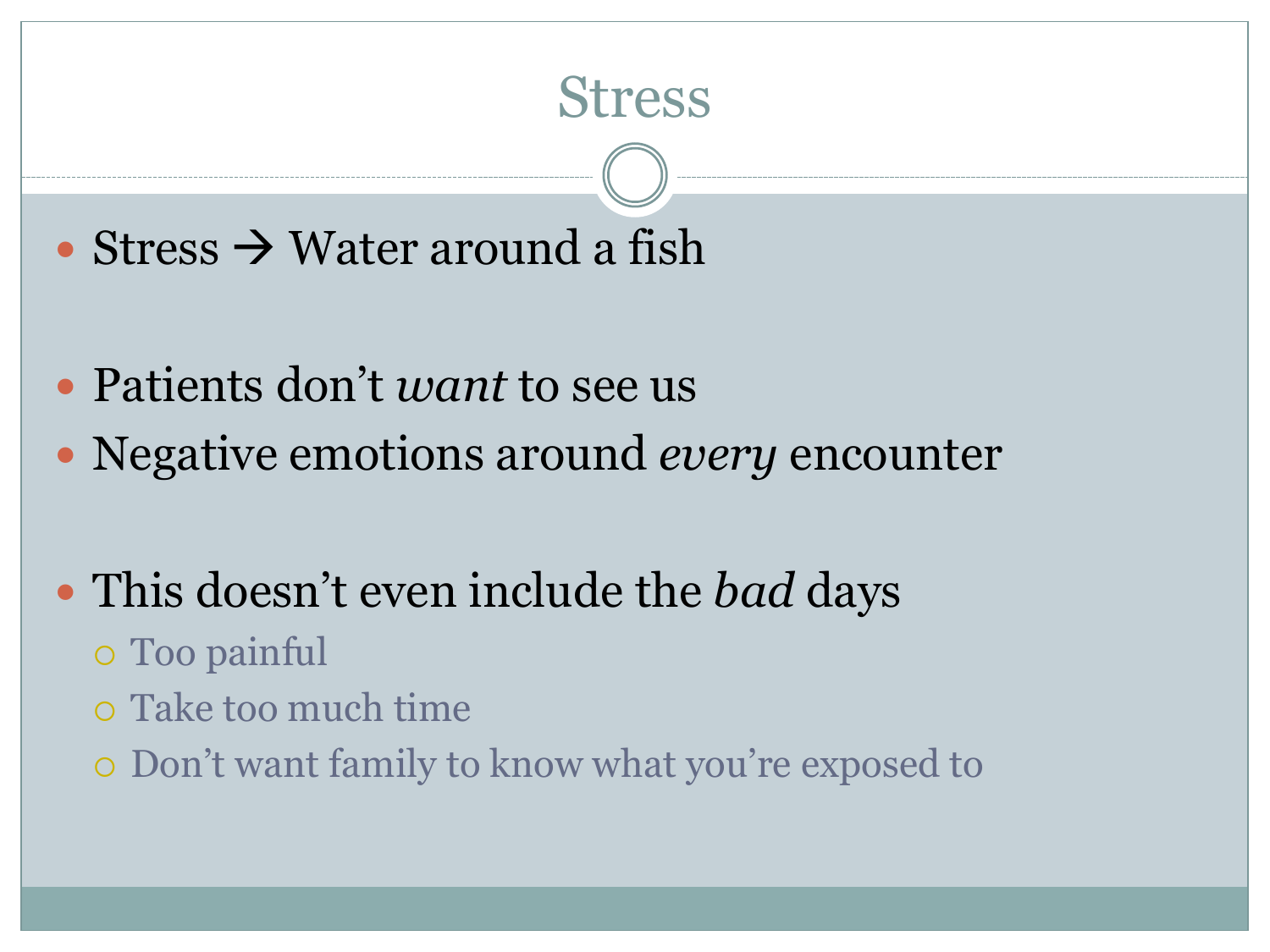### **Stressors**

#### **Stressors**

- Possibility to harm a patient
- Weight of our responsibilities
- $\circ$  Financial stress student debt and family expectation
- Constantly being scrutinized with metrics and the fear of lawsuits
- Electronic Health record (EHR)
- $\circ$  Time pressures everything faster, faster, faster
- Decreased autonomy (institution makes decisions without our input)
- Relentless expectation to perfection (ourselves, admin, pts)
- More restricted by regulations out of control
- Physical and emotional demands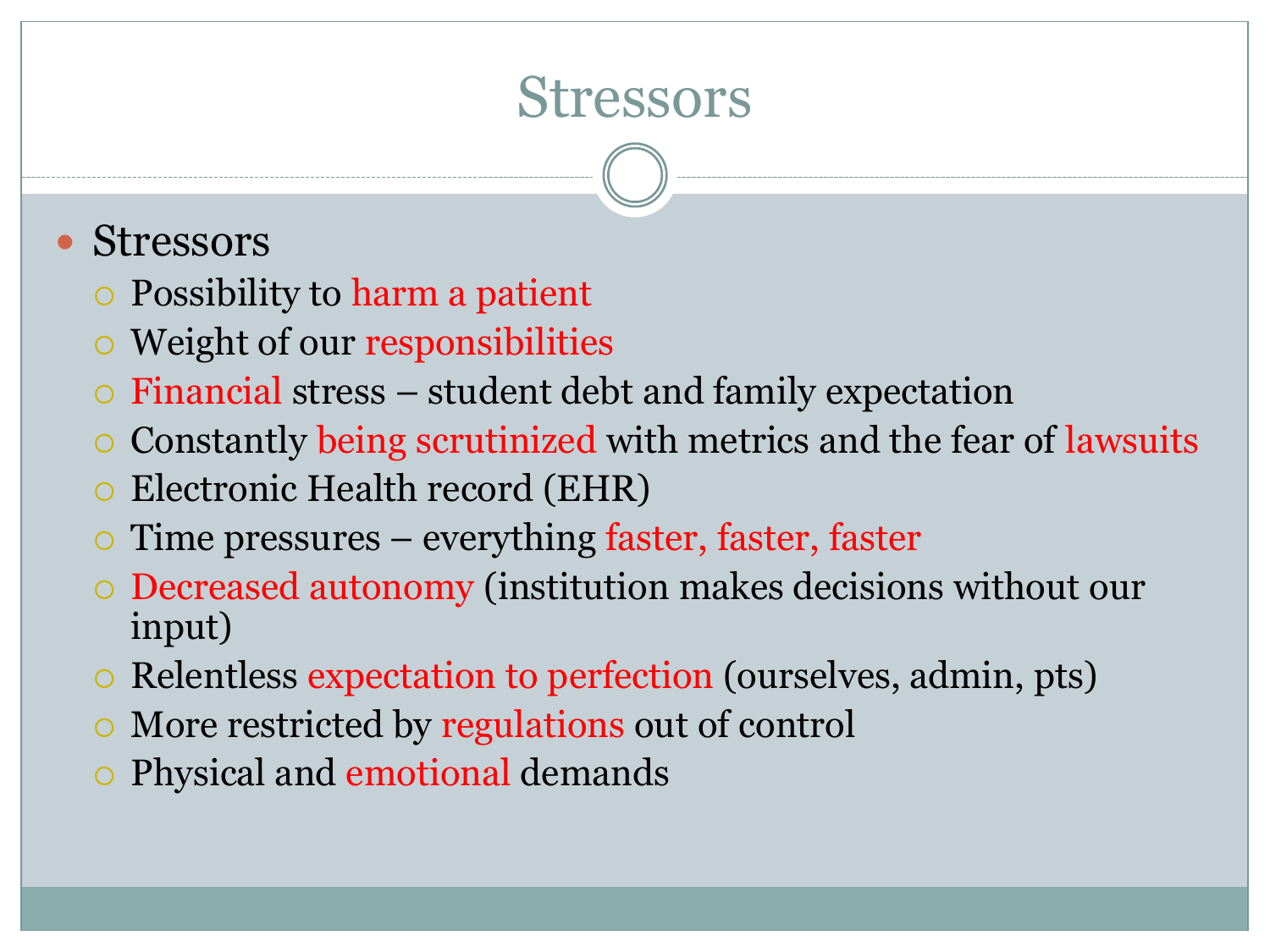### Stressors - debt

- Debt
- $\cdot$  1986 = \$71,000 (in 2018 dollars)
- $\cdot$  2018 = >\$200,000
- After interest and residency well over 300-500K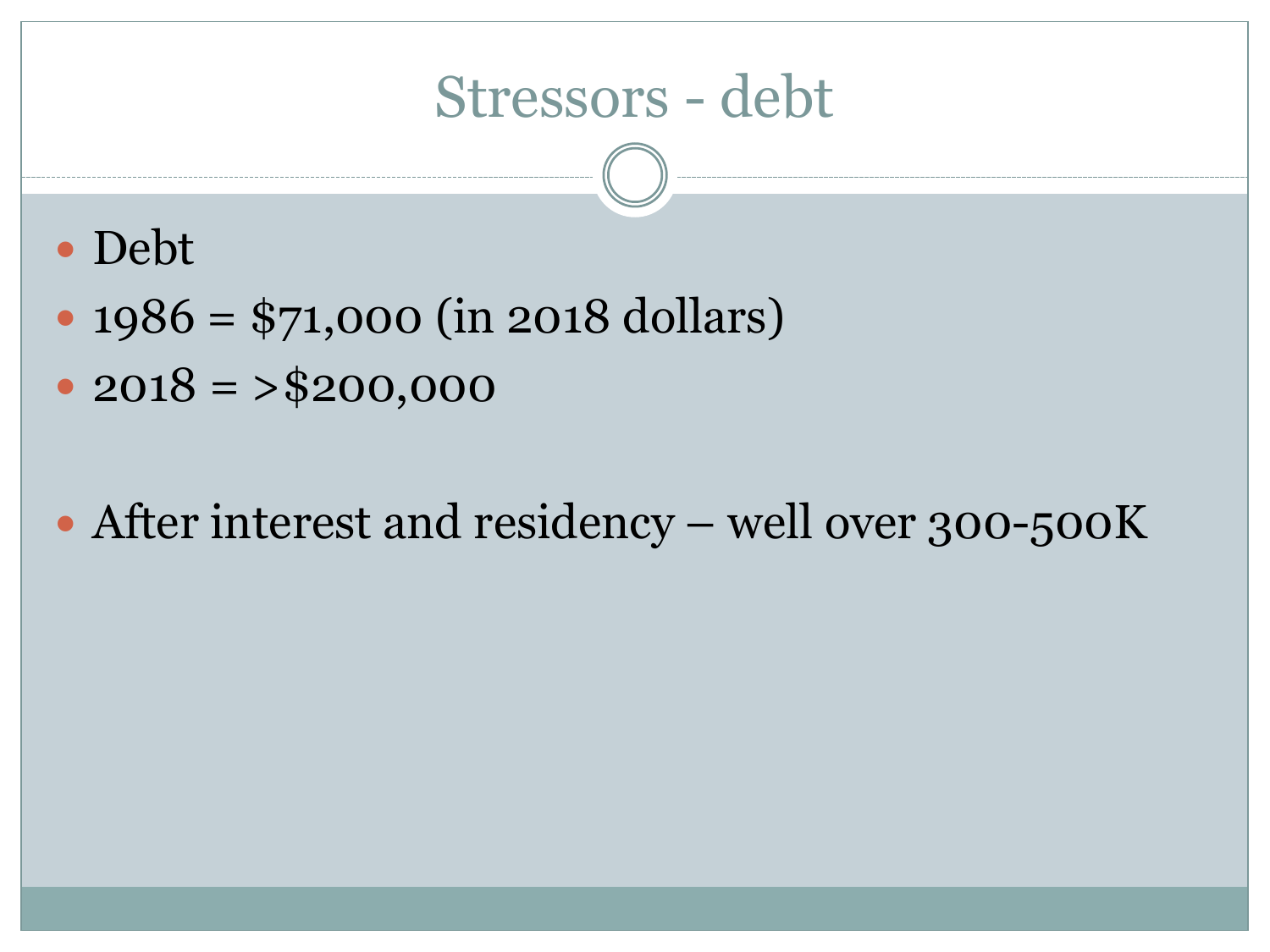### Stress – home

- Home life
	- Finding a spouse
	- Buying a home
	- o Picking schools
	- $\circ$  Time with family

Balancing a calling with a mantra like "the patient comes first" with a life outside of medicine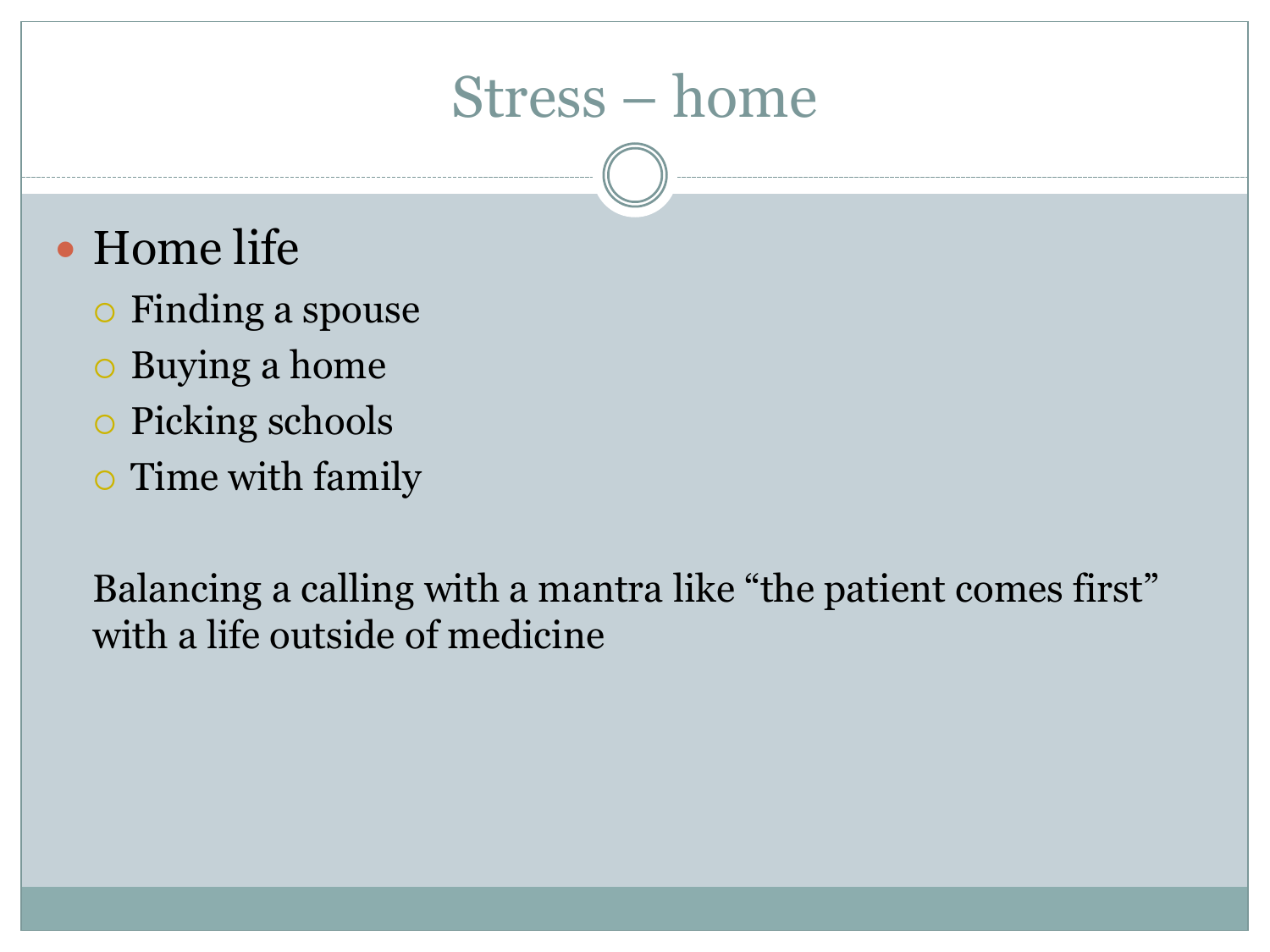### Stress – Administration

 We're forced to choose: Patient OR Institution (the metrics) My pocket book OR patient's best interest (incentives)

# = Moral Injury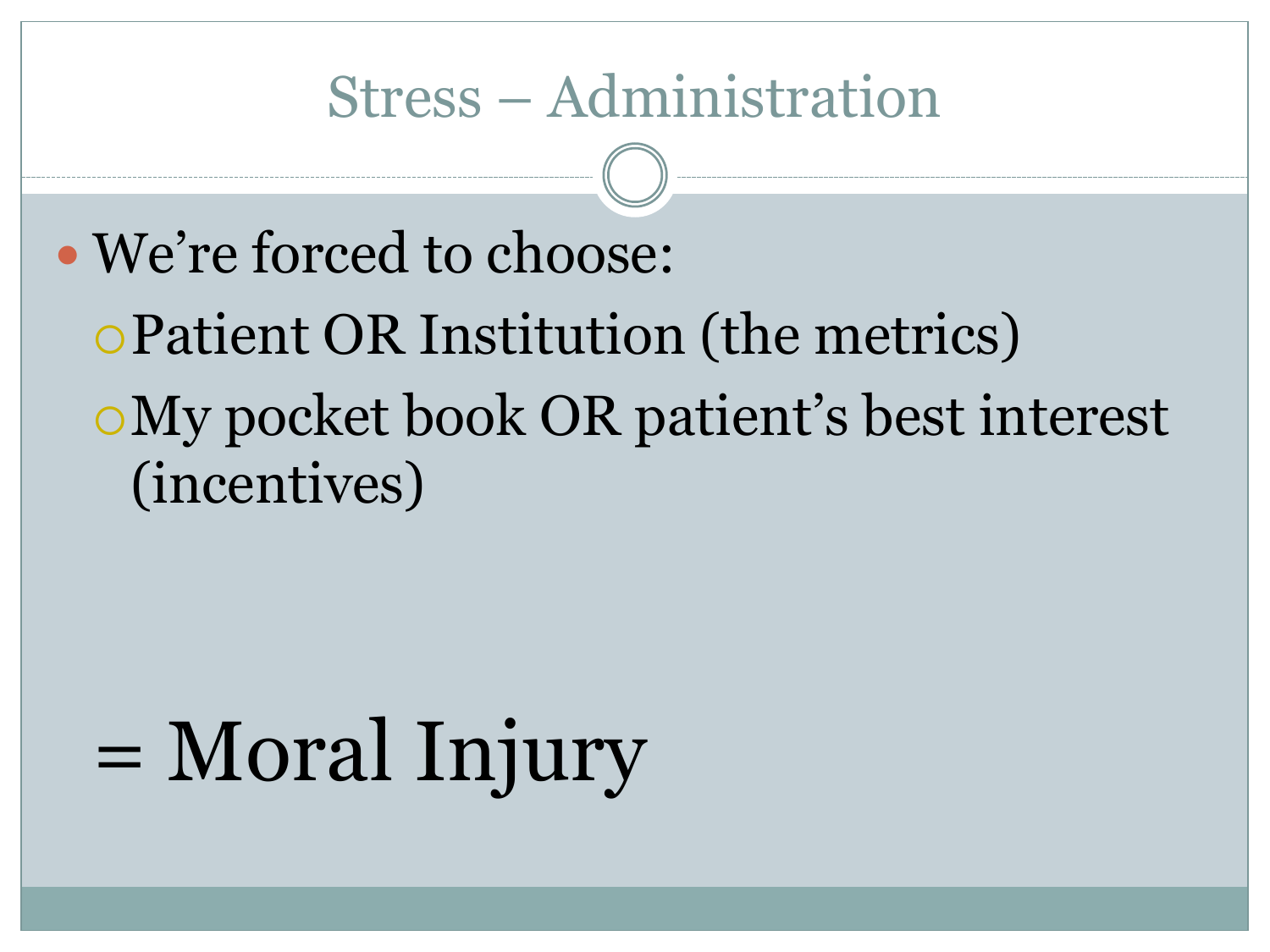- Physicians  $1975 2010 \rightarrow 150\%$
- Administrators  $1975 2010 \rightarrow 3,200\%$
- Metrics, surveys, red tape, paperwork, regulations, restrictions  $\rightarrow$  Its what they do?



Healthcare administrators far outpace physicians in growth

Source: athenahealth analysis of data from the Bureau of Labor Statistics, the National Center for Health Statistics, and the United States Census Bureau's Current Population Survey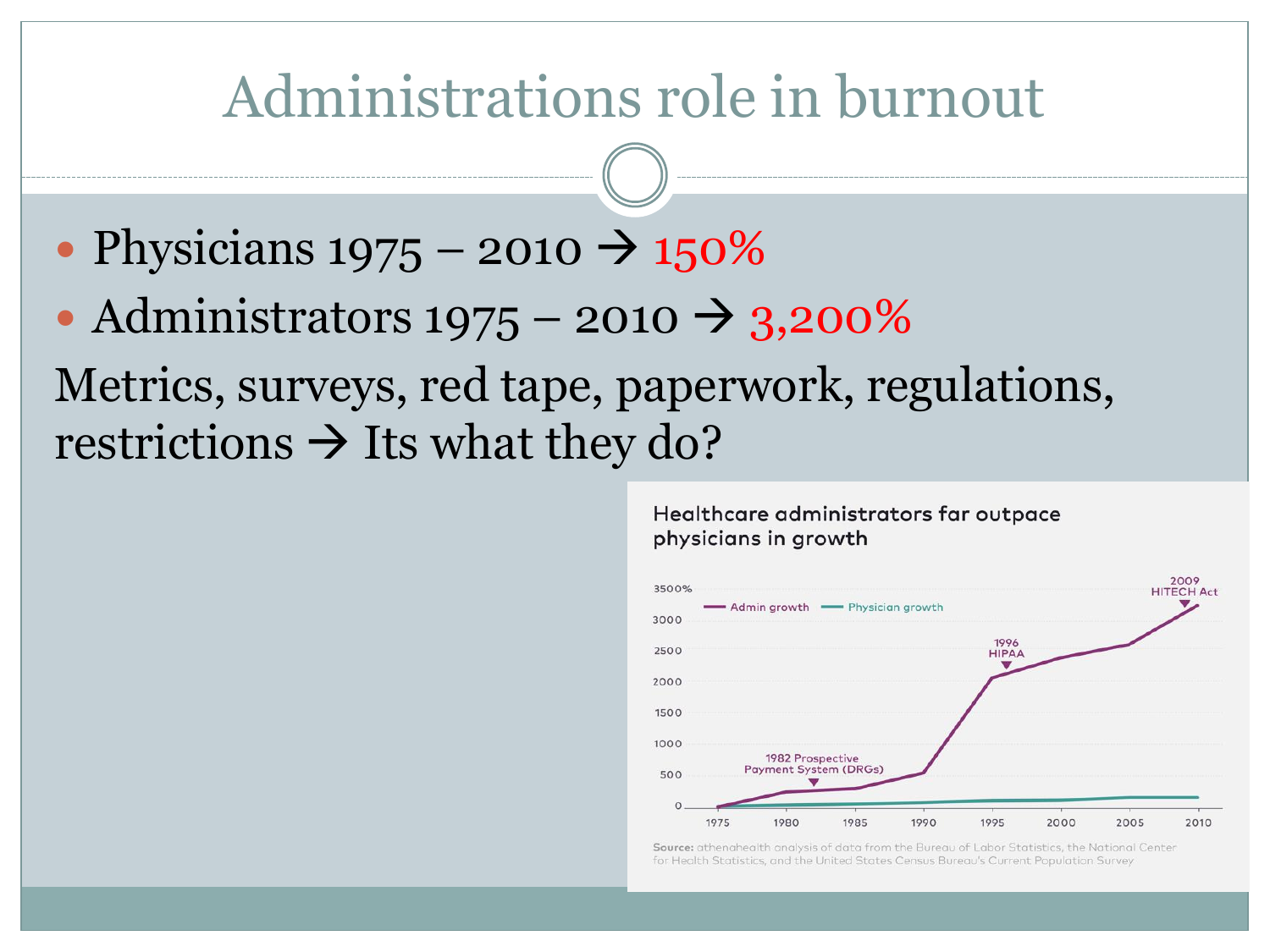- Once "physician burnout" was used…
- It was *our* problem…
- Administration was off the hook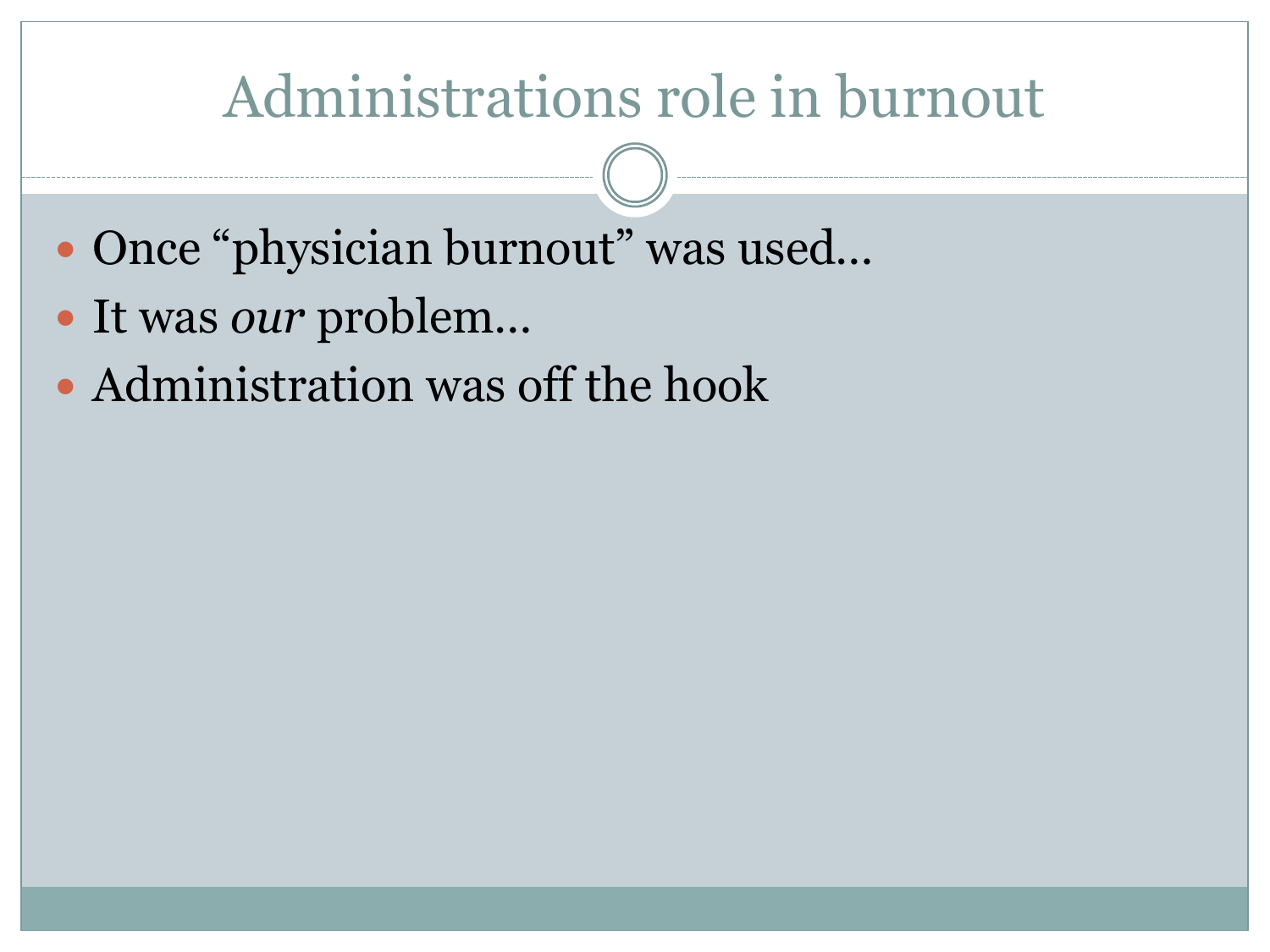Most industry:

"We hire the best people for the job and we take care of them. In tern, they take care of us."

• Not in healthcare – they anticipate our burnout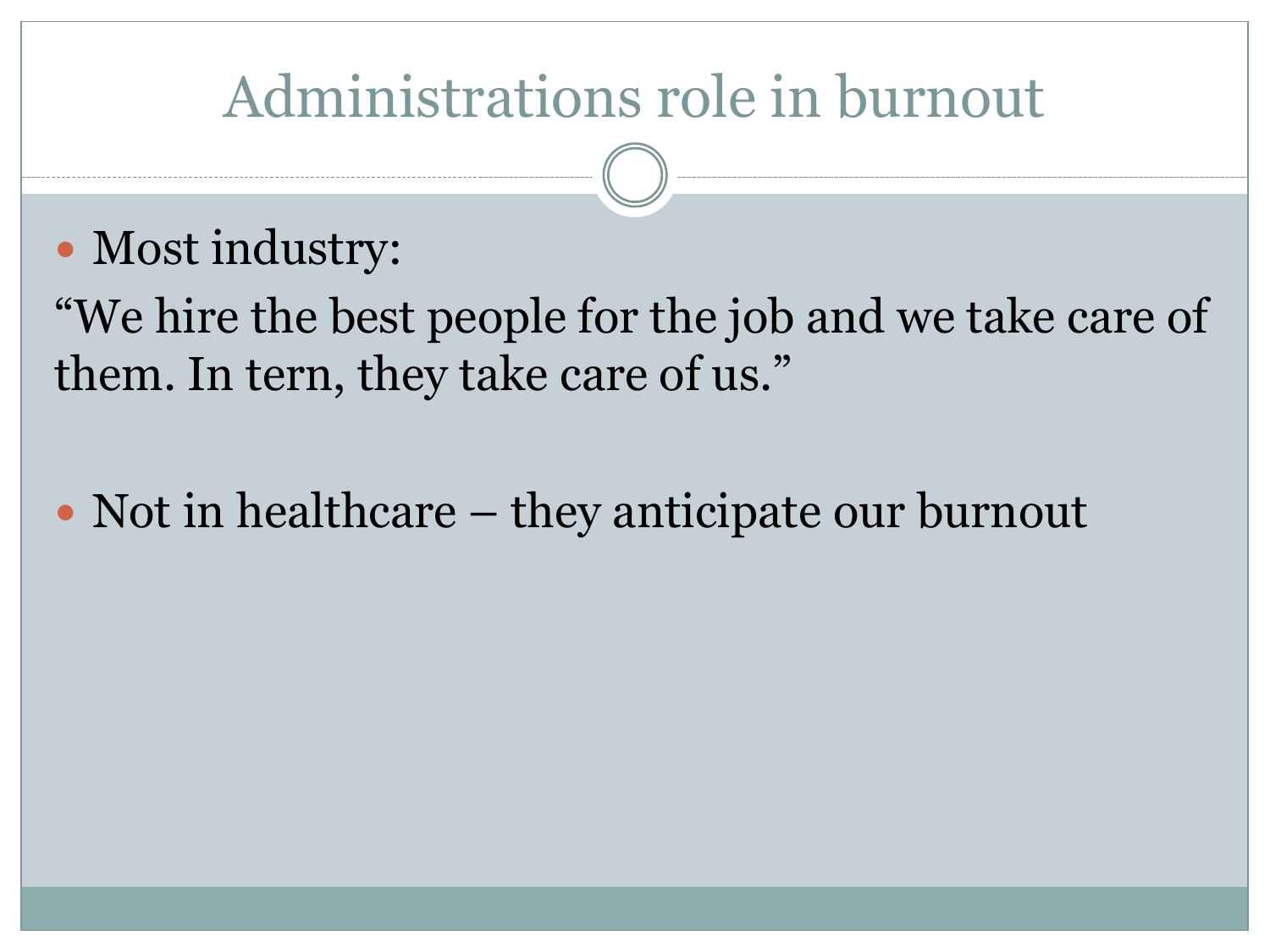### Quality metrics

- Safety
- Satisfaction
- Productivity
- $\circ$  Burnout!!!  $\rightarrow$  we're on the radar
- Replacing a doc = about 3x a years salary

Burnout inventories: Don't assess for system problems Tait D. Shanafelt MD: Executive Leadership and Physician Well-Being: Nine Organizational Strategies to Promote Engagement and Reduce Burnout. Mayo Clinic Proc January 2017;92(1):129- 146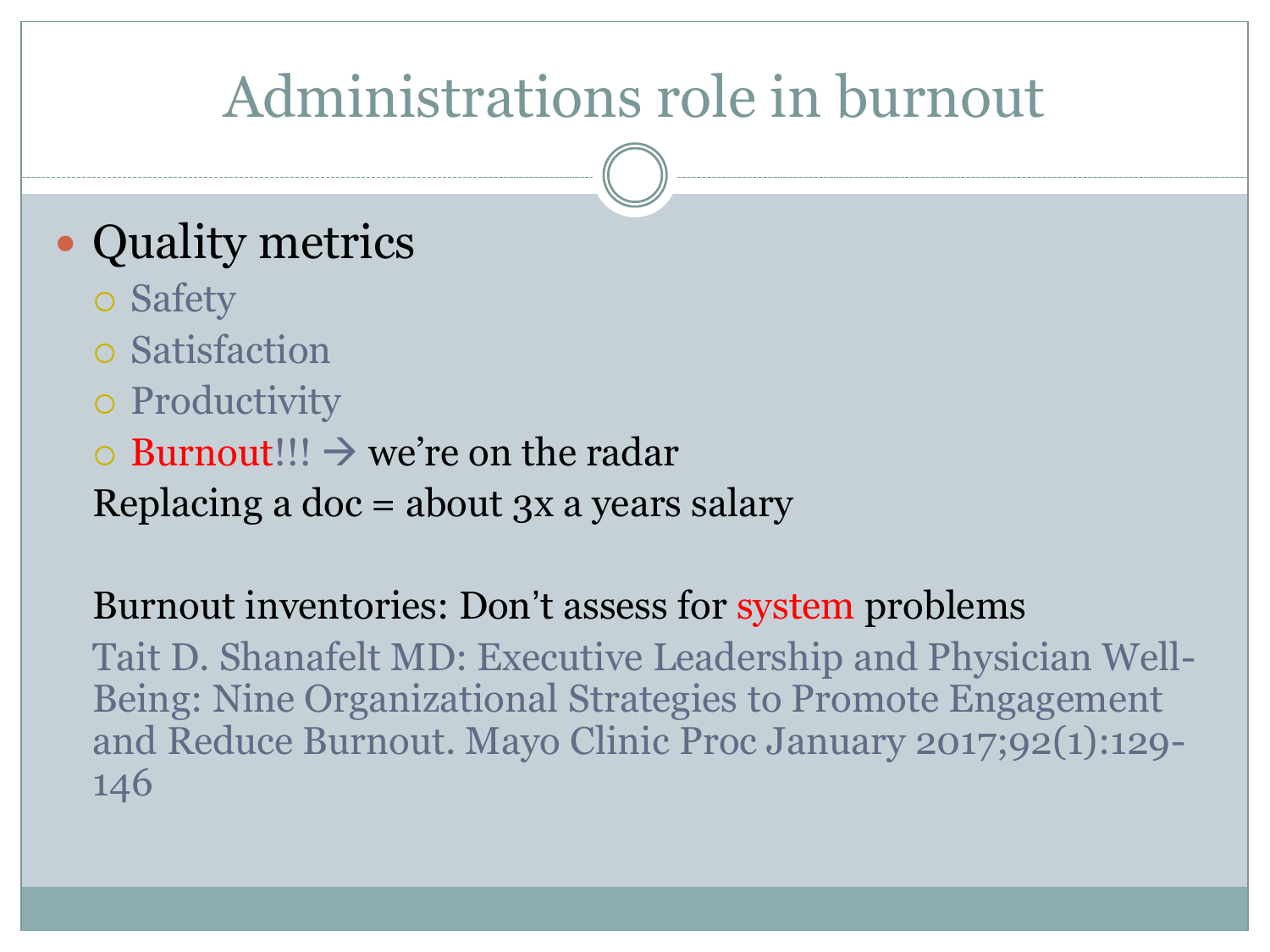- Gas-lighting
- Invalidate our perceptions
- Telling us burnout is about wellness is gas-lighting us

Wendy Dean, MD: Why "Burnout" is the Wrong Term for Physician Suffering. [www.medscape.com](http://www.medscape.com) July 23 2019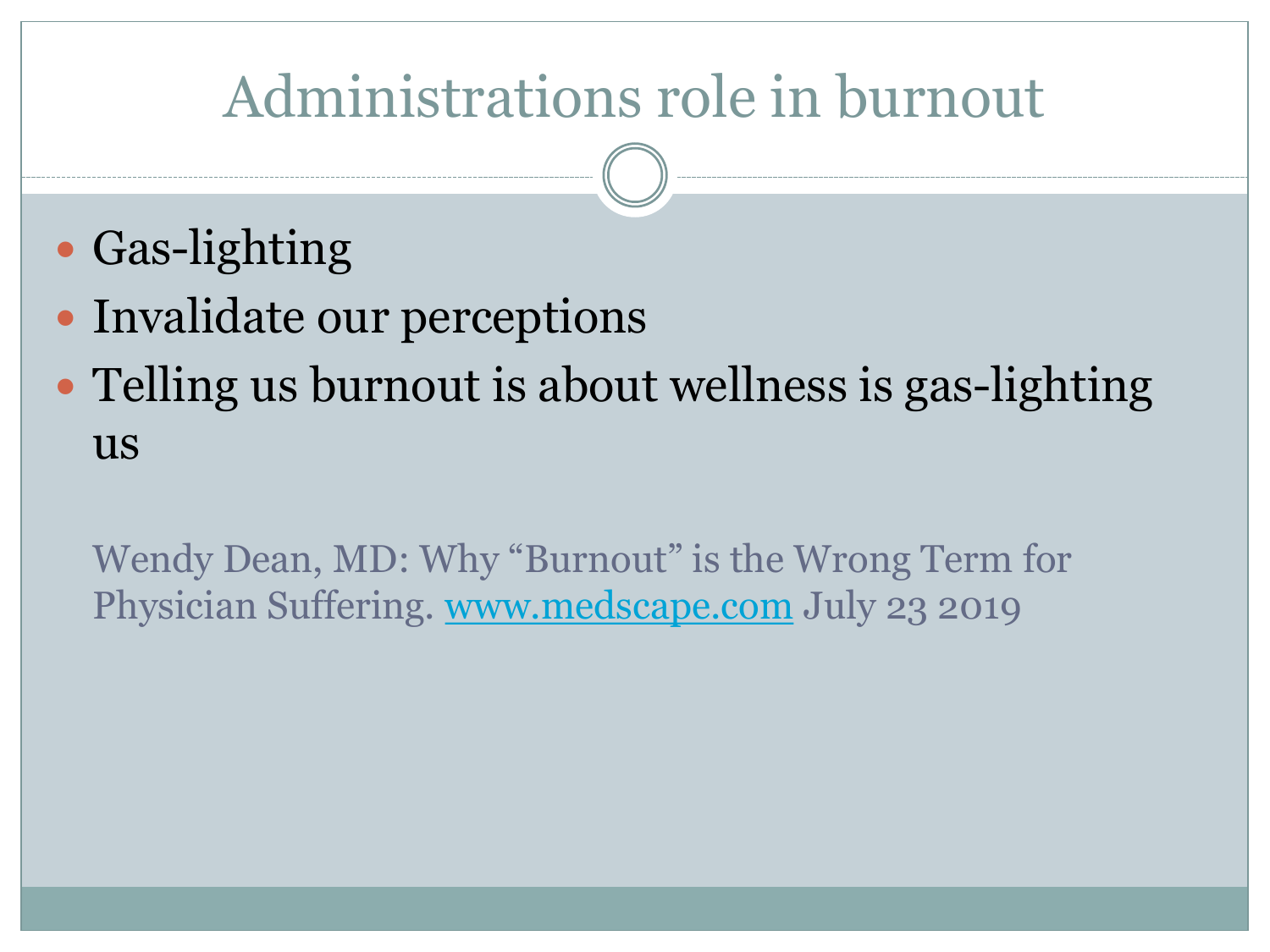# Administrations role in burnout

#### Physician input is lacking in:

- Policies
- Metrics
- Incentives
- Money allocated
- Resources used
- How workflow is managed
- How care is delivered

Policy = Innocuous?

• Policies  $\rightarrow$  Moral injury/exhaustion  $\rightarrow$  Burnout  $\rightarrow$ Bad for patient care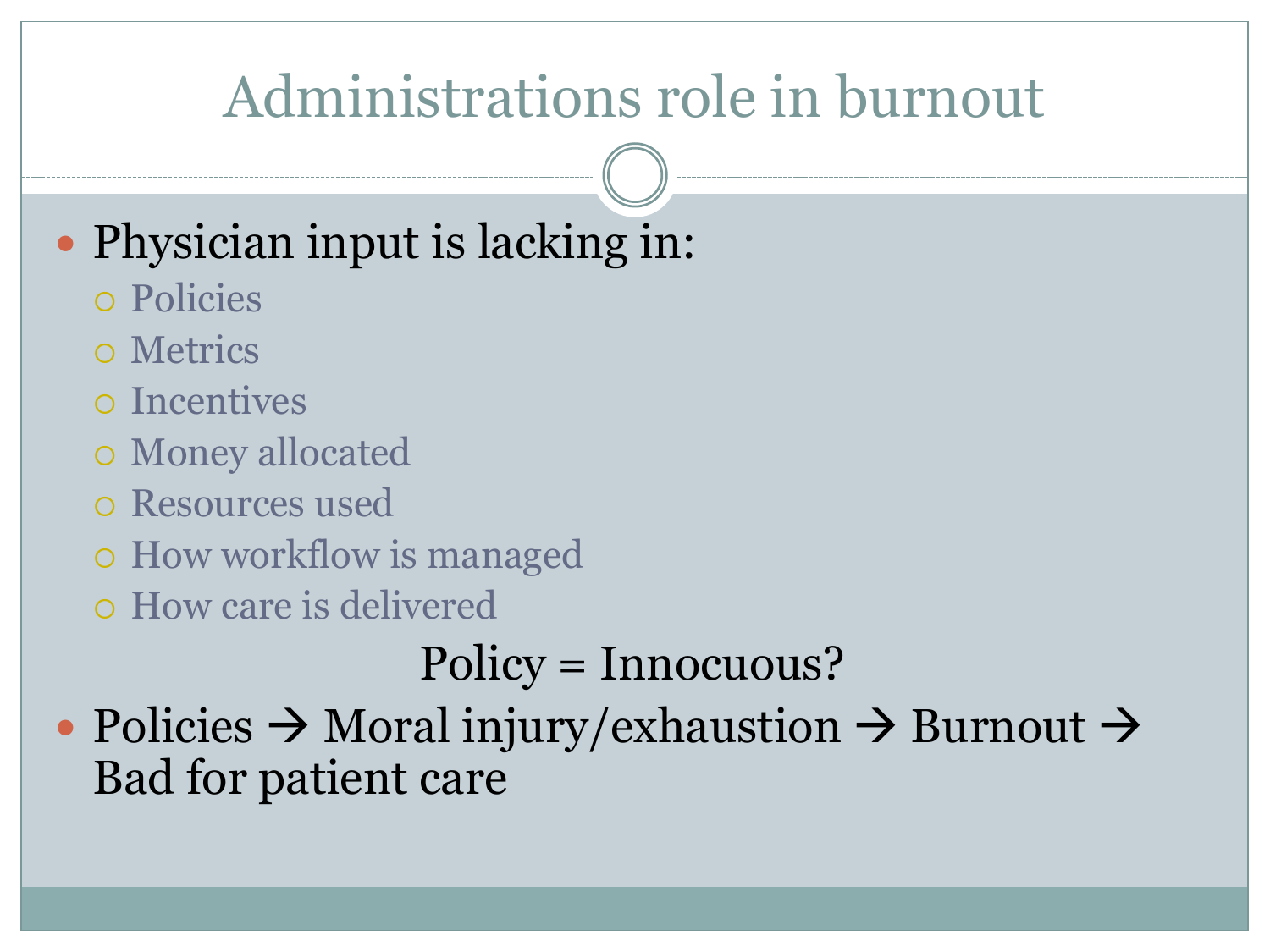### Administrations role in burnout

- Shareholders  $\leftarrow$  Executives  $\rightarrow$  Staff/physicians
- Not any ONE administrators fault or problem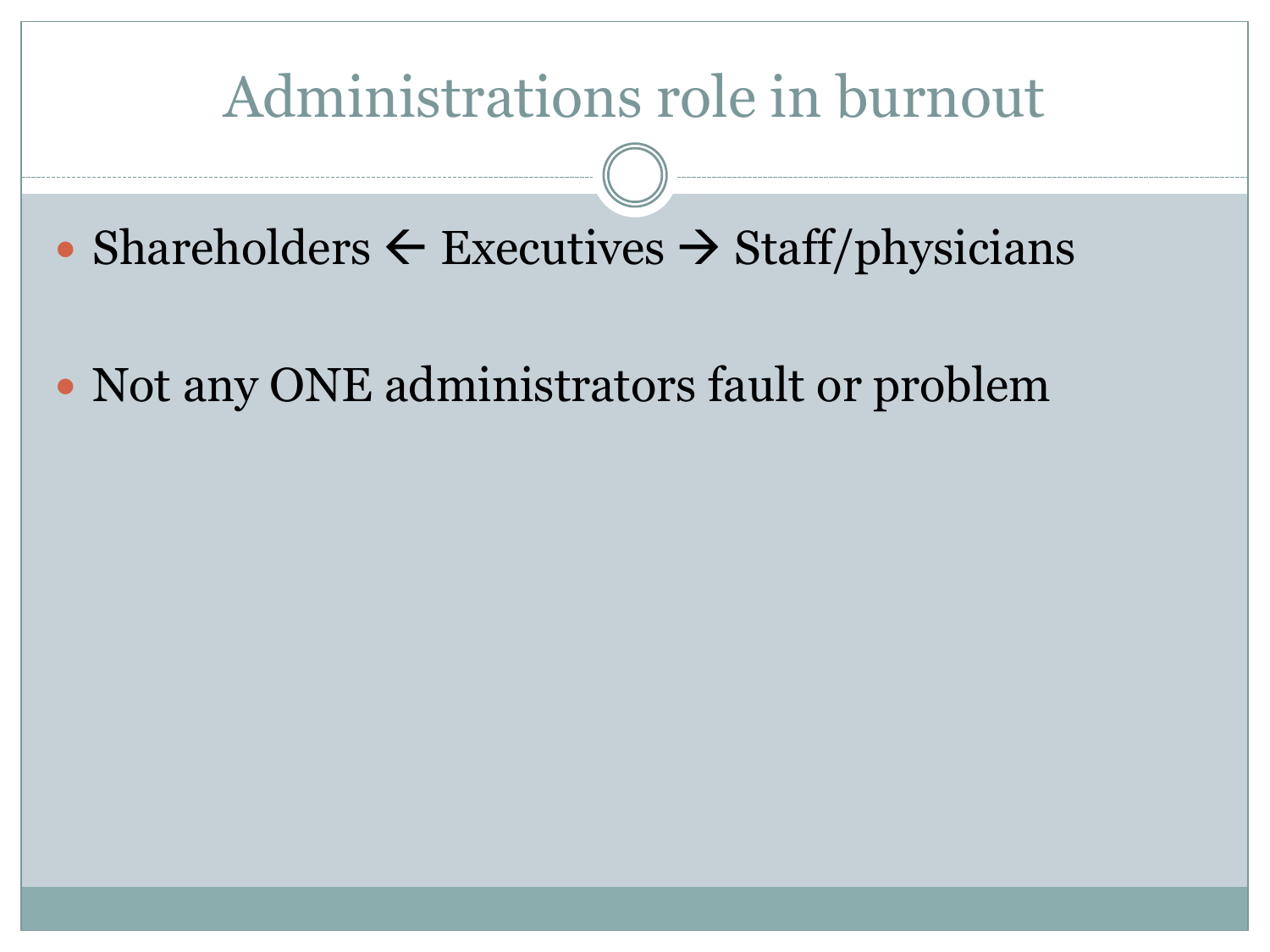# Administrations role in burnout

- Executives can turn healthcare into a money making machine
- Something we were never meant to be
- "Serving 2 masters"
- Hippocratic oath for administrators

Mark Borden MD: A Hippocratic Oath for Hospital Administrators. Emergency Medicine News. September 2019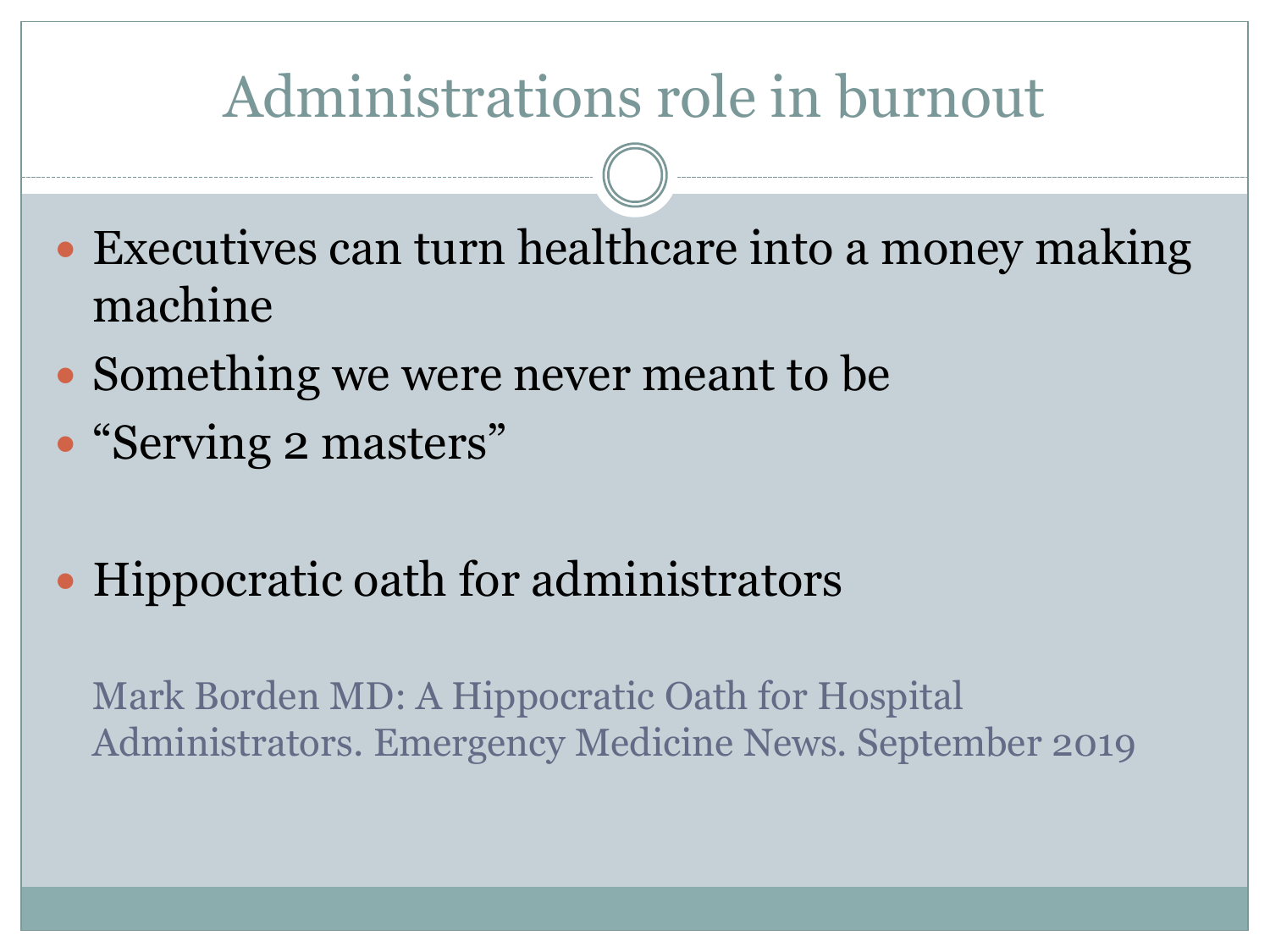# Administration – What can be done?

- Mayo Clinic Dr. Shanafelt has 9 recommendations for administration
- 1. **Acknowledge and assess the problem**  stop gas-lighting us
- 2. **Harness the power of leadership**  use us to the fullest of our potential and let us lead
- 3. Develop and Implement **Targeted Interventions**
- 4. **Cultivate community at work**
- 5**. Use rewards and incentives wisely**  Metrics money or time off
- 6. **Align values and strengthen culture**  make sure the goals of the organization align with our goals of caring for our patients. The shareholder can not be your primary master. The patient must be.
- 7. Promote **Flexibility and Work-Life integration**
- 8. **Provide resources to promote resilience and self-care**
- 9. **Facilitate and fund organizational science**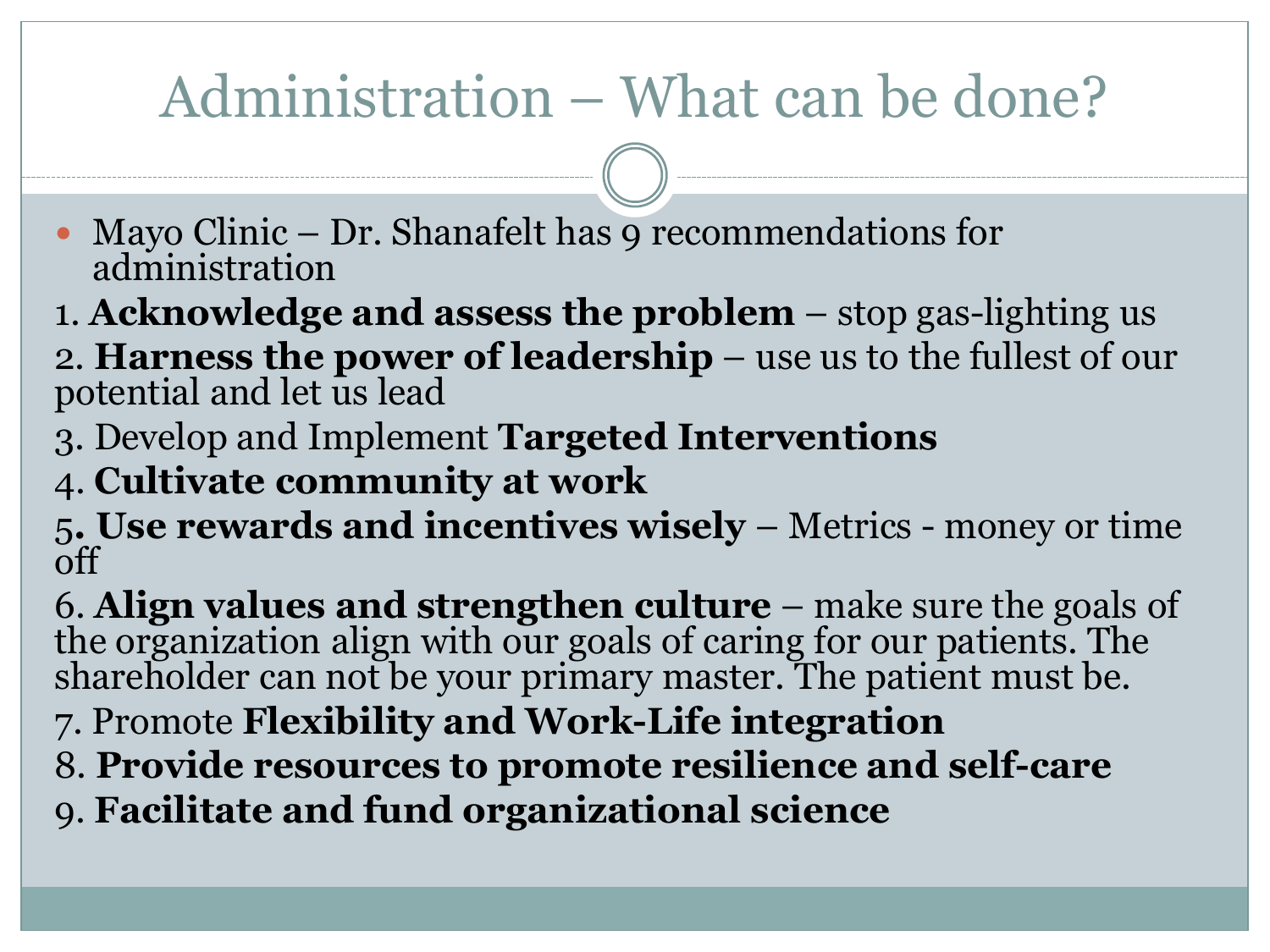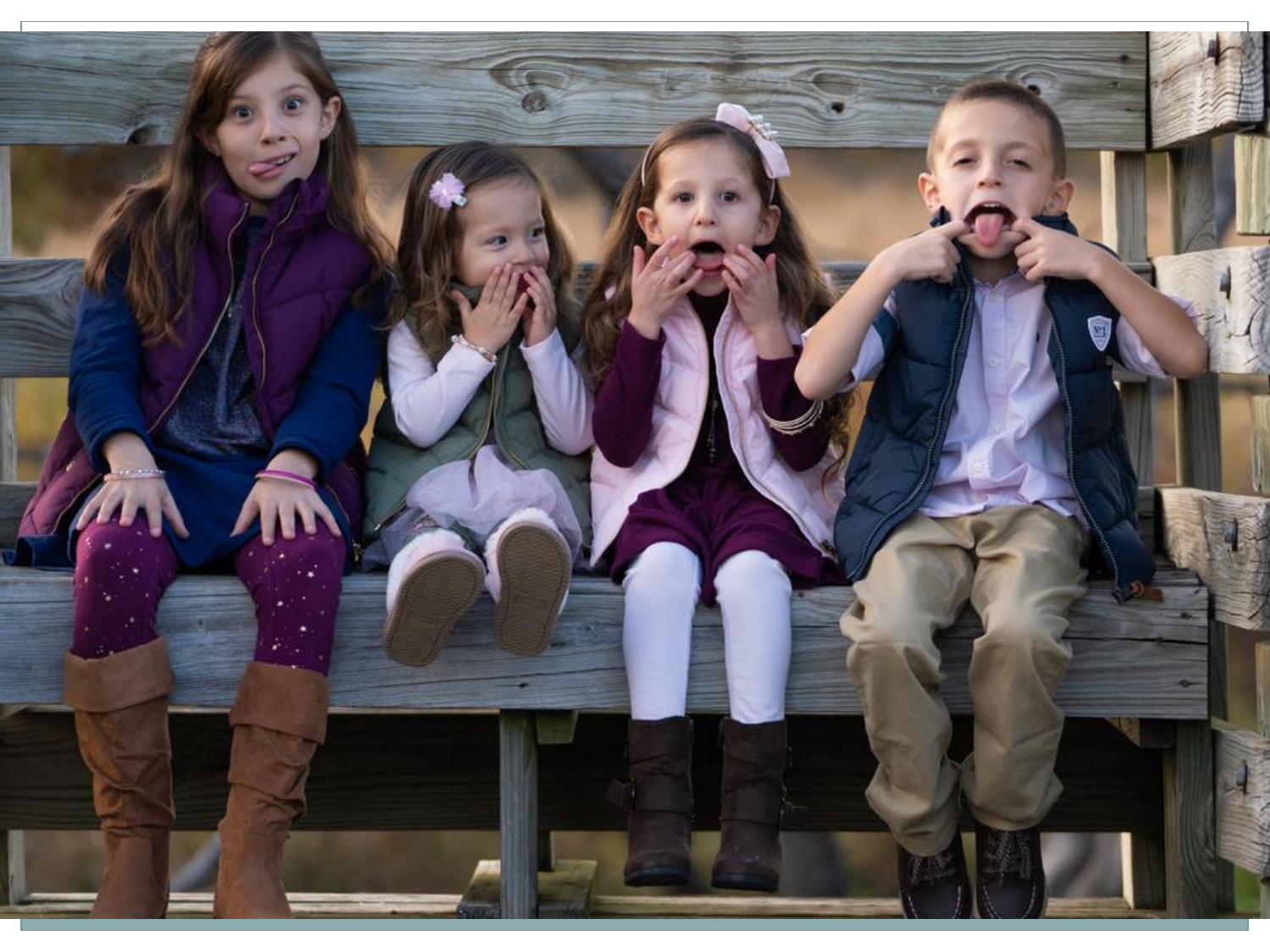• "Sometimes you don't feel the weight of something you've been carrying until you feel the weight of its release."

#### Author Unknown

- Surgery with a broken arm?
- Broken psyche…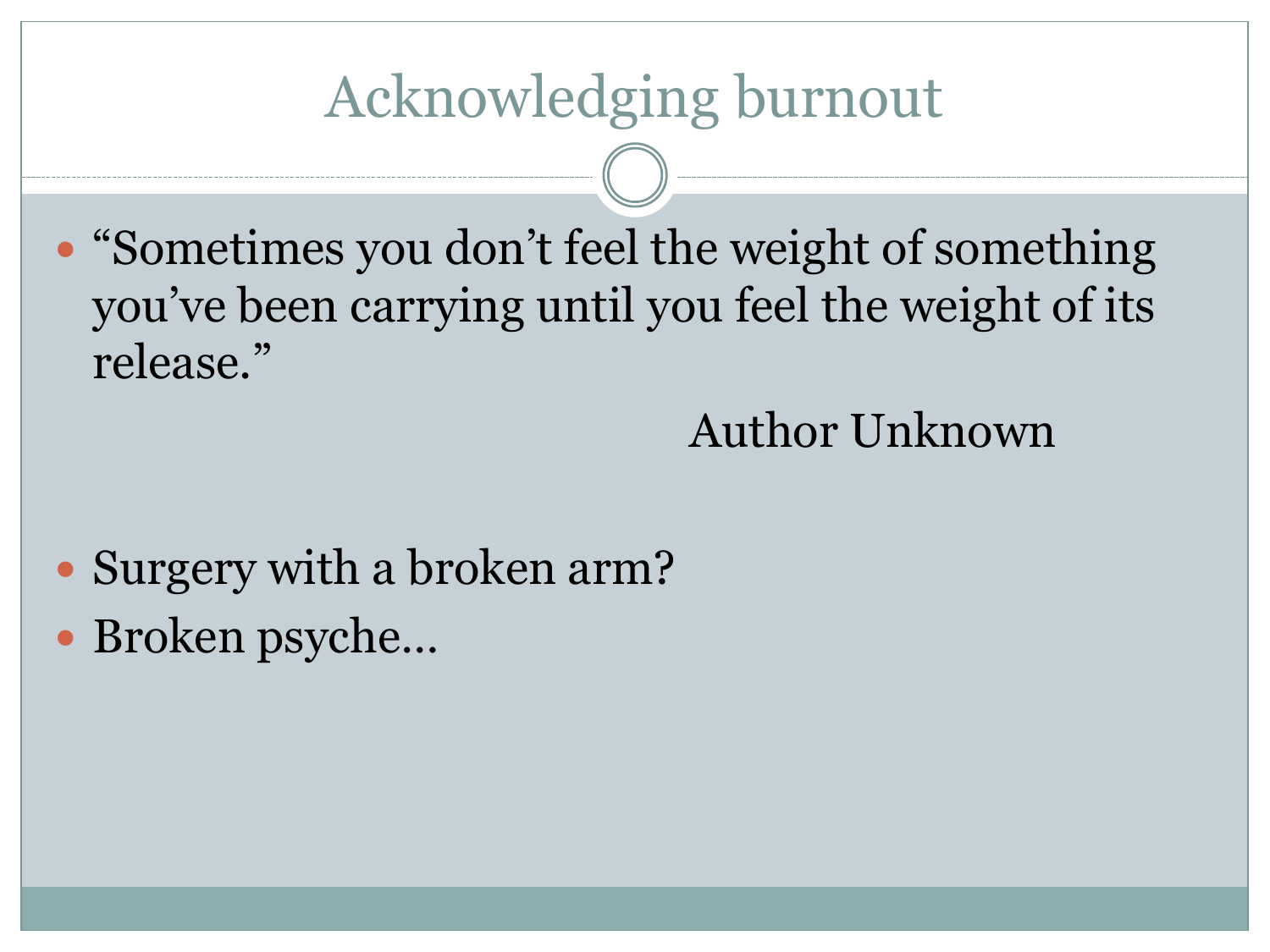- Aren't aware of their burnout
- Afraid of judgment  $\rightarrow$  Mental illness blame the patient

Wheelchair or asthma  $\rightarrow$  We help Depression, anxiety, personality DO,  $SI \rightarrow$  "Snap out of it"

Never dream of showing our broken ways of dealing with it.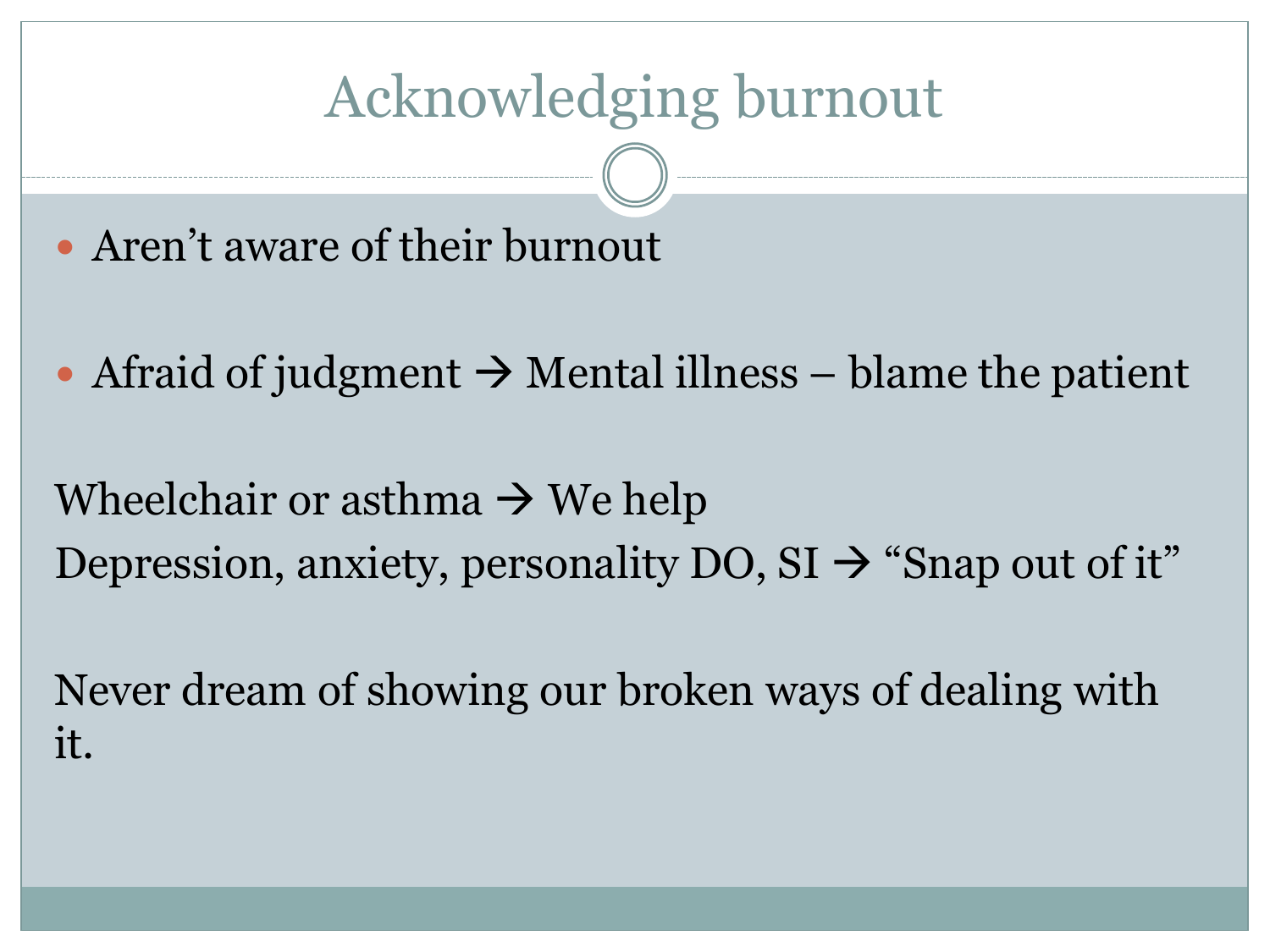Denial - "We all do that." "We all say that" "Its part of our culture" etc.

- Others know they're burned out but over-extend themselves anyway
	- Who has time to be sick anyway?
	- Who has time to focus on wellness?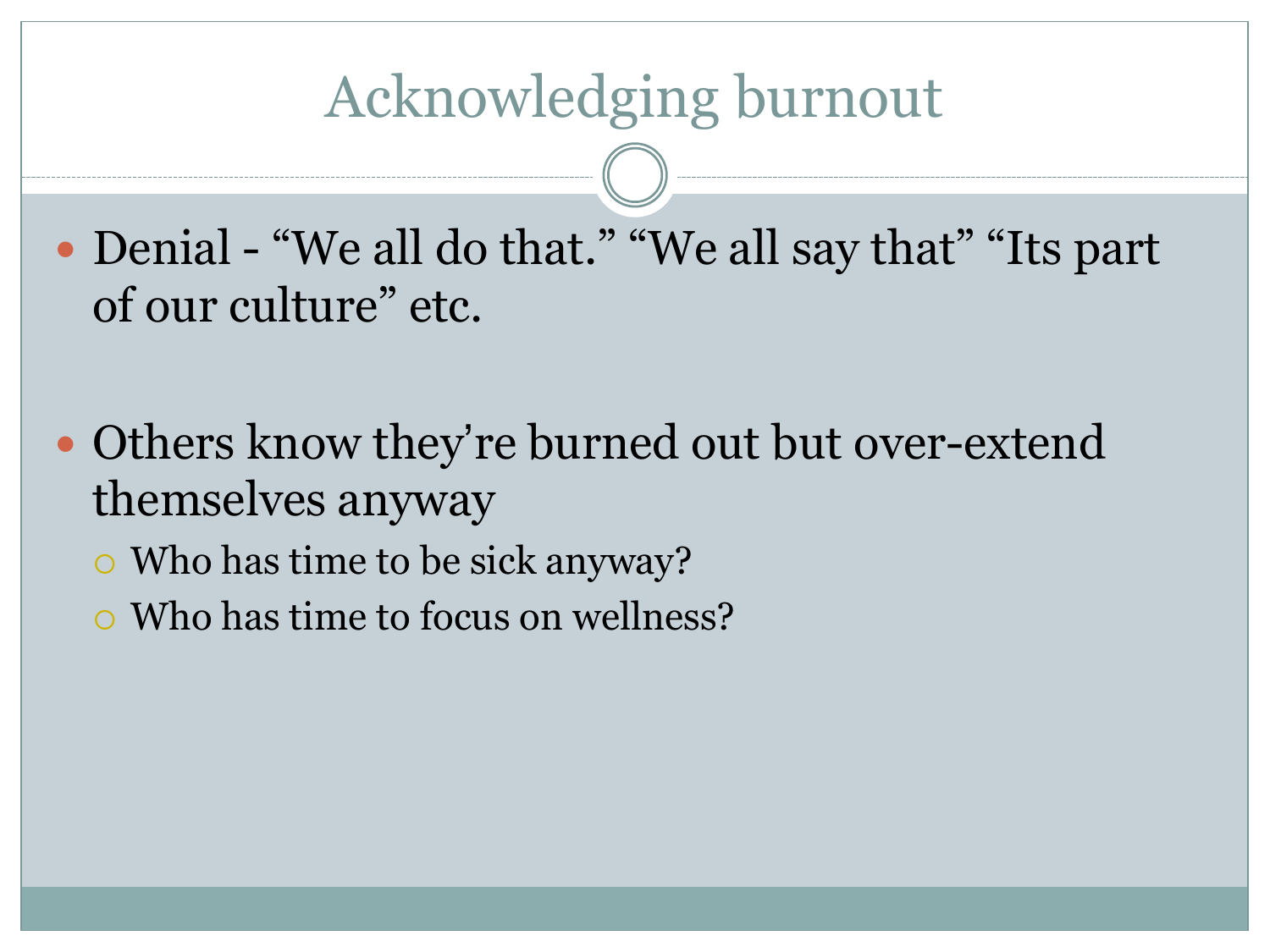#### • "Pain is the gift no one wants"

Paul Brand 1940s

#### It tells us when something needs to change (or avoid)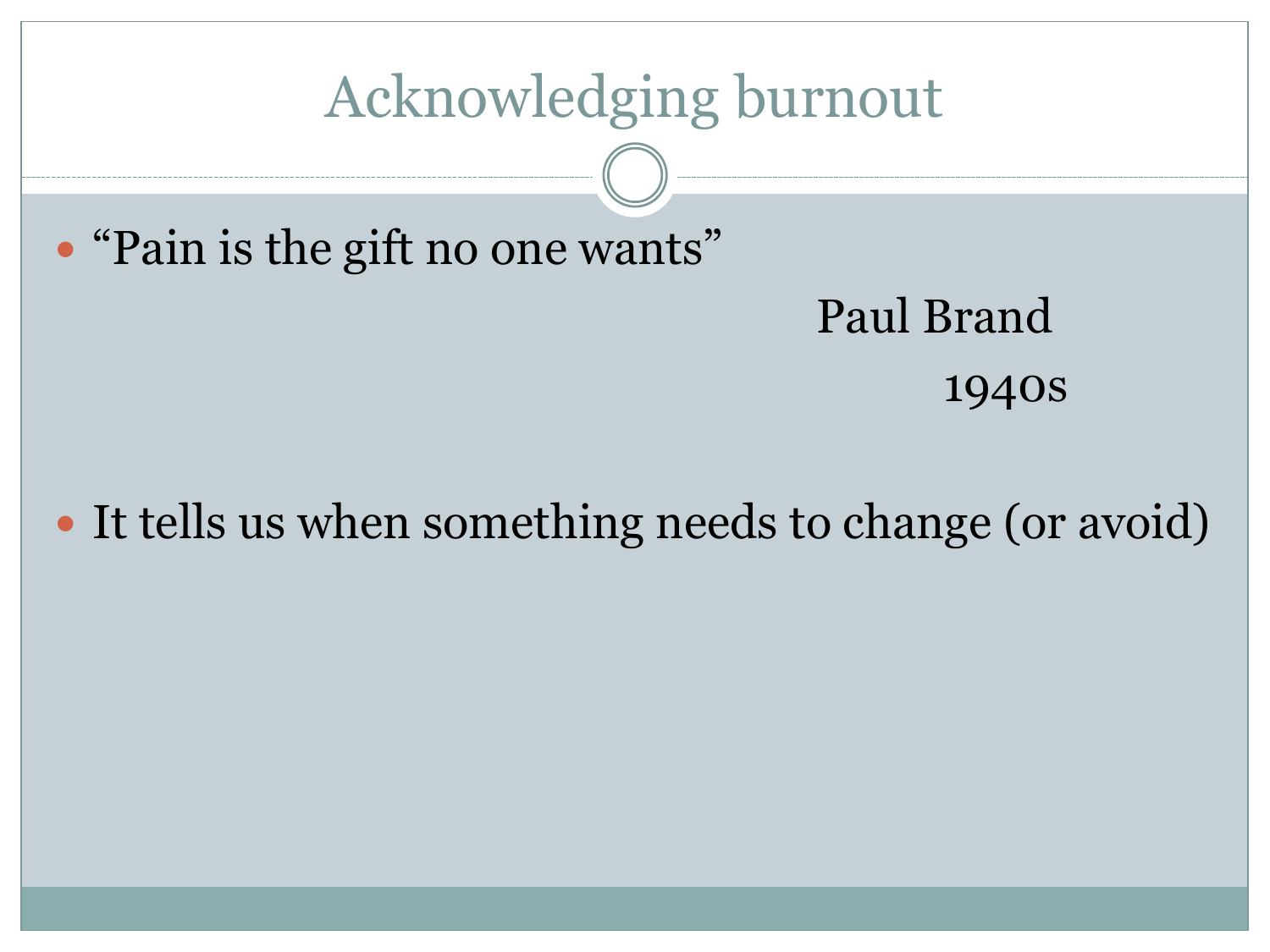- Back to the patient
- vulnerable "will this help?" "How much will it all cost?" etc.
- What if they knew you were "simmering over burnout?" Would they still want *you*?
- You owe it to them to be your best self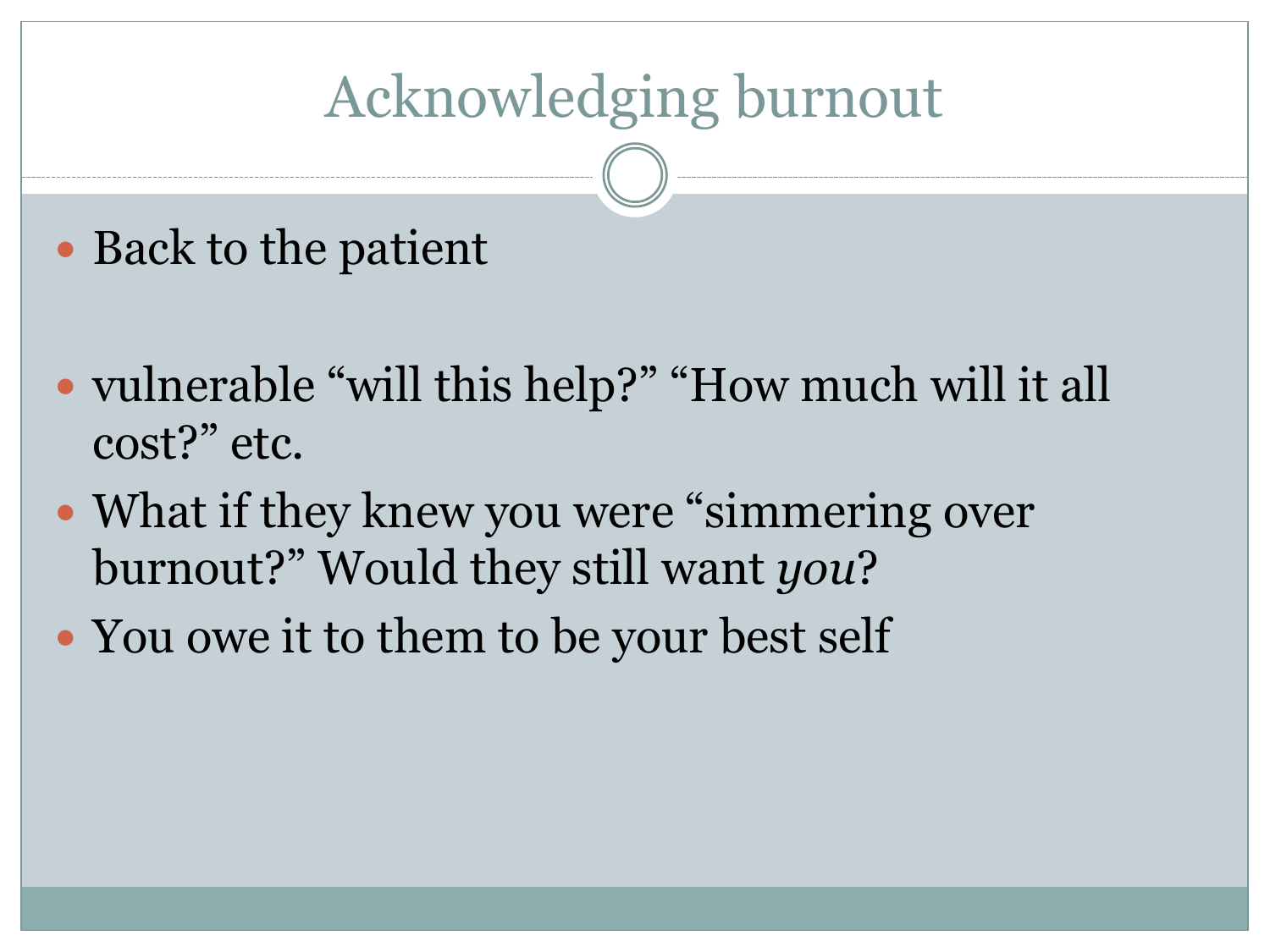#### **Treatment**

• "In a battle all you need to make you fight is a little hot blood and the knowledge that it's more dangerous to lose than to win."

George Bernard Shaw

• "An ounce of prevention is worth a pound of cure." Benjamin Franklin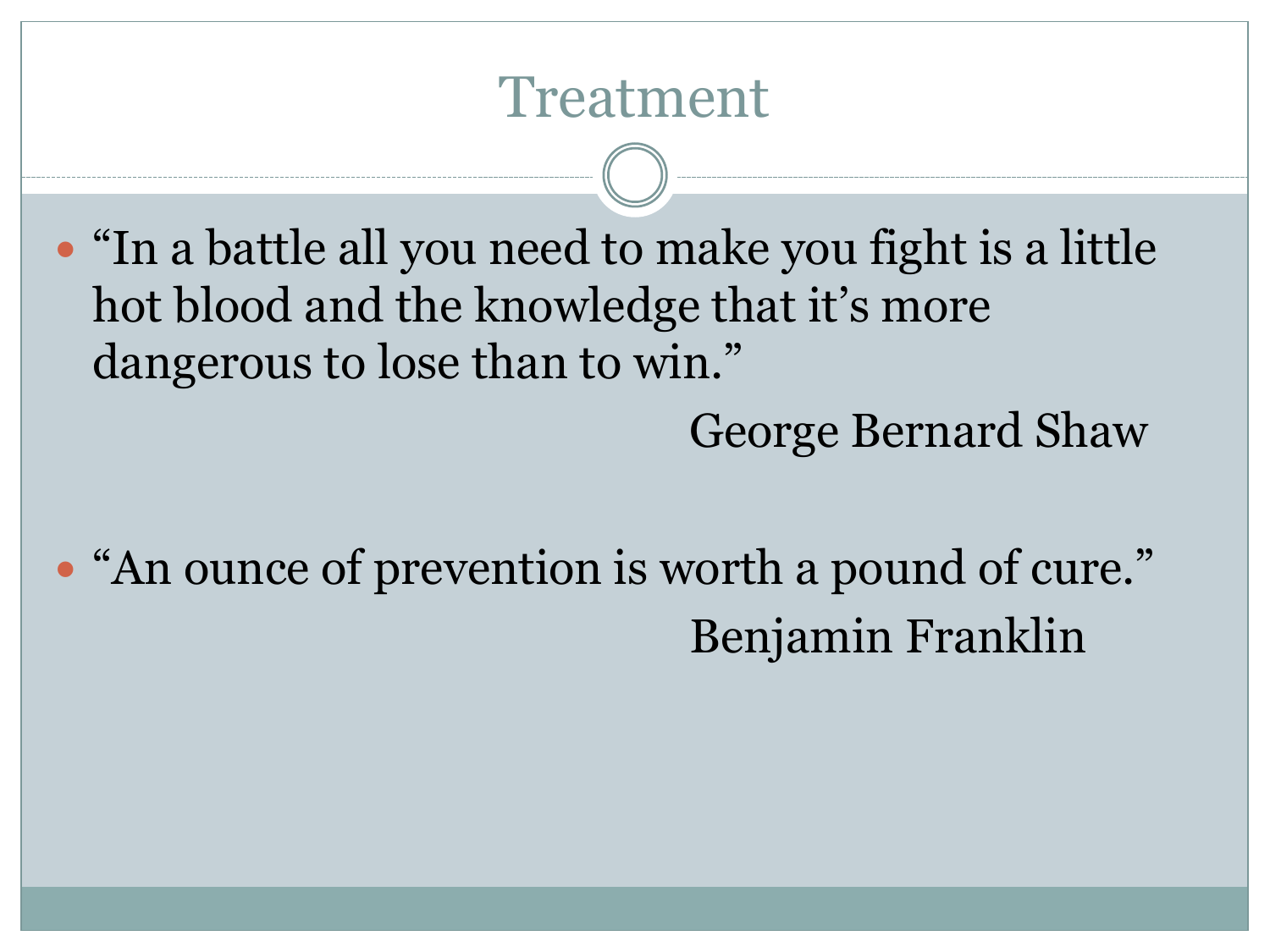### **Involve leadership**

- $\circ$  CEO not delivering profits  $\rightarrow$  Replace
- $\circ$  CEO with majority doctors not happy  $\rightarrow$  Replace (they're not aligning the goals of the company with the goals of the physicians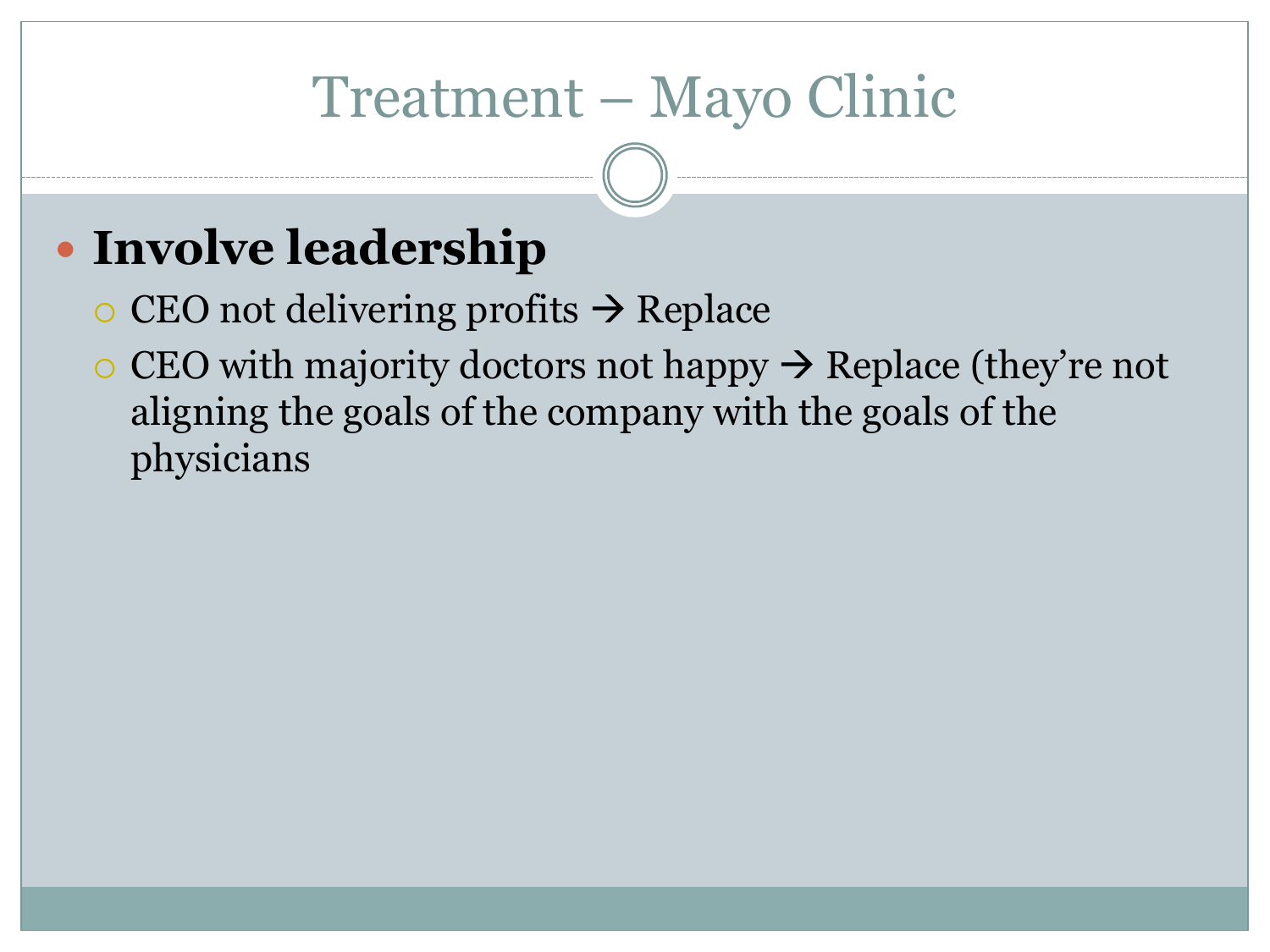#### **Choose incentives wisely**

- $\circ$  Productivity = Money  $\rightarrow$  Physicians overwork themselves and shorten time with patients
- $\circ$  Productivity = Go home early or get time off or time flexibility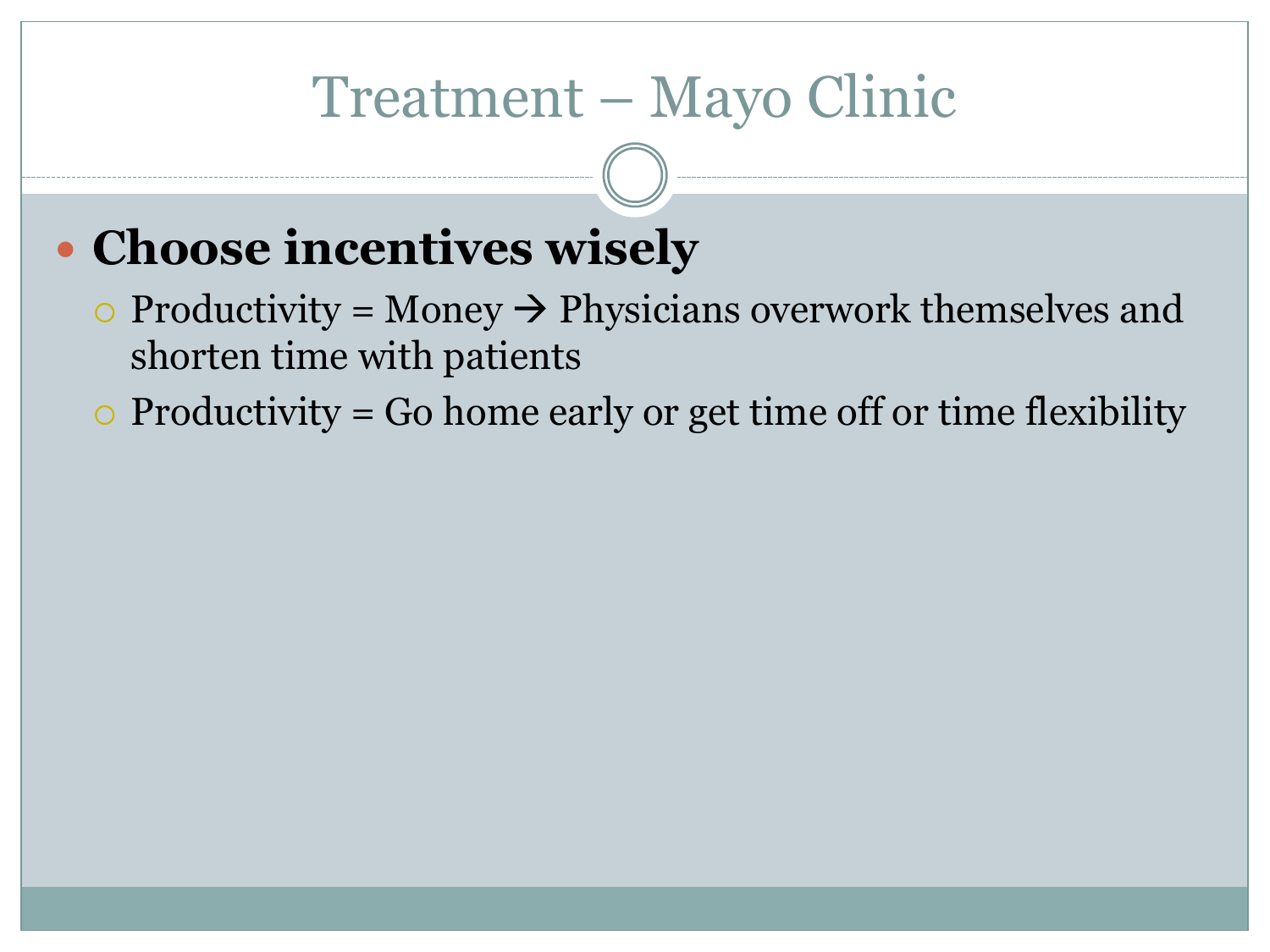### **Encourage work-life balance**

- Schedule flexibility
- Allow physician to spend at least 20% of their time doing what they love
- Teach
- Administrative duties
- Direct patient care
- Research
- Etc.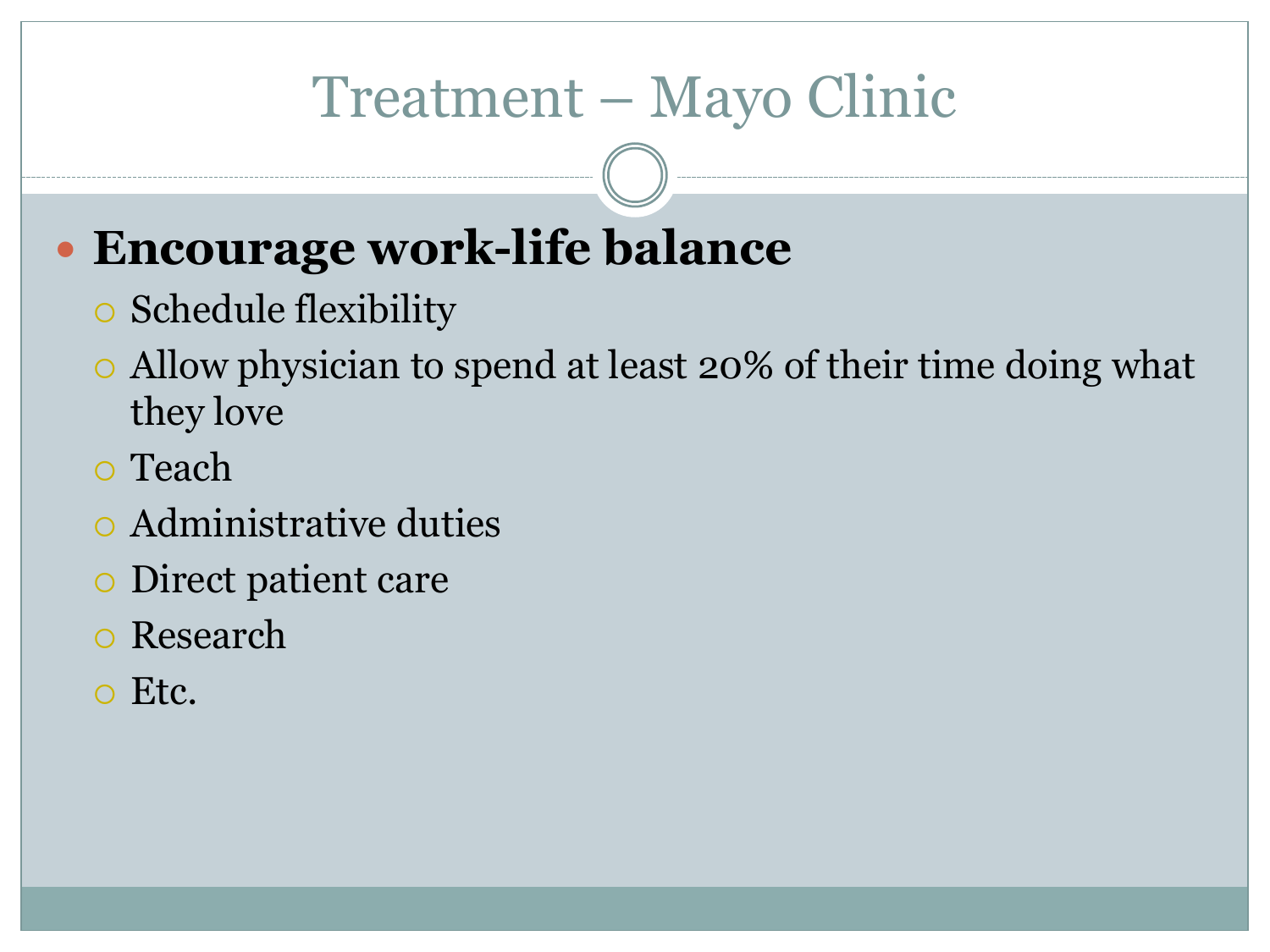#### **Encourage peer support**

- Physician lounge engage other docs discuss cases
- Stanford paid to have physicians go to local restaurants together

### **Furnish resources for self-care and mental health**

Find barriers to seeking self care and address them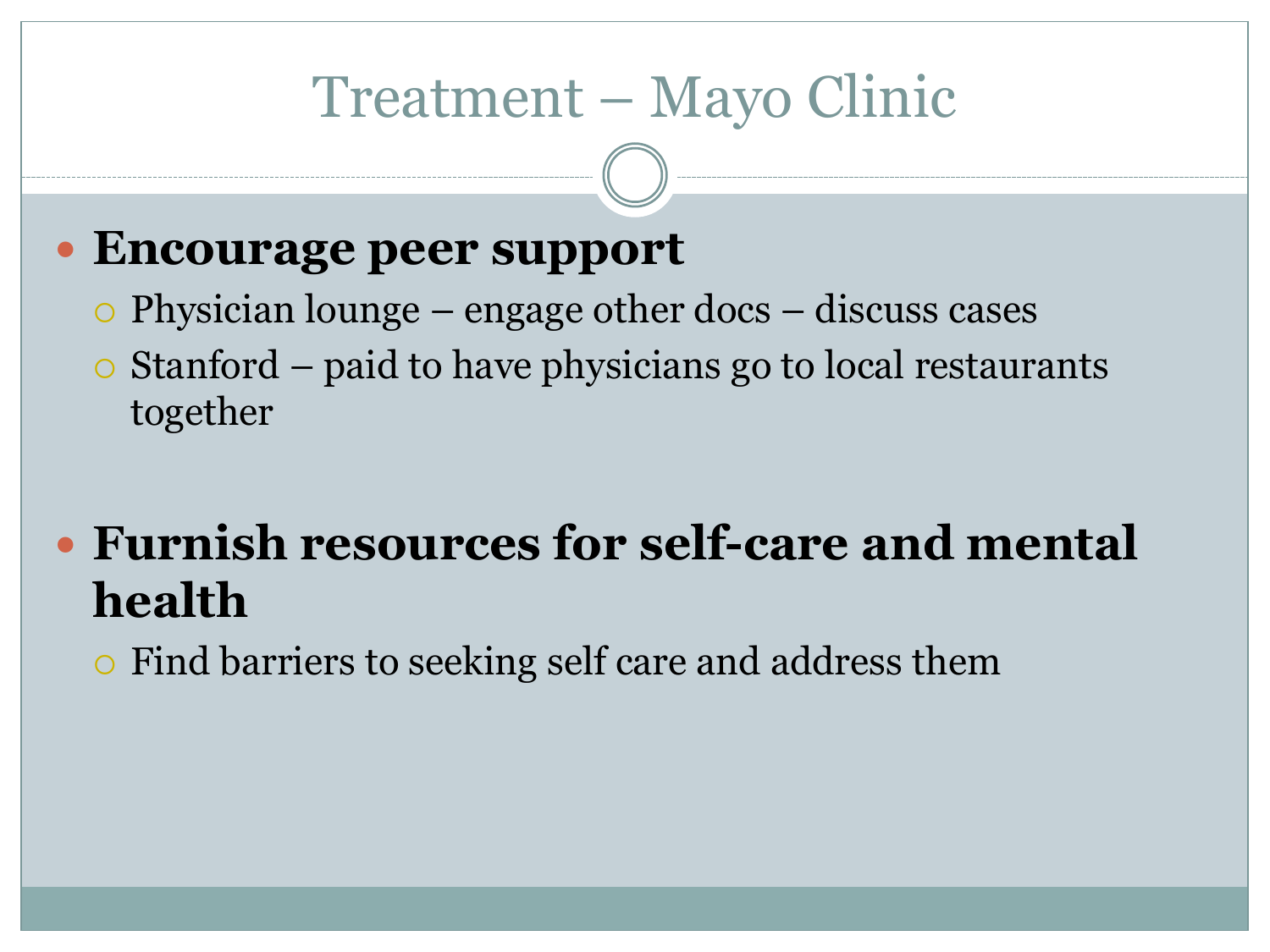**Target burnout from day one of medical school** 

- Encourage wellness behavior
- $\circ$  St. Louise University  $\rightarrow$  Went to pass fail = less depression with maintained academic performance

### • We need

- Peer support
- o Time flexibility
- Decreased demands
- Increased autonomy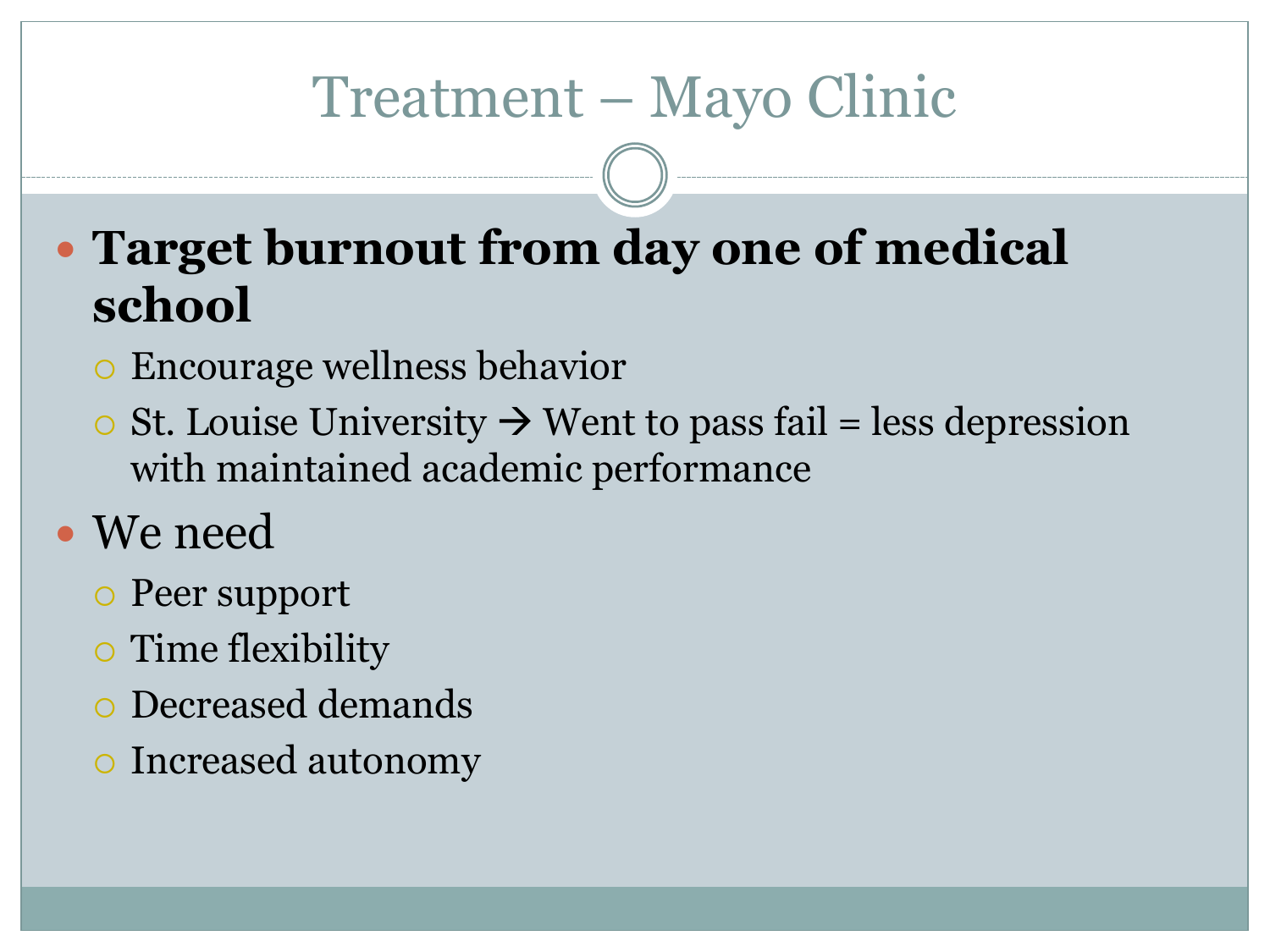• "All that's needed is physicians to focus on wellness and self-care."

doing yoga wont fix our healthcare environment and systems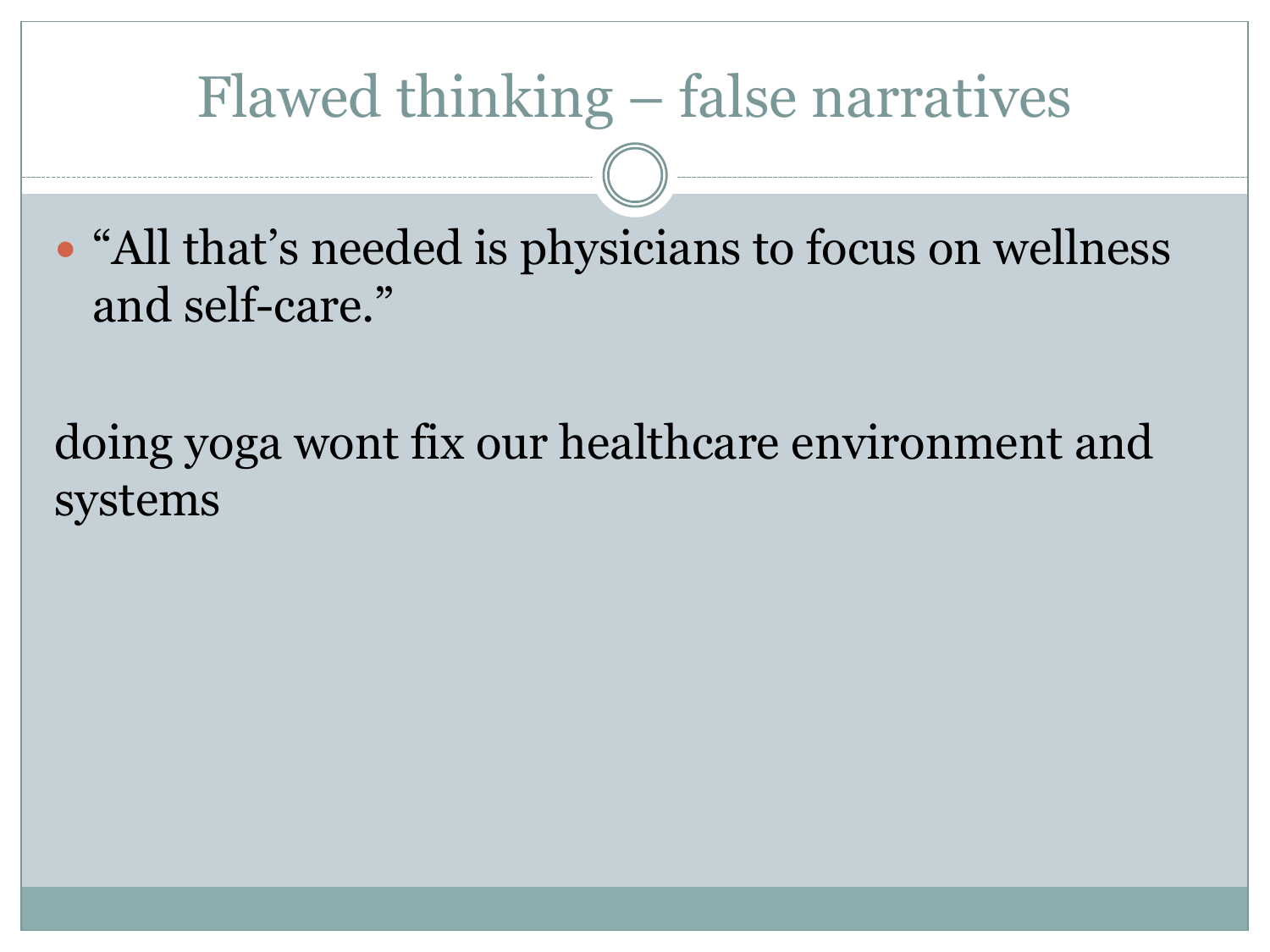"All I need is a sabbatical."

Temporary reprieve Once back burnout will rush back Its not about "needing batteries recharged"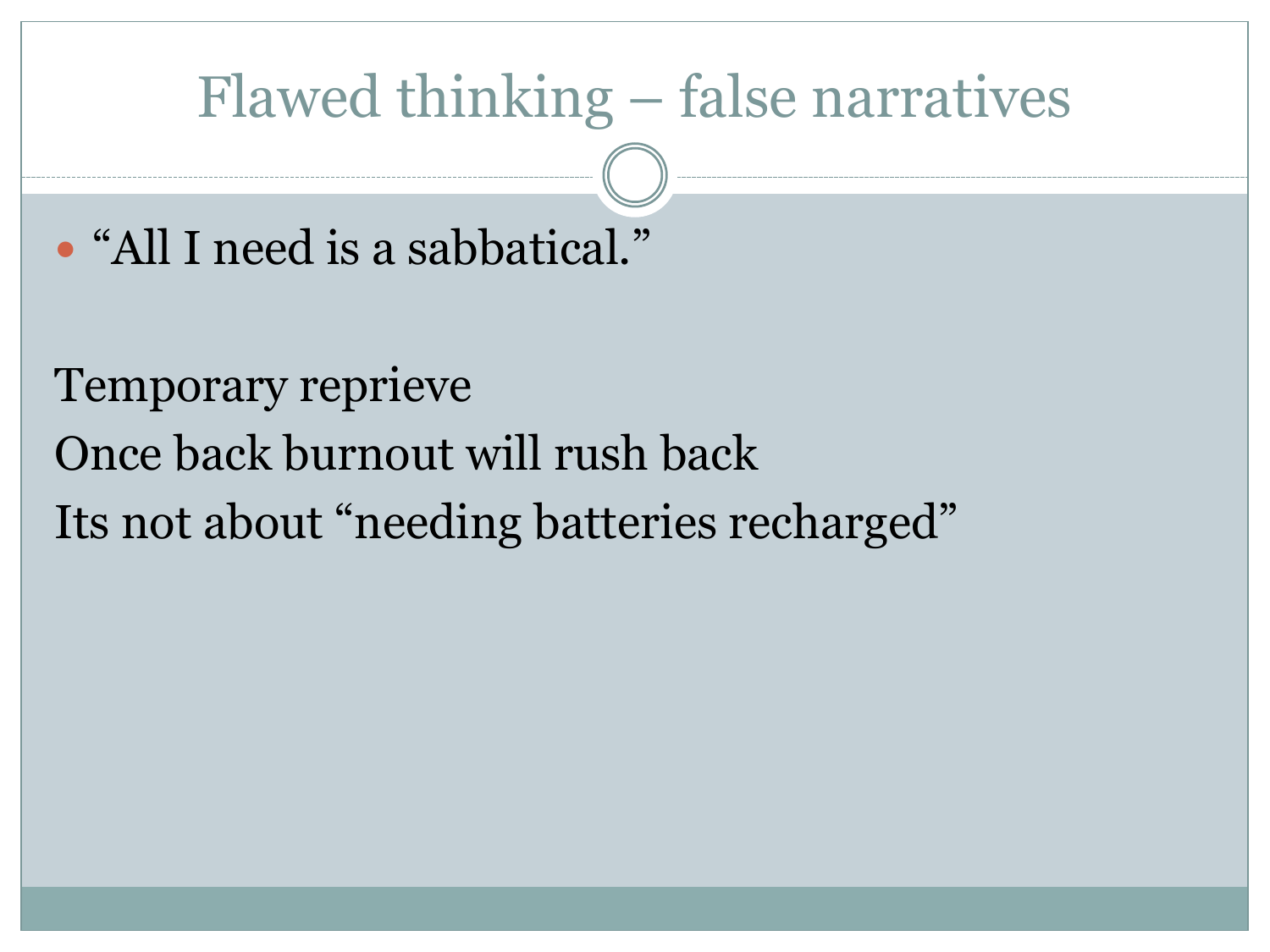- "If I could just go out solo." Or
- "If I just work in academics."

Each has their own challenges – you MIGHT need to change but

Wont "cure what ails you"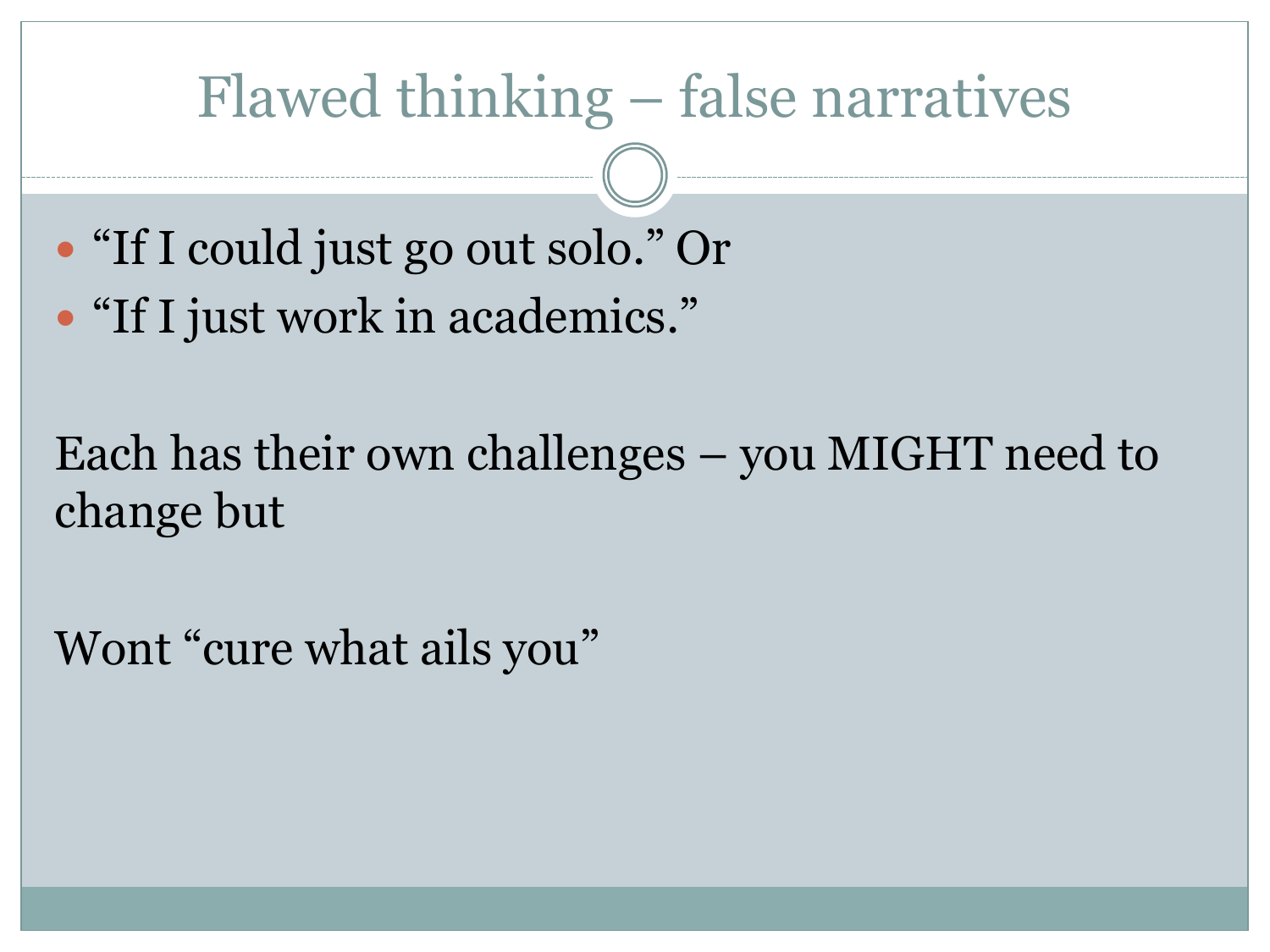• Bottom line

No administrator will do this for us

Its our responsibility

Preventing burnout requires changing things out of our control and will likely decrease the revenue of administrators and executives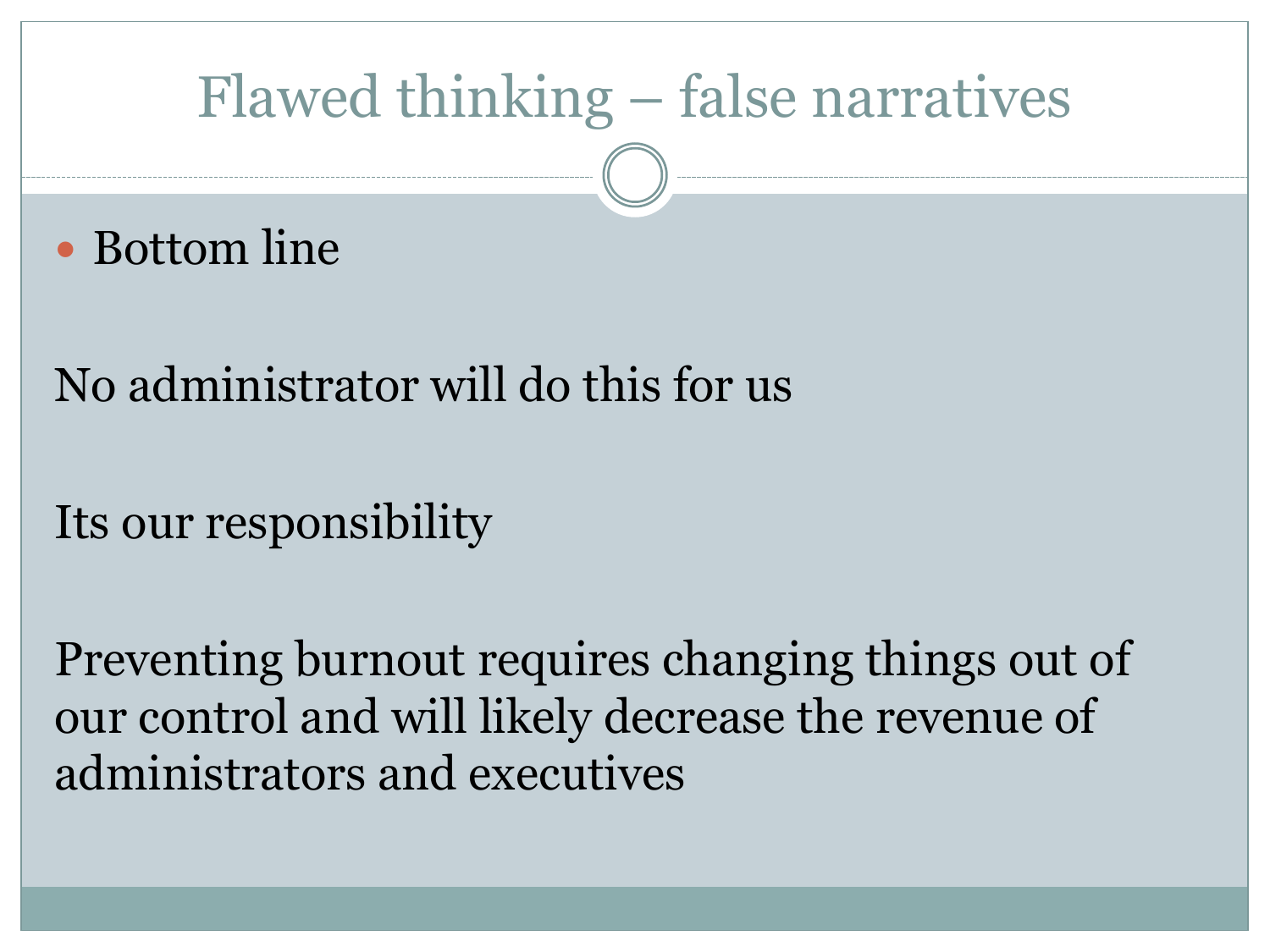• Balance – we tend to suck at it

- Dimensions of wellness
- $\circ$  Physical fitness improves quality of life in all aspects of life
- Emotional
- o Occupational
- Financial
- Spiritual fitness shown to decrease burnout for reasons not understood
- Social fitness necessary for balanced life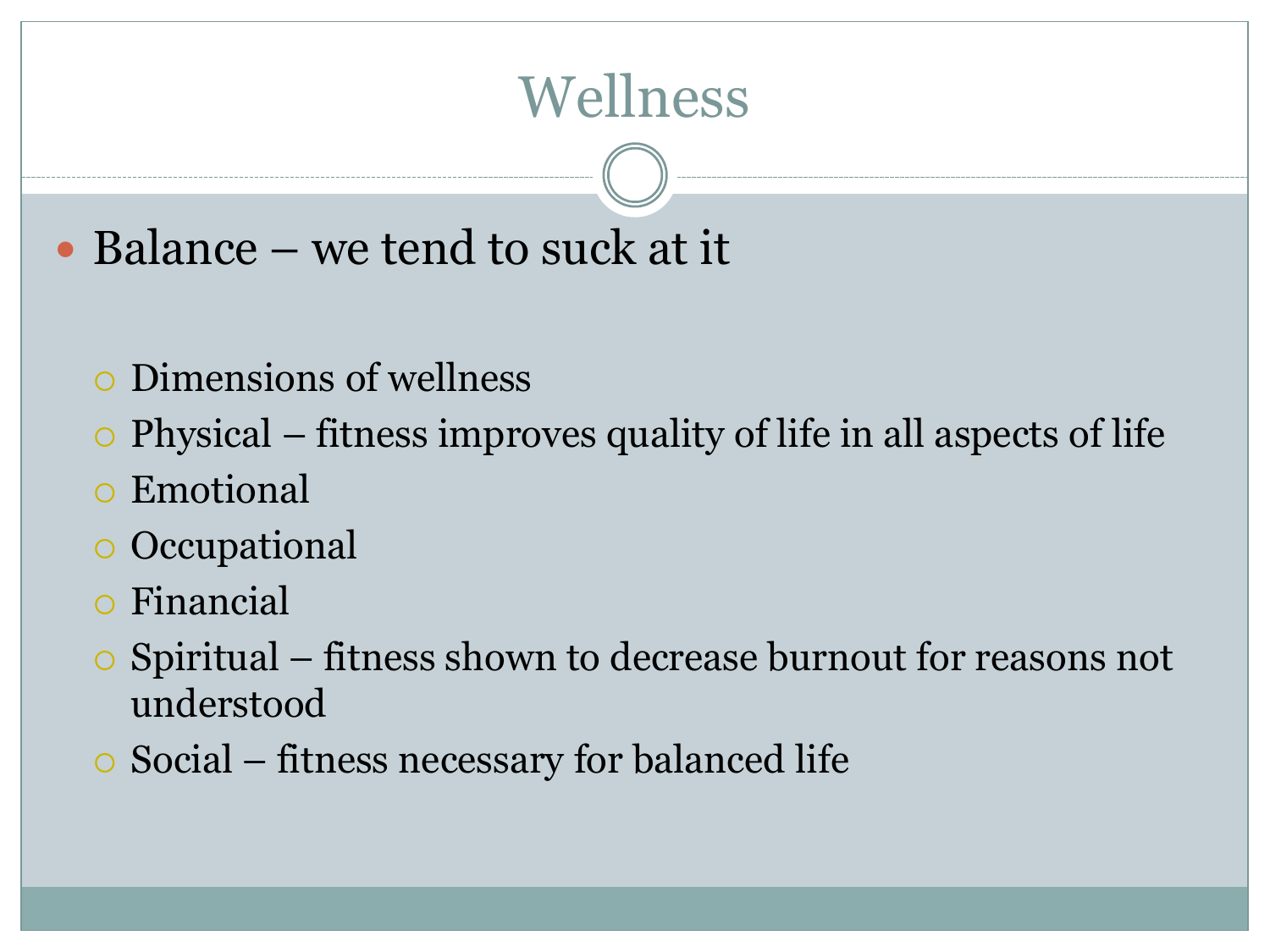- Activities
	- Exercise
	- o Prayer
	- o Meditation
	- o Healthy eating
	- Mindfulness techniques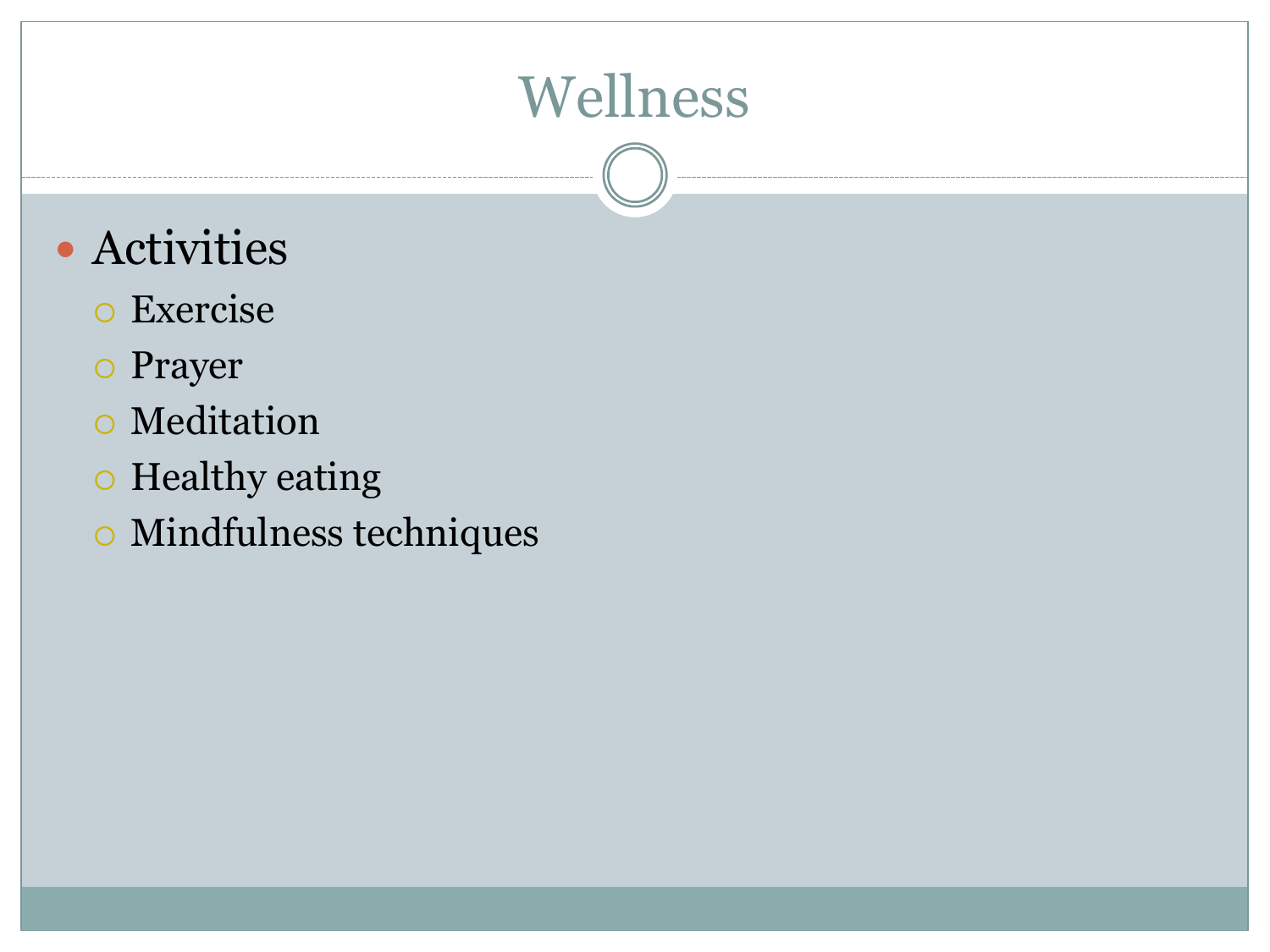- Med school taught
	- Fight it alone
	- Sacrifice time with family and friends
	- Work extra
	- Take on more tasks
- We get good salary and accolades for this
- Wont work in the long run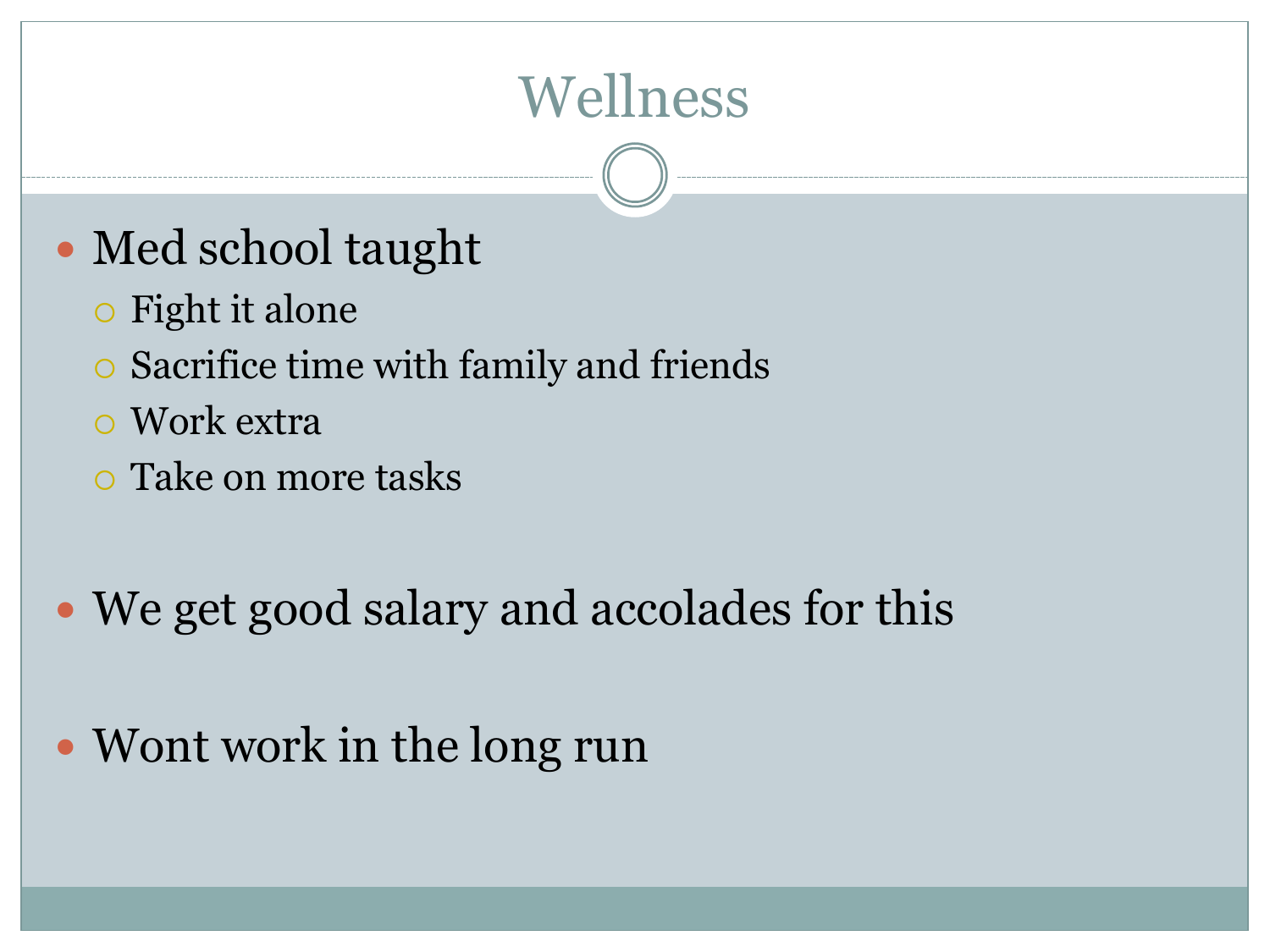- Isolation is not a path to success we need a "herd" mentality
- Work environment MUST encourage
	- Leisure time
	- o Improve coping
	- Reduce stress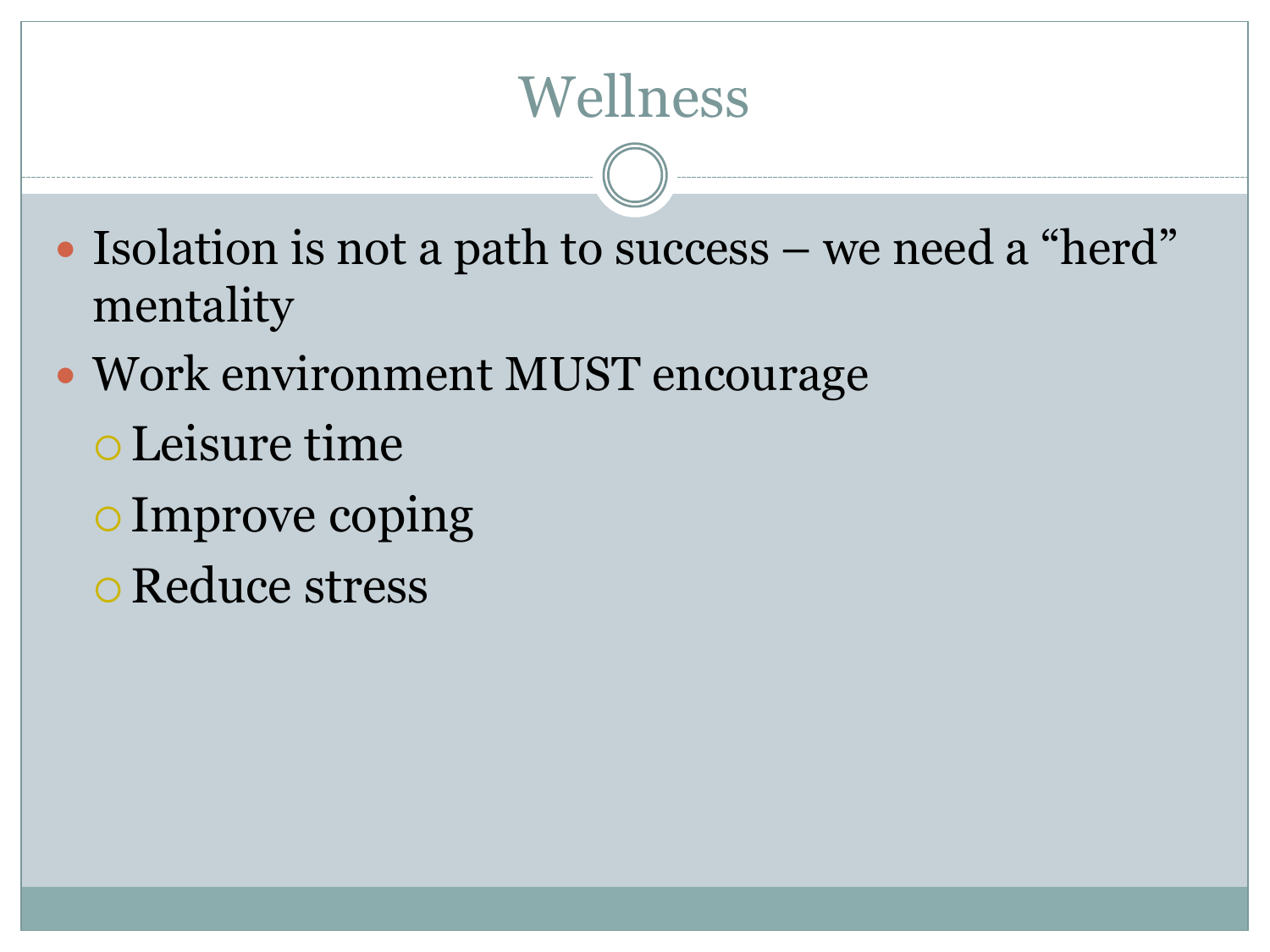# Emotional intelligence

 $\circ$  IQ = static

EQ – modifiable with effort and time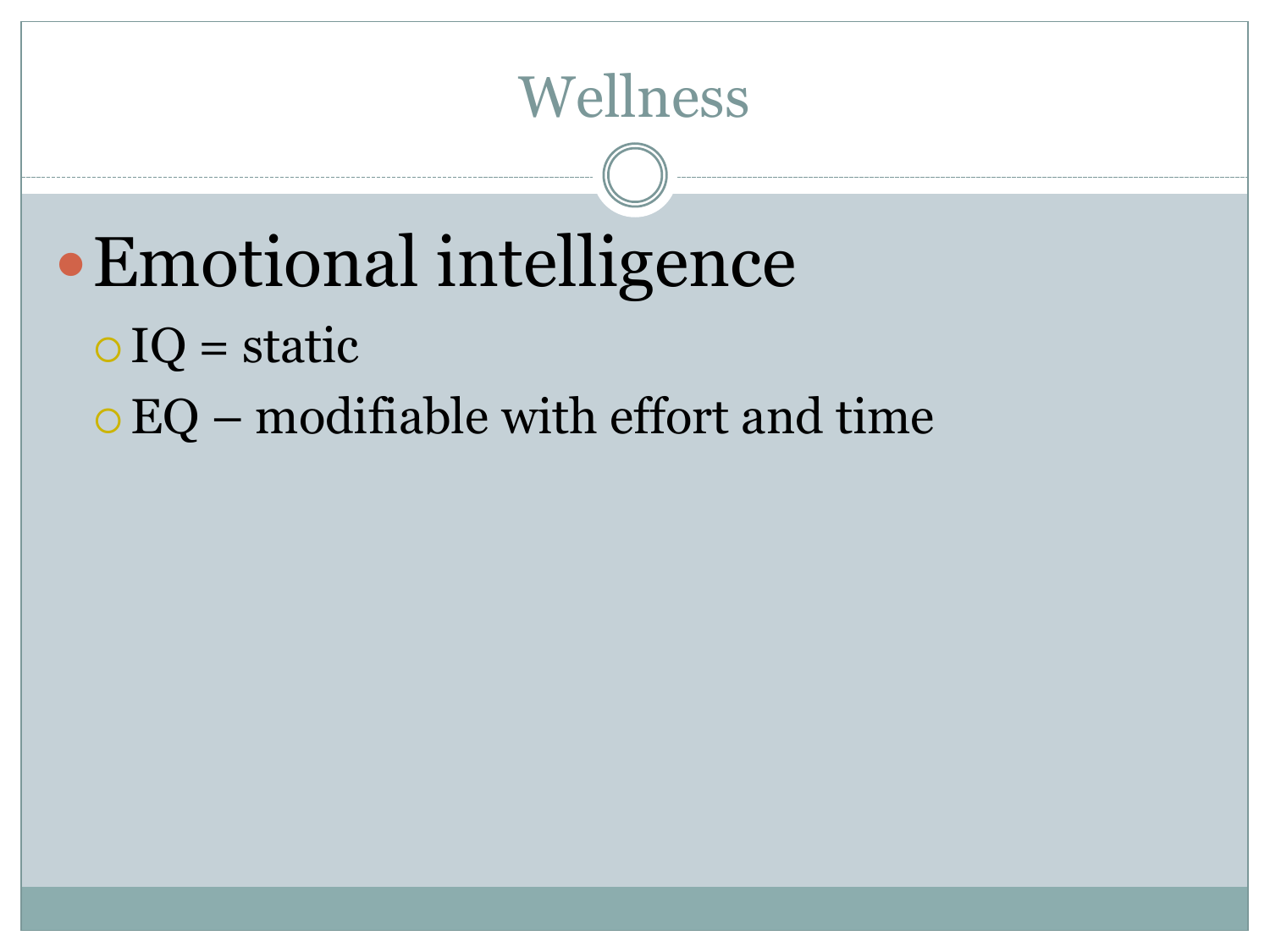#### Emotional awareness

- Knowing when and why an emotion will be triggered
- Knowing how to use that emotion to your benefit
- $\circ$  Cant run on auto-pilot you must run your emotions

### • Classic burned out doc – cynical, angry ...

- Not emotionally aware
- Emotions are running him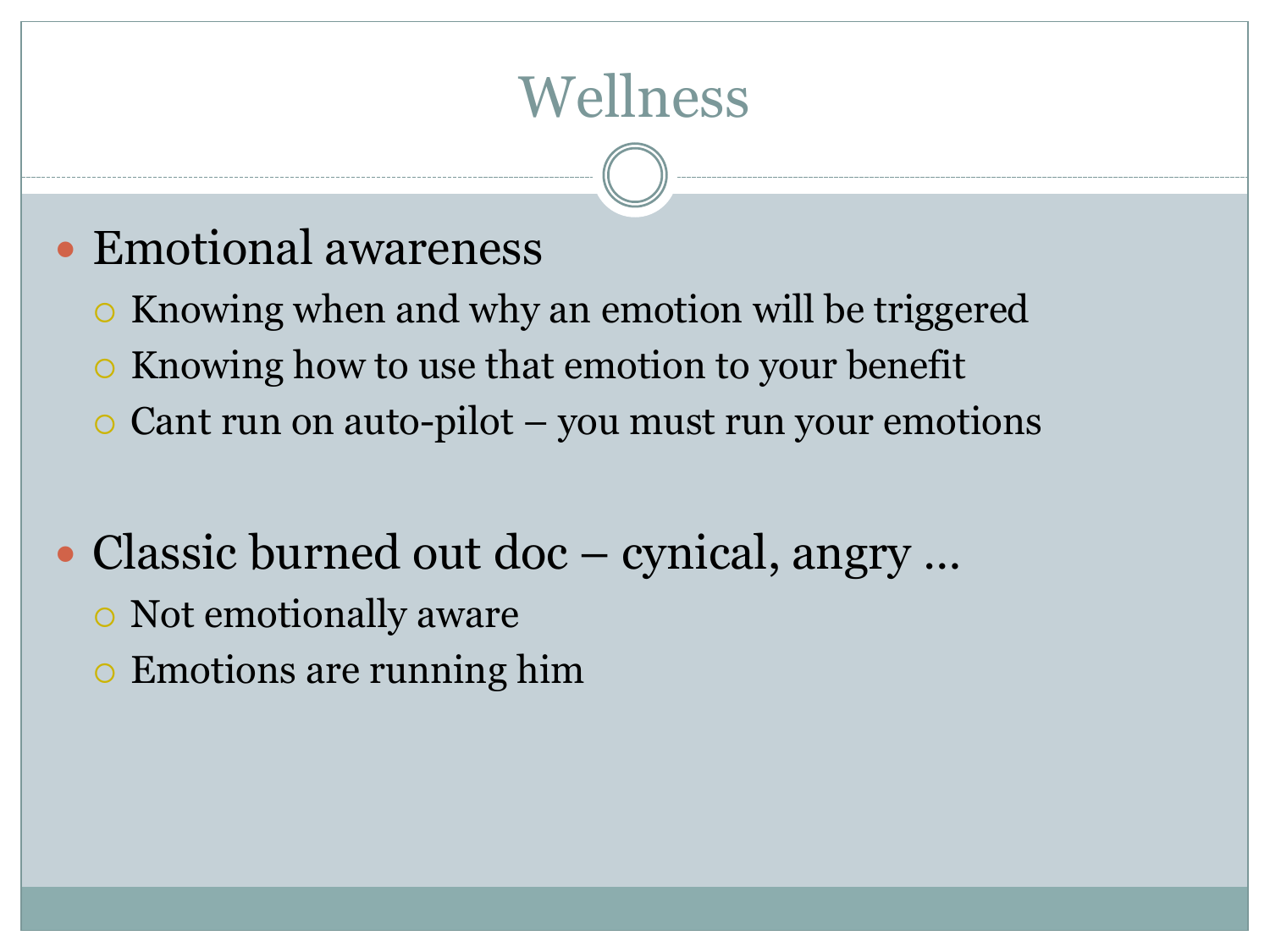- Anger is never a primary emotion. It's secondary to fear
	- Fear of something in particular
	- Fear of the unknown
	- Humiliation/Embarrassment/Disrespect Fear of what others think of you
- When you get angry
	- What am I afraid of?
	- Address that thing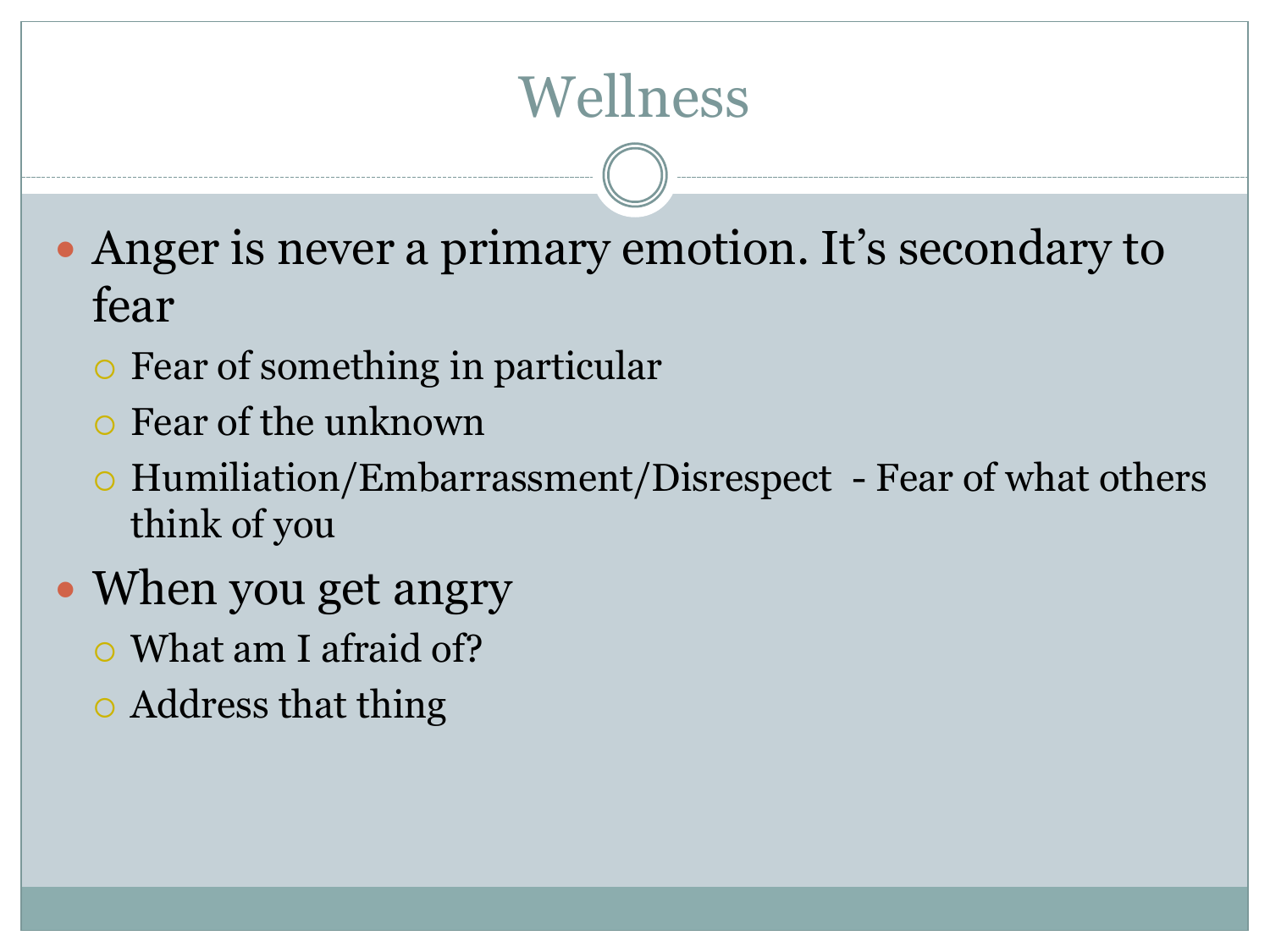# Final thoughts

• Treating and preventing burnout will be up to you

# **Know your wants and needs**

- Identify what you need and prioritize those needs.
- Be realistic.
- You can't have everything you want in life.
- Choosing your wants wisely and separating them from your needs is a must.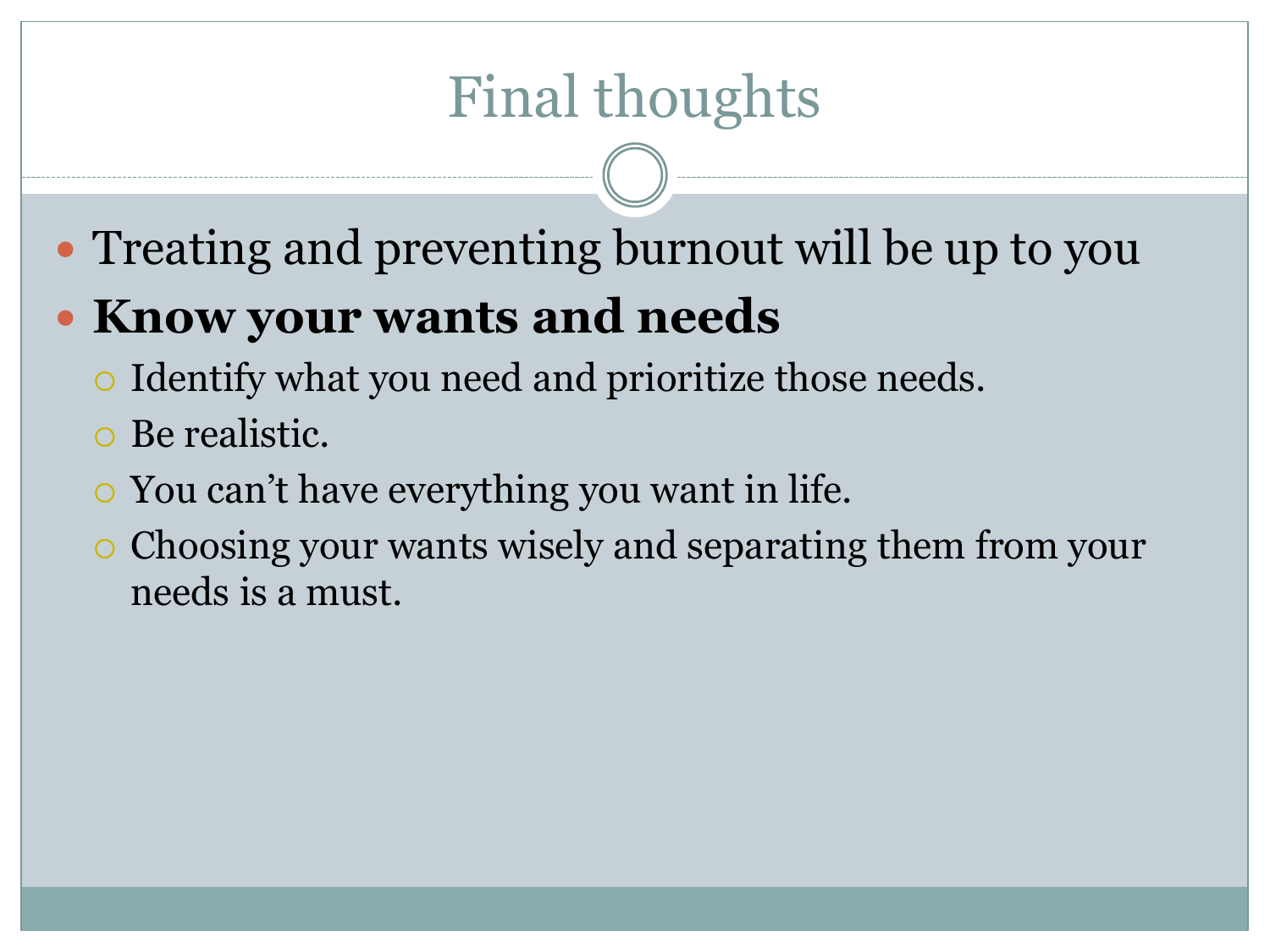# Final thoughts

#### **List out your stressors**

Focus on modifying the things you can

#### **Manage your time wisely**

- Minimize time wasters
- Learn to say; "No" to certain tasks, awards and jobs.
- $\circ$  It's okay to be selfish with your time

#### **Include your partner in your plans**

- Make sure their needs are met as well
- They understand the sacrifices that must be made in our line of work.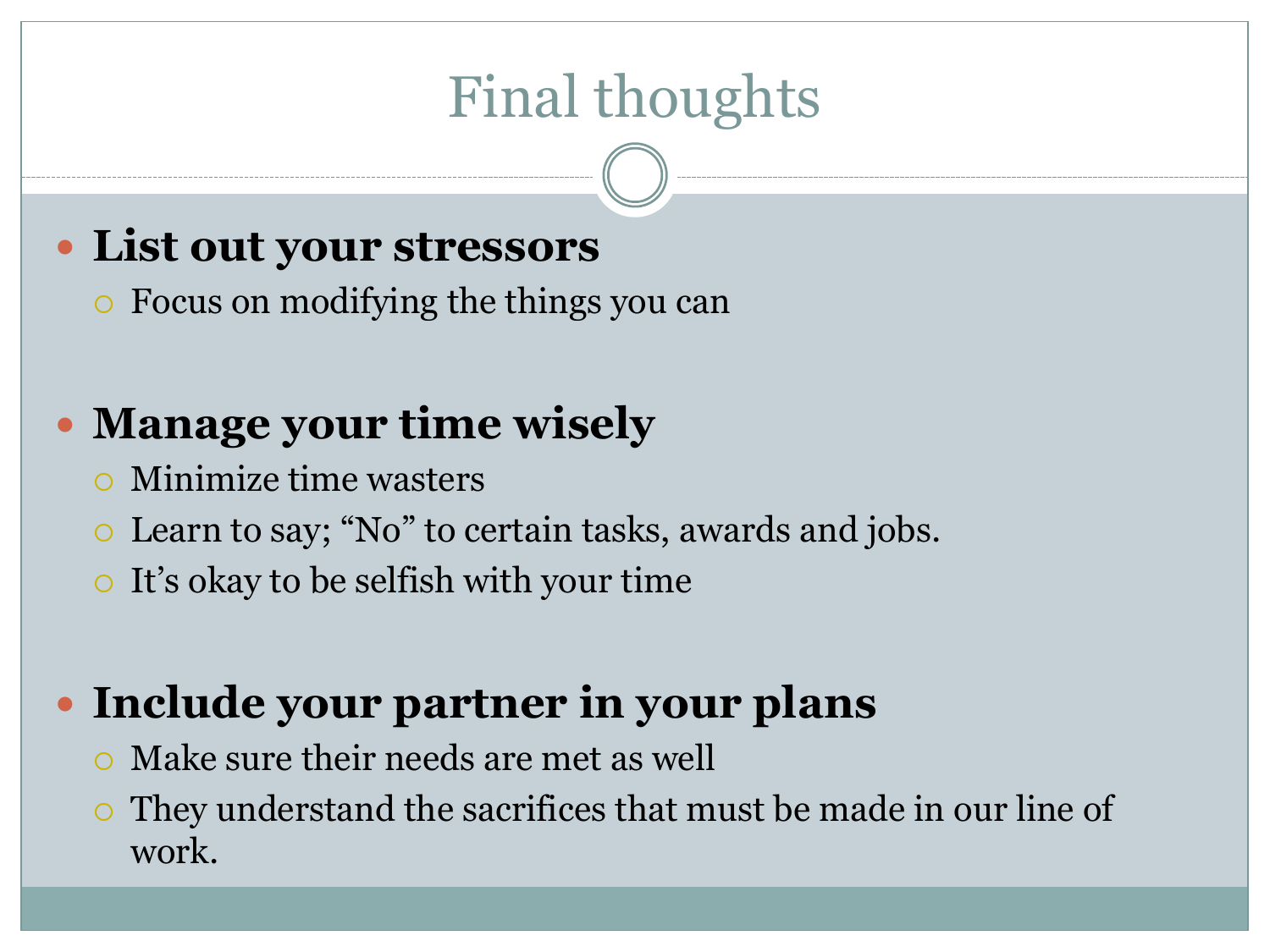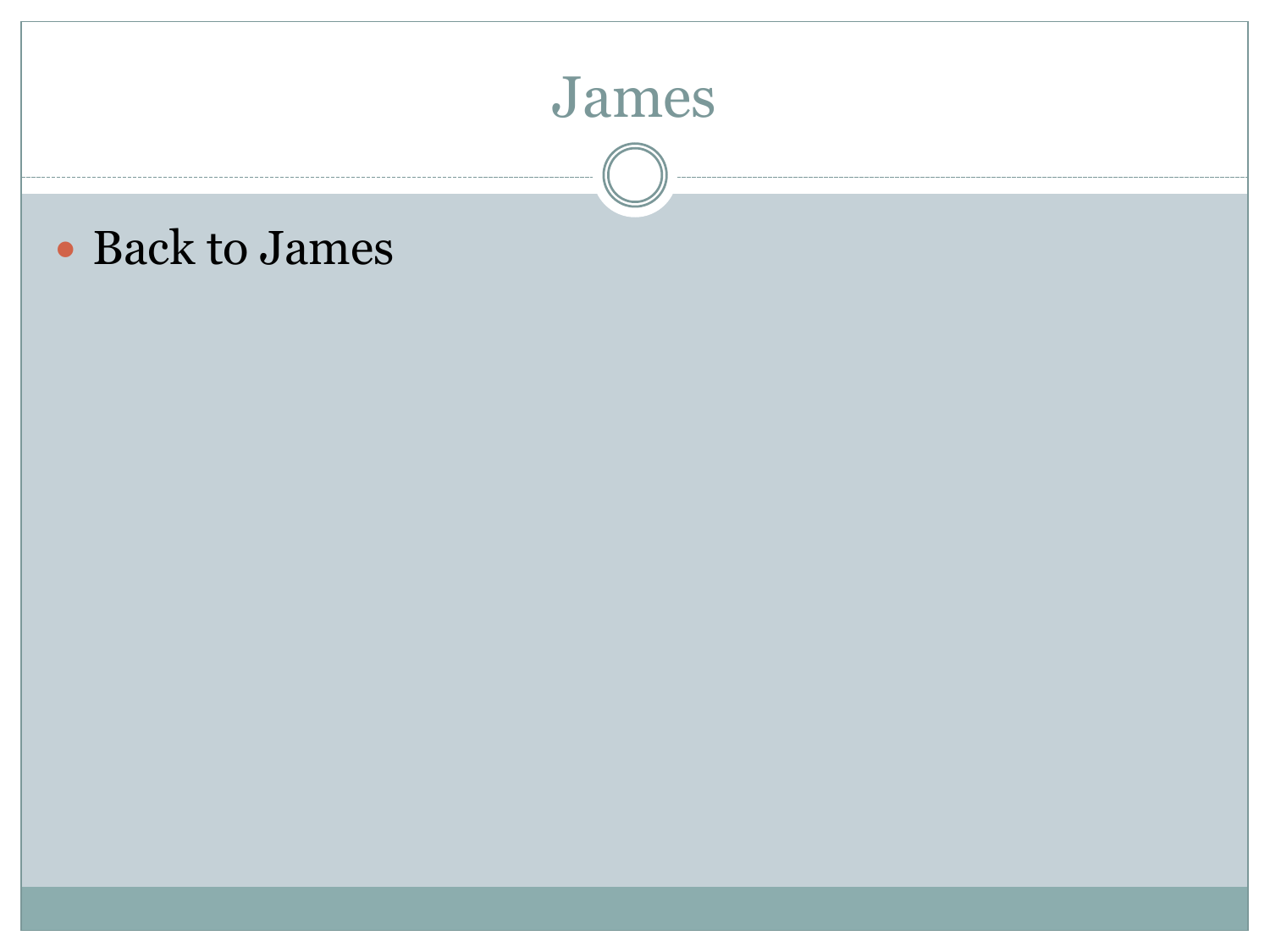### REFERENCES

- Dr. Patitsas: Racing From Tragedy to Tragedy without Reflection Could Be Source of Burnout in EPs. Emergency Medicine News May 2019
- Thomas P. Reith: Burnout in United States Healthcare Professionals: A Narrative Review. Cureus, 2018 Dec 4;10(12):e3681
- Trevor J. Royce: A Burnout Reduction and Wellness Strategy: Personal Financial Health for the Medical Trainee and Early Career Radiation Oncologist. Practical Radiation Oncology (2019) xx, e1-e8
- Thomas Cook: The State of Resident Wellness. Emergency Medicine News June 2019 p28
- Louise H. Hall: Healthcare Staff Wellbeing, Burnout, and Patient Safety: A Systematic Review. PLOS ONE July 8 2016
- Tait D. Shanafelt MD: Executive Leadership and Physician Well-Being: Nine Organizational Strategies to Promote Engagement and Reduce Burnout. Mayo Clinic Proc January 2017;92(1):129-146
- Wendy Dean, MD: Why "Burnout" is the Wrong Term for Physician Suffering. [www.medscape.com](http://www.medscape.com) July 23 2019
- Person Cora PhD: Suicide Rates By Major Occupational Group 17 States, 2012 and 2015. Center for Disease Control and Prevention Morbidity and Mortality Weekly Report. November 16, 2018. Vol. 67/No. 45
- Laura Shamblin MD: How Secondary Post Traumatic Stress Contributes to Physician Burnout. June 2, 2019
- Simon G. Talbot: Physicians Aren't "Burning Out." They're Suffering From Moral Injury. July 26, 2018
- Burn-out an "occupational phenomenon": International Classification of Diseases. World Health Organization. [https://www.who.int/mental\\_health/evidence/burn-out/en/](https://www.who.int/mental_health/evidence/burn-out/en/)
- Joe Cantlupe: The Rise (and Rise) of the Healthcare Administrator. Athena Health. November 7, 2017
- Pauline Anderson: Doctors' Suicide Rate Highest of Any Profession. The WebMD archives. May 8 2018
- Pamela Wible: What I've Learned from My Tally of 757 Doctor Suicides. The Washington Post. January 13 2018
- Mark Borden MD: A Hippocratic Oath for Hospital Administrators. Emergency Medicine News. September 2019
- Tom Castles: Podcast: How the Father of Modern Surgery Became a Healthcare Antihero. Digital Health News. Aprin 19 2019. <http://www.idigitalhealth.com/news/podcast-how-the-father-of-modern-surgery-became-a-healthcare-antihero>
- Naim El-Aswad. Physician Burnout: An Emotionally Malignant Disease.
- Dike Drummond MD. Stop Physician Burnout: What to Do When Working Harder Isn't Working.
- C. Maslach, S.E. Jachson, M.P. Leiter (Eds.), Maslach Burnout Inventory manual (3rd ed.), Consulting Psychologists Press (1996)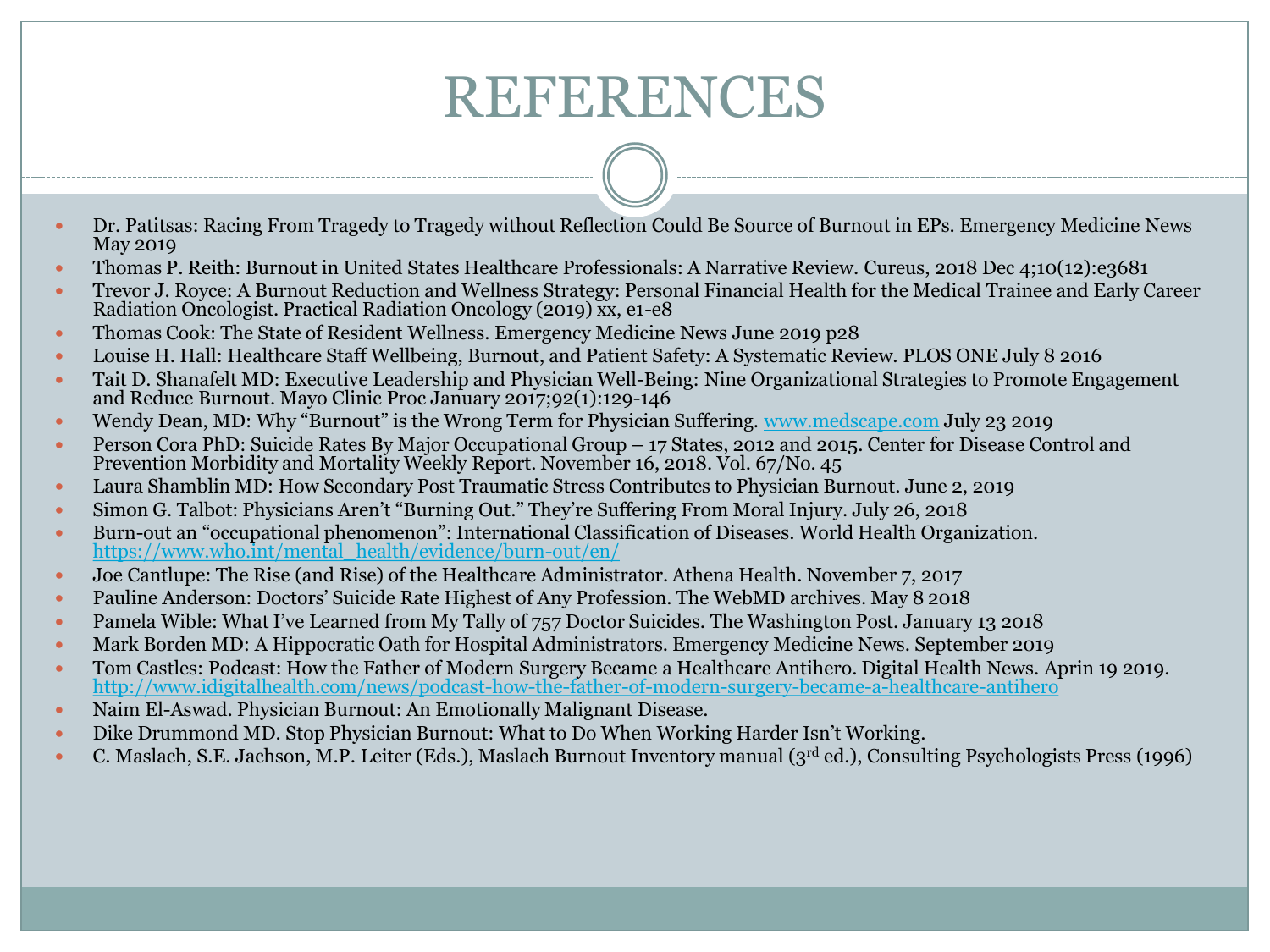# How bad is it really?

- My father  $-25$  years
- Exhausted
- Cynical about his bosses
- Didn't really feel like he made a difference

• So... What's the difference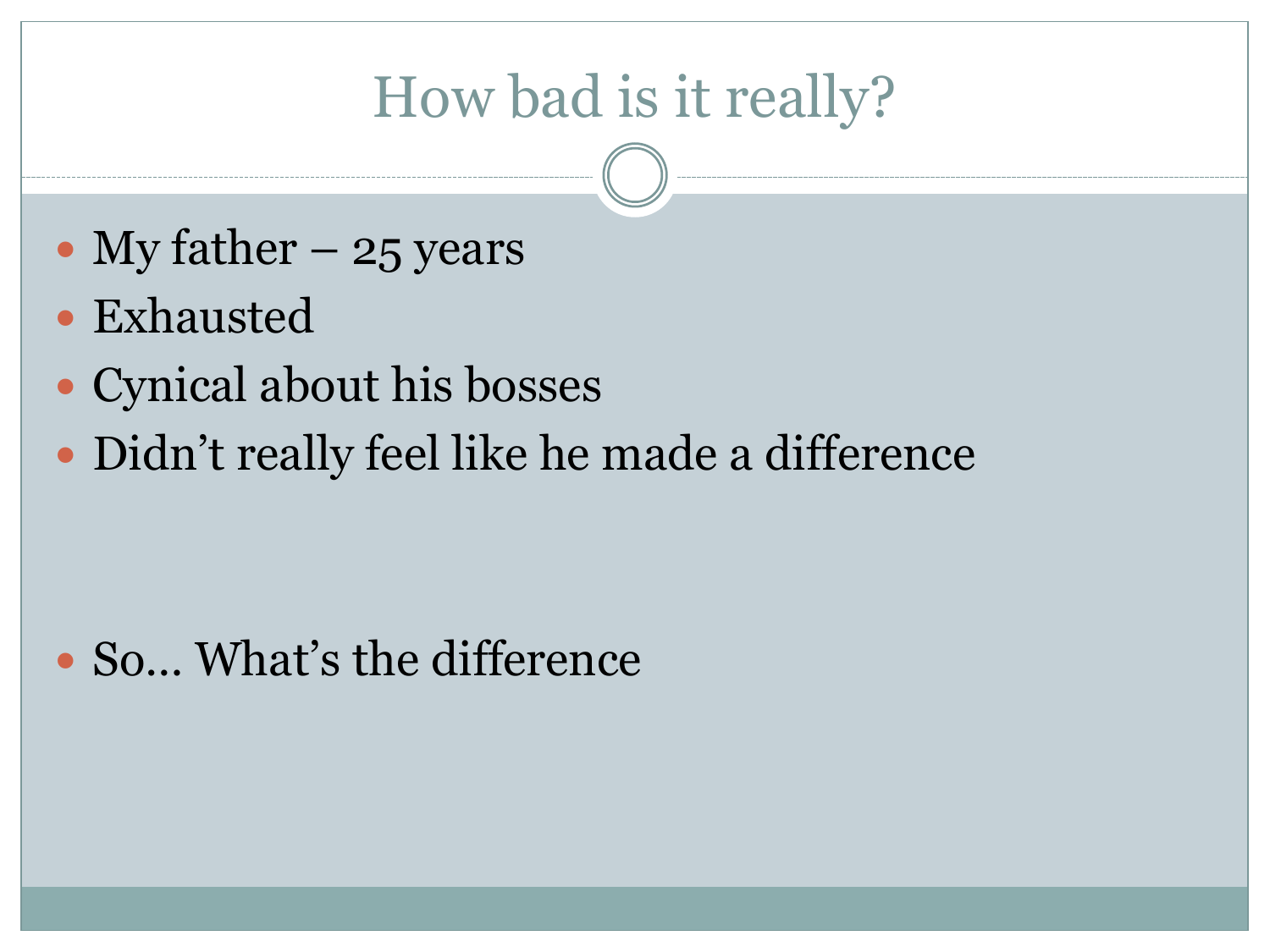# How bad is it really?

- $\bullet$  So...
- What's the difference between my dads burnout and physician burnout?
- Patients suffer
- Increased risk of suicide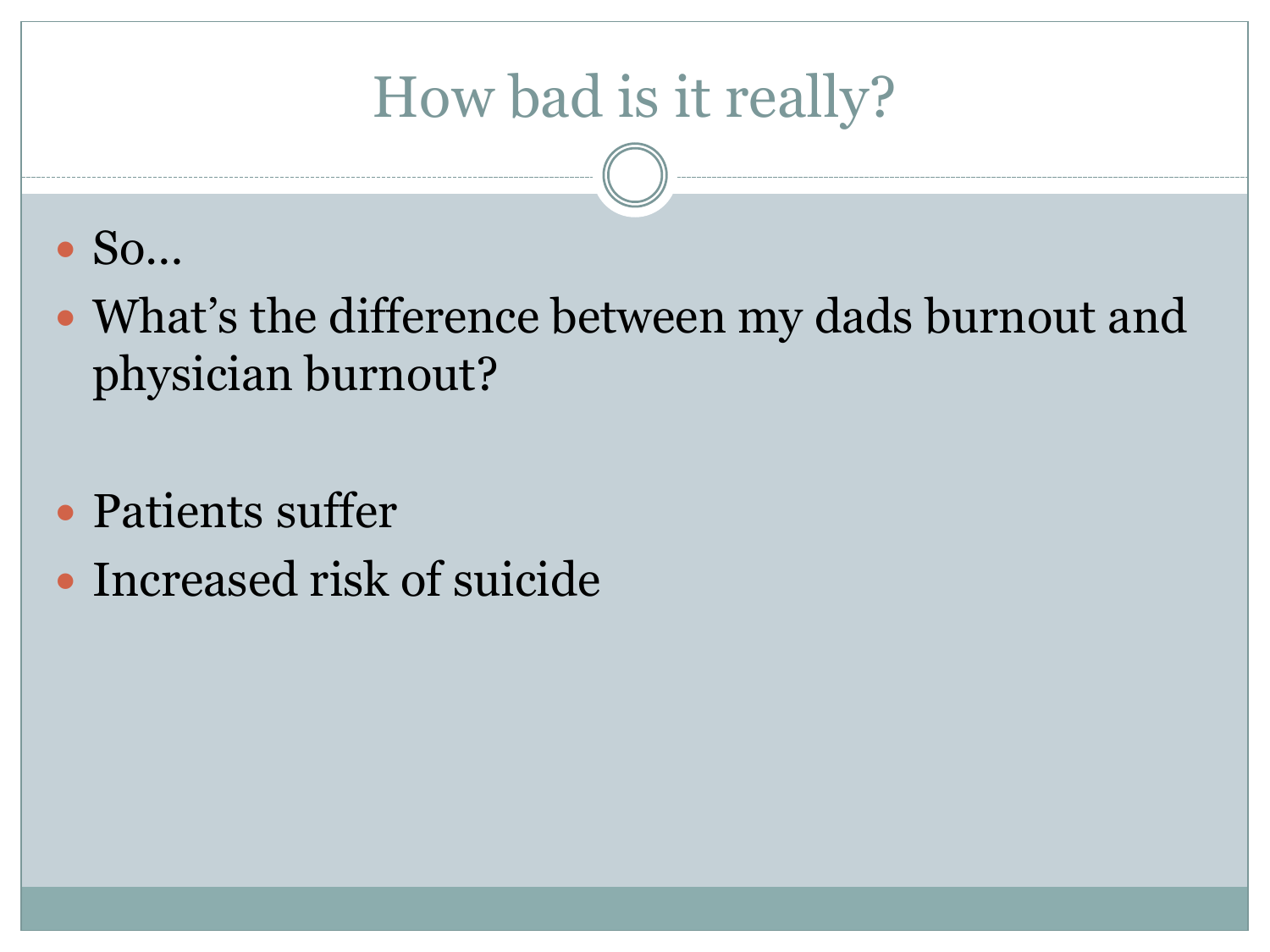# What is burnout?

Dr. Fruedenburg – New York – 1974

Noticed the most hard working and dedicated doctors were burning out the fastest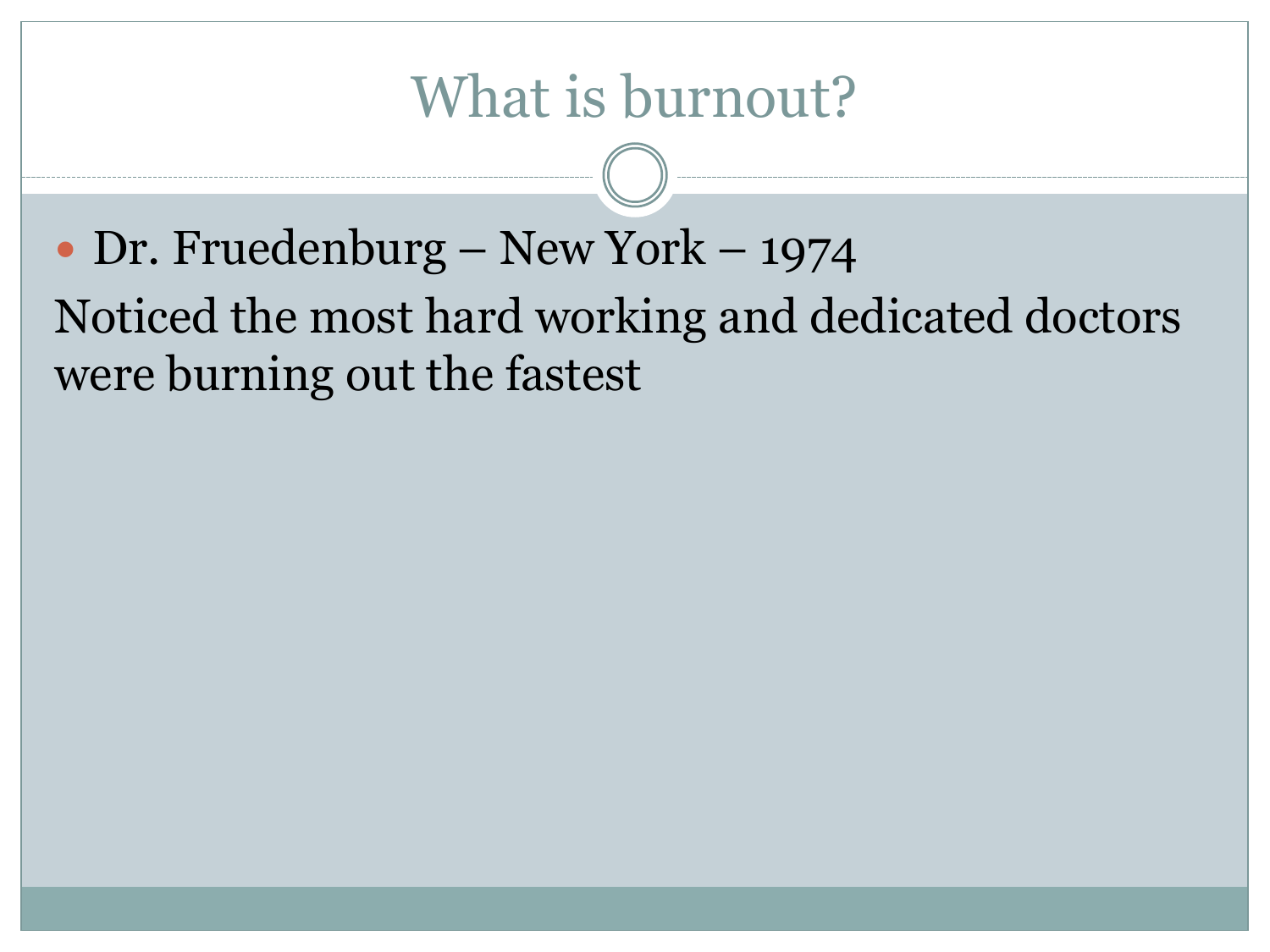# Moral Injury – redefining burnout

- Despite the primal need to serve we are:
- Suppressing our humanity
- Refer to patients as cases
- "When did being a physician require us to be robot like in our approach"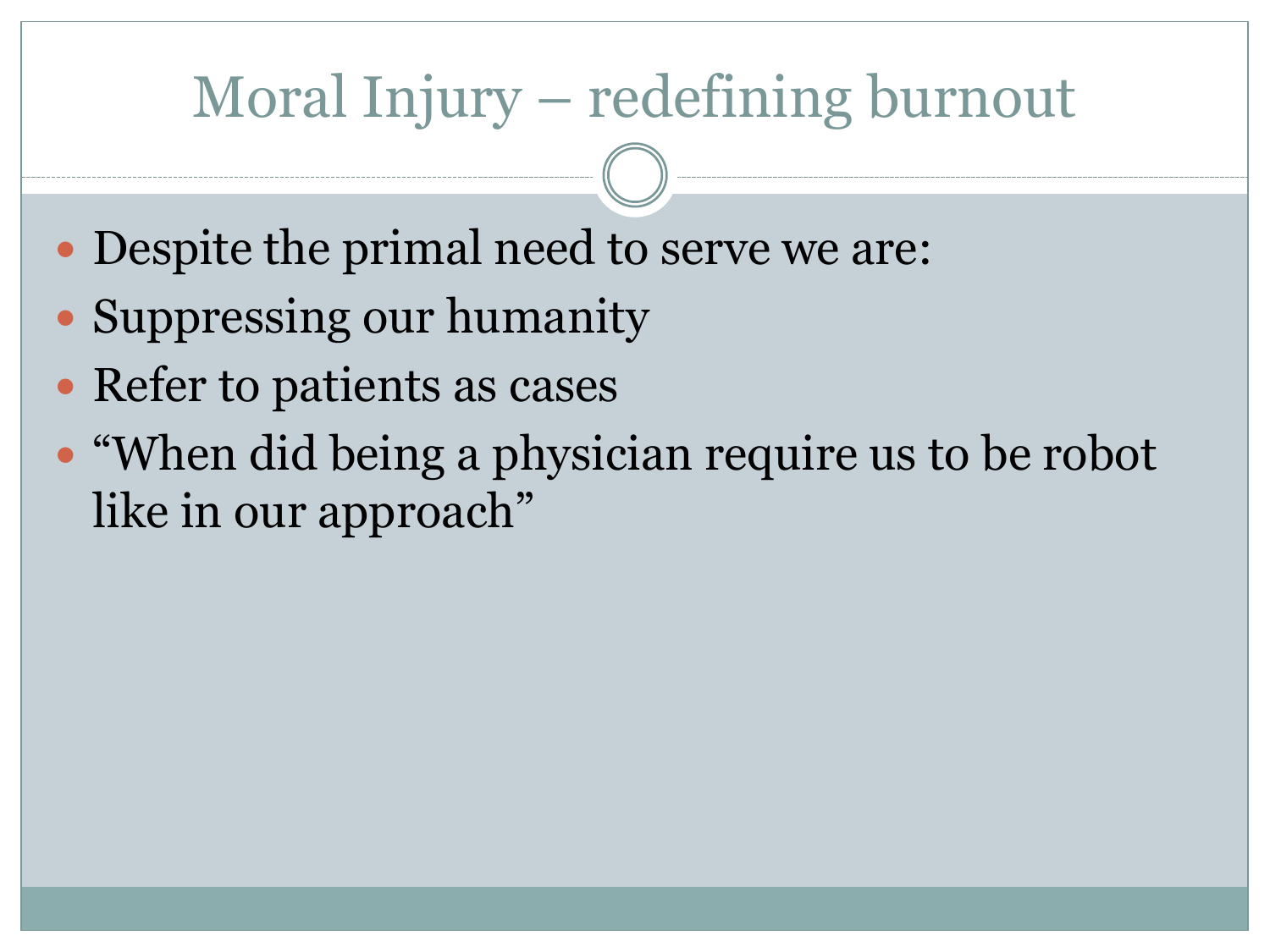#### Burnout causes

- **Workaholics** works more in hopes that they can outwork their problems
- **Perfectionist** focuses on every detail, relevant or not, frustrates easily
- **Loners** view others as incompetent, "on an island"
- **Heroes** should be able to save everyone get upset when they can't
- We're conditioned this way
- But never learn to turn it off